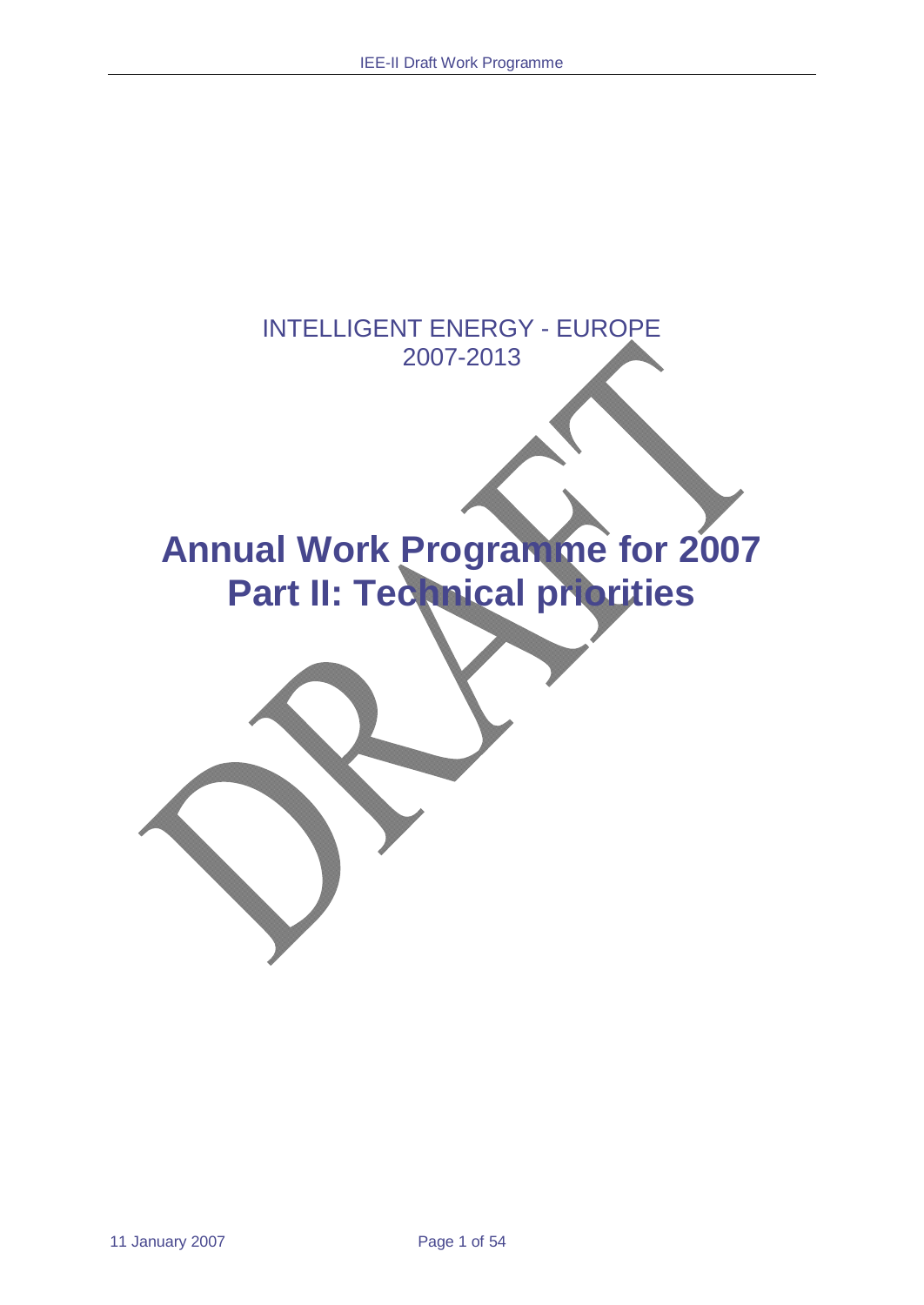# **TABLE OF CONTENTS**

| Creation of local and regional energy agencies and the contract of local action and the contract of the contract of the contract of the contract of the contract of the contract of the contract of the contract of the contra |  |
|--------------------------------------------------------------------------------------------------------------------------------------------------------------------------------------------------------------------------------|--|
|                                                                                                                                                                                                                                |  |
|                                                                                                                                                                                                                                |  |
|                                                                                                                                                                                                                                |  |
|                                                                                                                                                                                                                                |  |
|                                                                                                                                                                                                                                |  |
| Product standards initiative and the contract of the contract of the contract of the contract of the contract of the contract of the contract of the contract of the contract of the contract of the contract of the contract  |  |
|                                                                                                                                                                                                                                |  |
| Concerte Laction to address specific issues resulting from implementation of the Buildings Directive                                                                                                                           |  |
| (Directive 2002/91/EC)                                                                                                                                                                                                         |  |
|                                                                                                                                                                                                                                |  |
| Preparatory studies for ecodesign requirements for energy-using products (third round) - Directive                                                                                                                             |  |
|                                                                                                                                                                                                                                |  |
| Impact assessments of draft measures implementing the Ecodesign Framework Directive for EuPs                                                                                                                                   |  |
| $(Directive 2005 \& 270) \dots$                                                                                                                                                                                                |  |
| Legal assistance for checking the compliance of transposition of the Ecodesign Framework                                                                                                                                       |  |
|                                                                                                                                                                                                                                |  |
|                                                                                                                                                                                                                                |  |
|                                                                                                                                                                                                                                |  |
| Annex A: Outline of the Concerted Action supporting transposition and implementation of Directive                                                                                                                              |  |
|                                                                                                                                                                                                                                |  |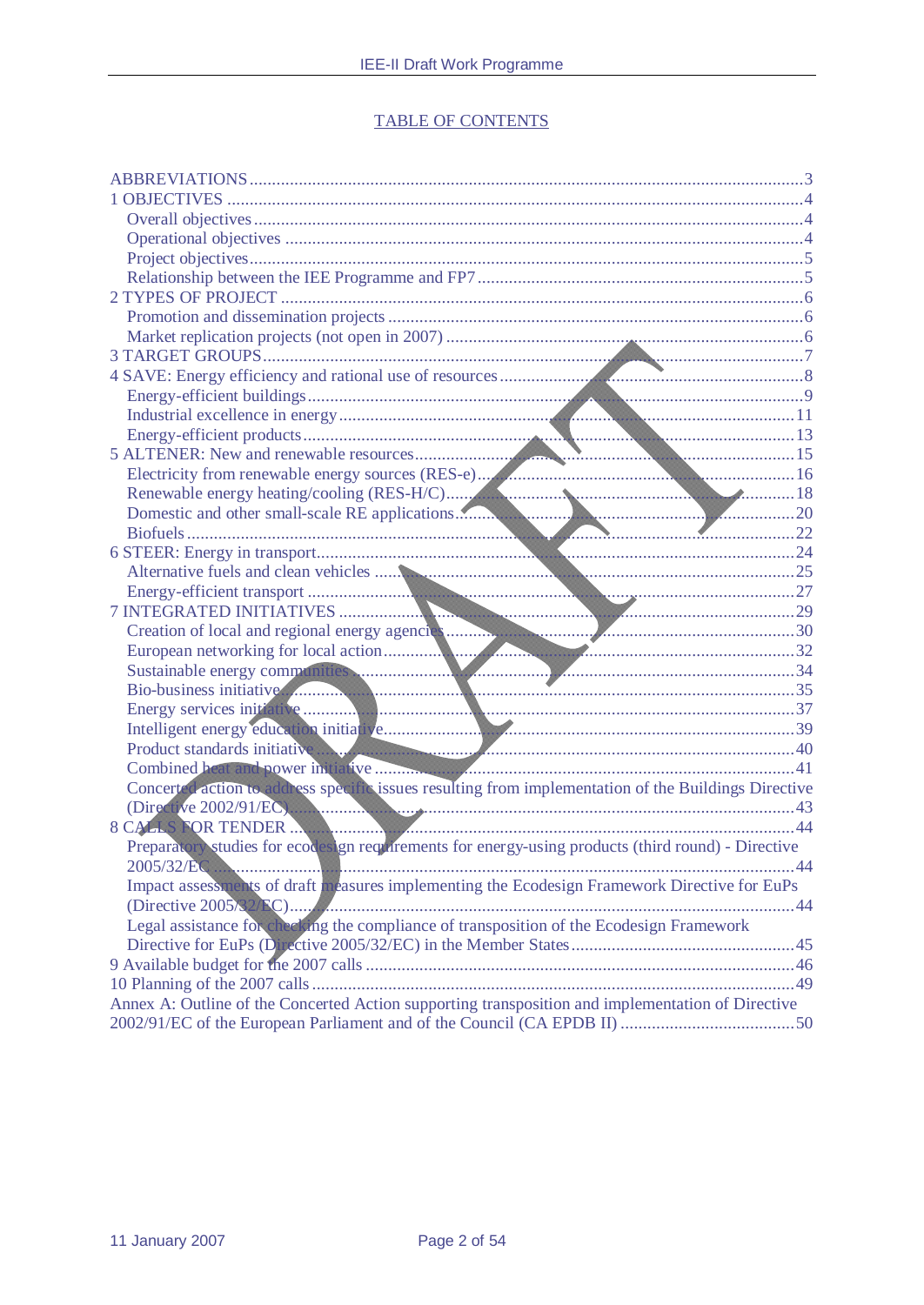# **ABBREVIATIONS**

*(To be completed)*

| <b>BAP</b>     | <b>Biomass Action Plan</b>                                       |
|----------------|------------------------------------------------------------------|
| CA             | <b>Concerted Action</b>                                          |
| <b>CEN</b>     | <b>European Committee for Standardization</b>                    |
| <b>CENELEC</b> | European Committee for Electrotechnical Standardization          |
| <b>CHP</b>     | Combined Heat and Power ("Cogeneration")                         |
| <b>CIP</b>     | <b>Competitiveness and Innovation Programme</b>                  |
| <b>EBRD</b>    | European Bank for Reconstruction and Development                 |
| EC             | <b>European Commission</b>                                       |
| <b>EE</b>      | <b>Energy Efficiency</b>                                         |
| <b>EIB</b>     | <b>European Investment Bank</b>                                  |
| <b>EPBD</b>    | Energy Performance of Buildings Directive (Directive 2002/91/EC) |
| <b>ESCO</b>    | <b>Energy Services Company</b>                                   |
| EU             | <b>European Union</b>                                            |
| EuP            | <b>Energy-using Product</b>                                      |
| FP7            | 7th European Union Research Framework Programme (2007-20)        |
| <b>GDP</b>     | <b>Gross Domestic Product</b>                                    |
| <b>GPS</b>     | <b>Geographical Positioning System</b>                           |
| <b>IEE</b>     | Intelligent Energy - Europe Programme                            |
| <b>MS</b>      | <b>Member State</b>                                              |
| N/A            | Not Available                                                    |
| <b>NGO</b>     | Non-Governmental Organisation                                    |
| <b>RE</b>      | <b>Renewable Energy</b>                                          |
| <b>RES</b>     | <b>Renewable Energy Sources</b>                                  |
| RES-e          | <b>Renewable Electricity</b>                                     |
| <b>RES-H/C</b> | <b>Renewable Heating and Cooling</b>                             |
| <b>SME</b>     | Small and Medium-sized Enterprise                                |
| WEEE           | Waste Electronic and Electrical Equipment                        |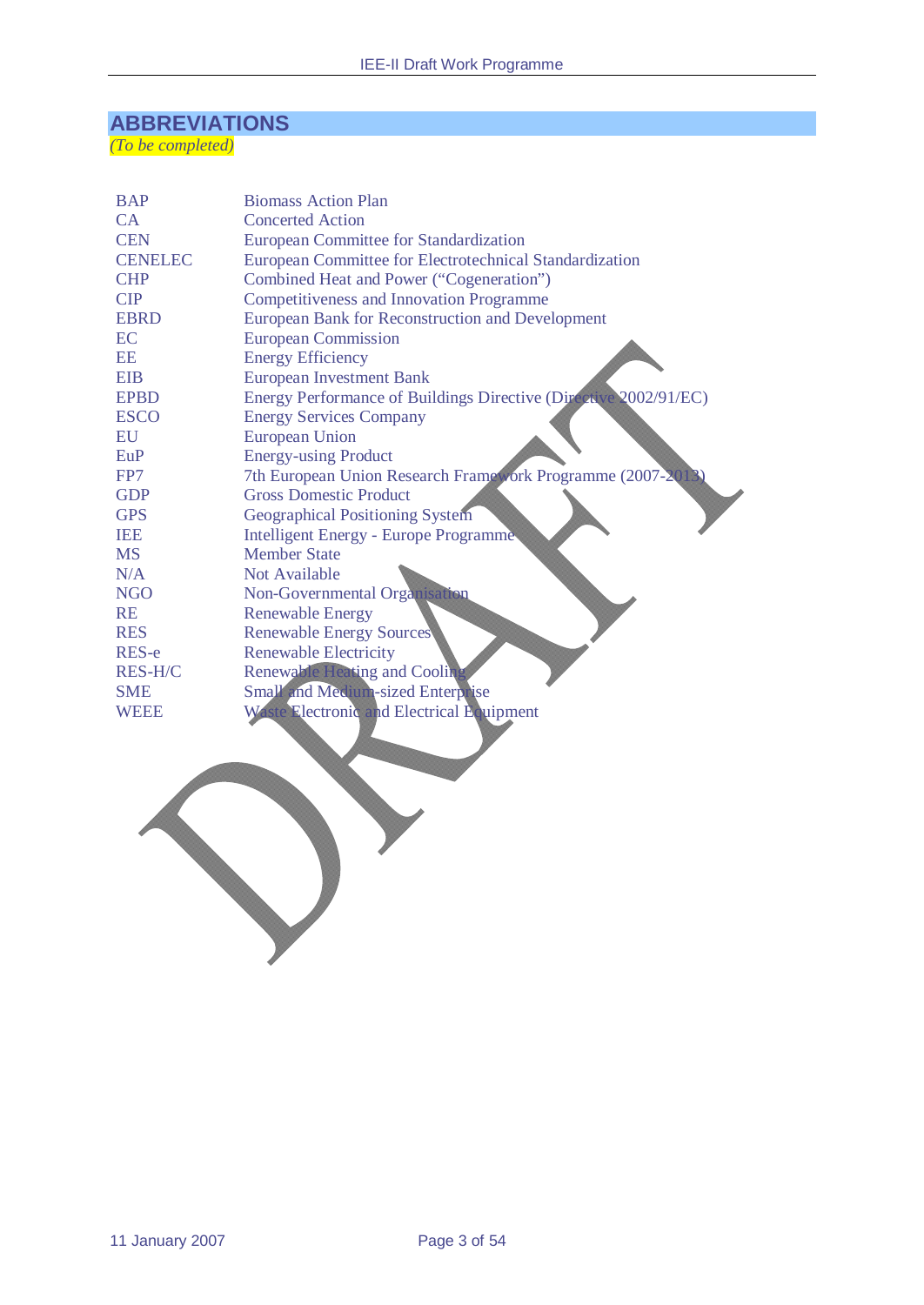# **1 OBJECTIVES**

### **Overall objectives**

The Intelligent Energy - Europe Programme will provide for action, in particular:

(a) to foster energy efficiency and the rational use of energy resources;

(b) to promote new and renewable energy sources and to support energy diversification;

(c) to promote energy efficiency and the use of new and renewable energy sources in transport.

#### **Operational objectives**

The Intelligent Energy - Europe Programme aims to:

(a) provide the elements necessary for the improvement of sustainability, the development of the potential of cities and regions, as well as for the preparation of the legislative measures needed to attain the related strategic objectives; develop the means and instruments to follow up, monitor and evaluate the impact of the measures adopted by the Community and its Member States in the fields addressed by that Programme;

(b) boost investment across Member States in new and best performing technologies in the fields of energy efficiency, renewable energy sources and energy diversification, including in transport, by bridging the gap between the successful demonstration of innovative technologies and their effective, broad market uptake in order to attain leverage of public and private sector investment, promote key strategic technologies, bring down costs, increase market experience and contribute to reducing the financial risks and other perceived risks and barriers that hinder this type of investment;

(c) remove the non-technological barriers to efficient and intelligent patterns of energy production and consumption by promoting institutional capacity building at, inter alia, local and regional level, by raising awareness, notably through the educational system, by encouraging exchanges of experience and know-how among the main players concerned, business and citizens in general and by stimulating the spread of best practices and best available technologies, notably by means of their promotion at Community level.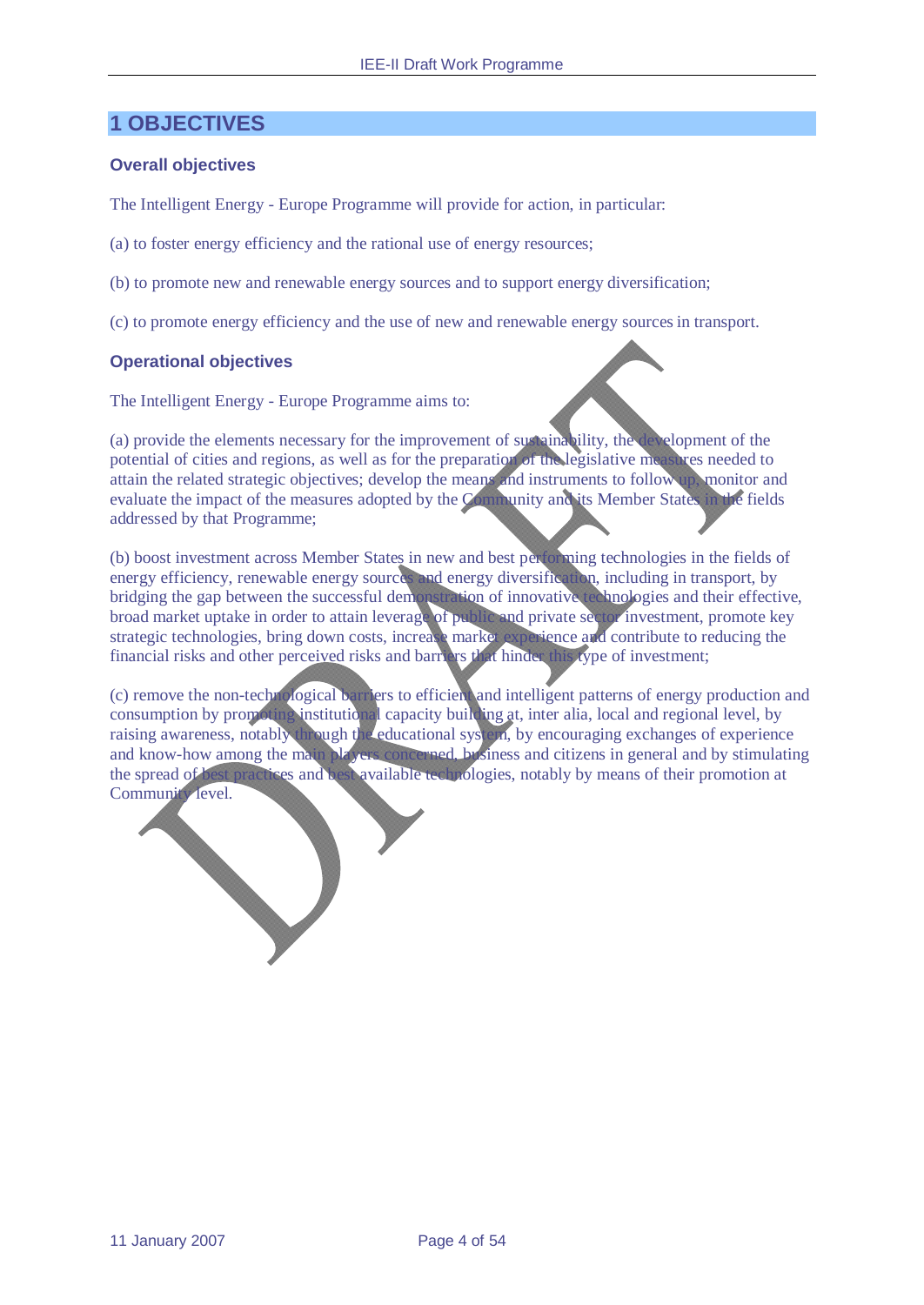## **Project objectives**

#### Enabling policies and strategies

Priority will be given to projects which monitor, promote and/or build on the existing EU policy and legislative frameworks, which have been put in place in recent years. They should contribute to more effective implementation of the relevant Directives and/or to providing feedback on implementation to policymakers and/or contribute to further development of the relevant EU policy and regulatory frameworks.

#### Market transformation

Priority will be given to projects which help to convert policy into action on the market and contribute to improving the competitiveness of European EE and RE industries, especially SMEs. As far as possible, projects should help to move EE and/or RE technologies, systems and fuels into mainstream market structures and supply chains.

#### Changing behaviour

Priority will be given to projects which do more than raise the awareness of individual citizens, householders and decision-makers. They should lead to changes in their purchasing and investment decisions and in their daily demand for energy. One major component of this category of action will involve education authorities, schools, colleges and universities.

#### Access to capital

Priority will be given to projects which involve the financing community (bankers, financial institutions, fund managers, venture capitalists, etc.) and which aim to address the financing needs on the markets for small and medium-sized energy efficiency and/or renewable energy systems. Other important measures in this category are projects aiming to build investor confidence and to establish long-term financing mechanisms that will accelerate growth on the markets for sustainable energy.

#### **Training**

Priority will be given to training for technicians and professionals whose daily work has an impact on the design, selection, approval, installation, operation, maintenance, sales and marketing of sustainable systems.

# **Relationship between the IEE programme and FP7**

Due attention will be paid to ensuring effective coordination between those areas which are supported by the IEE Programme and those supported by the FP7 research programme.

In the case of dissemination and promotion projects, the IEE Programme will focus primarily on promoting energy products and systems which are ready for rapid market growth and on tackling nontechnological market barriers, whereas FP7 will support research, demonstration and dissemination of new knowledge about in povative energy technologies and the results of technological research and demonstration projects.

Before they are launched in 2008, special attention will be given to defining market replication projects, in order to clarify their role in relation to the demonstration projects supported by FP7.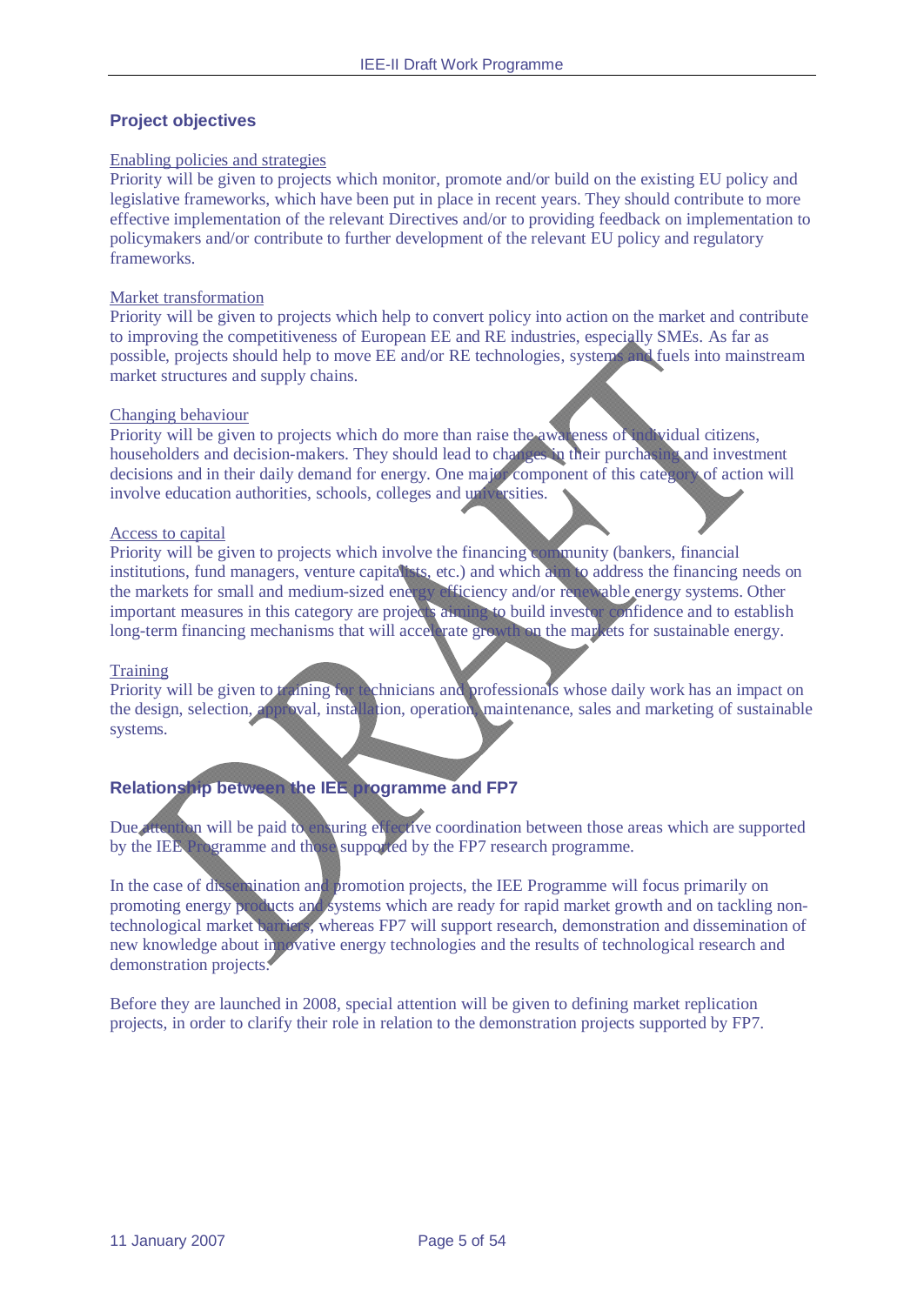# **2 TYPES OF PROJECT**

#### **Promotion and dissemination projects**

The following will be supported:

(a) strategic studies on the basis of shared analysis and regular monitoring of market developments and energy trends for the preparation of future legislative measures or for the review of existing legislation, including with regard to the functioning of the internal energy market, for the implementation of the medium- and long-term strategy in the energy field to promote sustainable development, as well as for preparation of long-term voluntary commitments with industry and other stakeholders and for the development of standards, labelling and certification systems;

(b) creation, enlargement or reorganisation of structures and instruments for sustainable energy development, including local and regional energy management, and the development of adequate financial products and market instruments;

(c) promotion of sustainable energy systems and equipment in order to further accelerate their penetration of the market and stimulate investment to facilitate the transition from the demonstration to the marketing of more efficient technologies, awareness campaigns and the creation of institutional capabilities, aiming in particular to implement the clean development mechanism and joint implementation under the Kyoto Protocol;

(d) development of information, education and training structures, the utilisation of results, the promotion and dissemination of know-how and best practices involving all consumers, dissemination of results of the action and projects and cooperation with the Member States through operational networks;

(e) monitoring of the implementation and the impact of Community legislative and support measures.

# **Market replication projects (not open in 2007)**

From 2008 onwards Community funding will be available for action and projects concerned with the first market replication of just-proven technologies of Community relevance, designed to promote broader utilisation within the Member States, either under different economic or geographical conditions or with technical modifications, of innovative techniques, processes or products which have already been technically demonstrated with success but, owing to residual risk, have not yet penetrated the market, so that the Community shares the risk involved in economic application of the results of research, technological development and demonstration activities.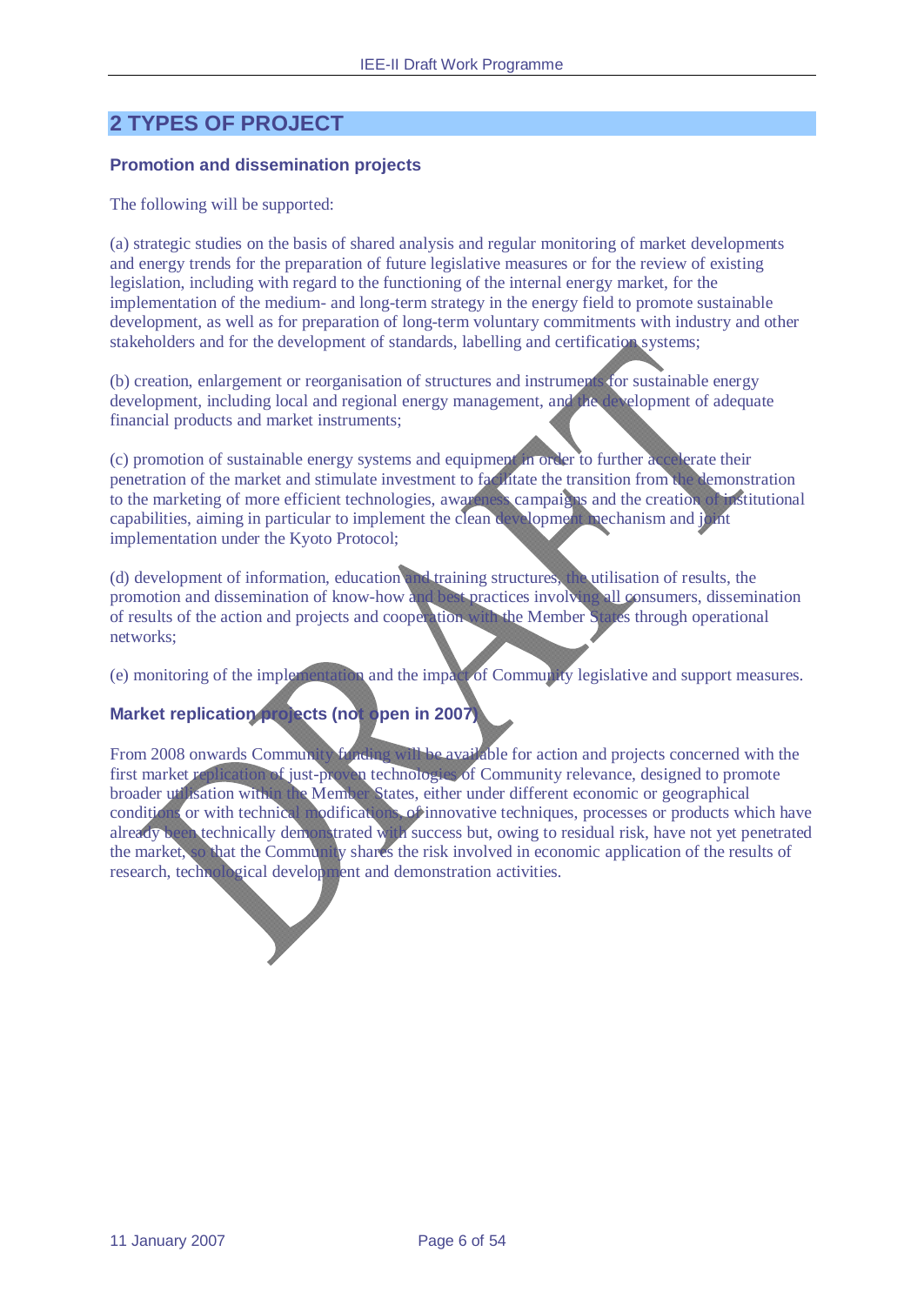# **3 TARGET GROUPS**

|                                                                 | <b>SAVE</b>      |          | <b>ALTENER</b>  |       | <b>STEER</b> |                               | <b>INTEGRATED</b> |                                |                                               |                 |                                 |                                   |                         |                 |                  |                |
|-----------------------------------------------------------------|------------------|----------|-----------------|-------|--------------|-------------------------------|-------------------|--------------------------------|-----------------------------------------------|-----------------|---------------------------------|-----------------------------------|-------------------------|-----------------|------------------|----------------|
| Key action                                                      | <b>Buildings</b> | Industry | <b>Products</b> | RES-e | RES-H/C      | Domestic / small scale<br>RES | Biofuels          | Energy efficienct<br>transport | alternative motor fuels<br>Clean vehicles and | Energy agencies | Networking for local<br>actions | Sustainable energy<br>communities | Bio-business initiative | Energy services | Energy education | CHP initiative |
| <b>Target group</b>                                             |                  |          |                 |       |              |                               |                   |                                |                                               |                 |                                 |                                   |                         |                 |                  |                |
| <b>Public authorities</b>                                       |                  |          |                 |       |              |                               |                   |                                |                                               |                 |                                 |                                   |                         |                 |                  |                |
| National authorities                                            |                  |          |                 |       |              |                               |                   |                                |                                               |                 |                                 |                                   |                         |                 |                  |                |
| Regional authorities<br>Local and Municipal authorities         |                  |          |                 |       |              |                               |                   |                                |                                               |                 |                                 |                                   |                         |                 |                  |                |
| Planners                                                        |                  |          |                 |       |              |                               |                   |                                |                                               |                 |                                 |                                   |                         |                 |                  |                |
| Regulators                                                      |                  |          |                 |       |              |                               |                   |                                |                                               |                 |                                 |                                   |                         |                 |                  |                |
|                                                                 |                  |          |                 |       |              |                               |                   |                                |                                               |                 |                                 |                                   |                         |                 |                  |                |
| Policy makers                                                   |                  |          |                 |       |              |                               |                   |                                |                                               |                 |                                 |                                   |                         |                 |                  |                |
| Support scheme managers                                         |                  |          |                 |       |              |                               |                   |                                |                                               |                 |                                 |                                   |                         |                 |                  |                |
| Market analysts, researchers, modellers<br>statistical offices  |                  |          |                 |       |              |                               |                   |                                |                                               |                 |                                 |                                   |                         |                 |                  |                |
|                                                                 |                  |          |                 |       |              |                               |                   |                                |                                               |                 |                                 |                                   |                         |                 |                  |                |
| <b>Utilities</b>                                                |                  |          |                 |       |              |                               |                   |                                |                                               |                 |                                 |                                   |                         |                 |                  |                |
| TSO's and DSO's                                                 |                  |          |                 |       |              |                               |                   |                                |                                               |                 |                                 |                                   |                         |                 |                  |                |
| District heating companies                                      |                  |          |                 |       |              |                               |                   |                                |                                               |                 |                                 |                                   |                         |                 |                  |                |
| ESCO's                                                          |                  |          |                 |       |              |                               |                   |                                |                                               |                 |                                 |                                   |                         |                 |                  |                |
| Energy / transport agencies                                     |                  |          |                 |       |              |                               |                   |                                |                                               |                 |                                 |                                   |                         |                 |                  |                |
|                                                                 |                  |          |                 |       |              |                               |                   |                                |                                               |                 |                                 |                                   |                         |                 |                  |                |
| <b>Education system</b>                                         |                  |          |                 |       |              |                               |                   |                                |                                               |                 |                                 |                                   |                         |                 |                  |                |
| <b>Investors</b>                                                |                  |          |                 |       |              |                               |                   |                                |                                               |                 |                                 |                                   |                         |                 |                  |                |
| Financial institutions                                          |                  |          |                 |       |              |                               |                   |                                |                                               |                 |                                 |                                   |                         |                 |                  |                |
| Bankers                                                         |                  |          |                 |       |              |                               |                   |                                |                                               |                 |                                 |                                   |                         |                 |                  |                |
| Project developers                                              |                  |          |                 |       |              |                               |                   |                                |                                               |                 |                                 |                                   |                         |                 |                  |                |
| Civil society                                                   |                  |          |                 |       |              |                               |                   |                                |                                               |                 |                                 |                                   |                         |                 |                  |                |
| <b>NGOs</b>                                                     |                  |          |                 |       |              |                               |                   |                                |                                               |                 |                                 |                                   |                         |                 |                  |                |
| Associations                                                    |                  |          |                 |       |              |                               |                   |                                |                                               |                 |                                 |                                   |                         |                 |                  |                |
| End users                                                       |                  |          |                 |       |              |                               |                   |                                |                                               |                 |                                 |                                   |                         |                 |                  |                |
|                                                                 |                  |          |                 |       |              |                               |                   |                                |                                               |                 |                                 |                                   |                         |                 |                  |                |
| <b>Architects</b>                                               |                  |          |                 |       |              |                               |                   |                                |                                               |                 |                                 |                                   |                         |                 |                  |                |
| Building services engineers<br>Building managers/administrators |                  |          |                 |       |              |                               |                   |                                |                                               |                 |                                 |                                   |                         |                 |                  |                |
| Public Buildings owners                                         |                  |          |                 |       |              |                               |                   |                                |                                               |                 |                                 |                                   |                         |                 |                  |                |
| Homeowners                                                      |                  |          |                 |       |              |                               |                   |                                |                                               |                 |                                 |                                   |                         |                 |                  |                |
| Housing associations                                            |                  |          |                 |       |              |                               |                   |                                |                                               |                 |                                 |                                   |                         |                 |                  |                |
|                                                                 |                  |          |                 |       |              |                               |                   |                                |                                               |                 |                                 |                                   |                         |                 |                  |                |
| <b>Manufacturers</b><br>Chambers of commerce                    |                  |          |                 |       |              |                               |                   |                                |                                               |                 |                                 |                                   |                         |                 |                  |                |
| Commerce, Retailers                                             |                  |          |                 |       |              |                               |                   |                                |                                               |                 |                                 |                                   |                         |                 |                  |                |
| Product distributors, wholesalers                               |                  |          |                 |       |              |                               |                   |                                |                                               |                 |                                 |                                   |                         |                 |                  |                |
|                                                                 |                  |          |                 |       |              |                               |                   |                                |                                               |                 |                                 |                                   |                         |                 |                  |                |
| Farmers, landowners                                             |                  |          |                 |       |              |                               |                   |                                |                                               |                 |                                 |                                   |                         |                 |                  |                |
| <b>Forestry industries</b>                                      |                  |          |                 |       |              |                               |                   |                                |                                               |                 |                                 |                                   |                         |                 |                  |                |
| <b>Industry</b>                                                 |                  |          |                 |       |              |                               |                   |                                |                                               |                 |                                 |                                   |                         |                 |                  |                |
| SME's                                                           |                  |          |                 |       |              |                               |                   |                                |                                               |                 |                                 |                                   |                         |                 |                  |                |
| Craftsmen                                                       |                  |          |                 |       |              |                               |                   |                                |                                               |                 |                                 |                                   |                         |                 |                  |                |
| Installers                                                      |                  |          |                 |       |              |                               |                   |                                |                                               |                 |                                 |                                   |                         |                 |                  |                |
| Fuel processors<br>Industry associations                        |                  |          |                 |       |              |                               |                   |                                |                                               |                 |                                 |                                   |                         |                 |                  |                |
|                                                                 |                  |          |                 |       |              |                               |                   |                                |                                               |                 |                                 |                                   |                         |                 |                  |                |
| <b>Transport operators</b>                                      |                  |          |                 |       |              |                               |                   |                                |                                               |                 |                                 |                                   |                         |                 |                  |                |
| Fleet operators                                                 |                  |          |                 |       |              |                               |                   |                                |                                               |                 |                                 |                                   |                         |                 |                  |                |
| Freight operators                                               |                  |          |                 |       |              |                               |                   |                                |                                               |                 |                                 |                                   |                         |                 |                  |                |
| Drivers groups and associations                                 |                  |          |                 |       |              |                               |                   |                                |                                               |                 |                                 |                                   |                         |                 |                  |                |
| Vehicle manufacturers                                           |                  |          |                 |       |              |                               |                   |                                |                                               |                 |                                 |                                   |                         |                 |                  |                |
| <b>Standards bodies</b>                                         |                  |          |                 |       |              |                               |                   |                                |                                               |                 |                                 |                                   |                         |                 |                  |                |
|                                                                 |                  |          |                 |       |              |                               |                   |                                |                                               |                 |                                 |                                   |                         |                 |                  |                |
| Media                                                           |                  |          |                 |       |              |                               |                   |                                |                                               |                 |                                 |                                   |                         |                 |                  |                |
|                                                                 |                  |          |                 |       |              |                               |                   |                                |                                               |                 |                                 |                                   |                         |                 |                  |                |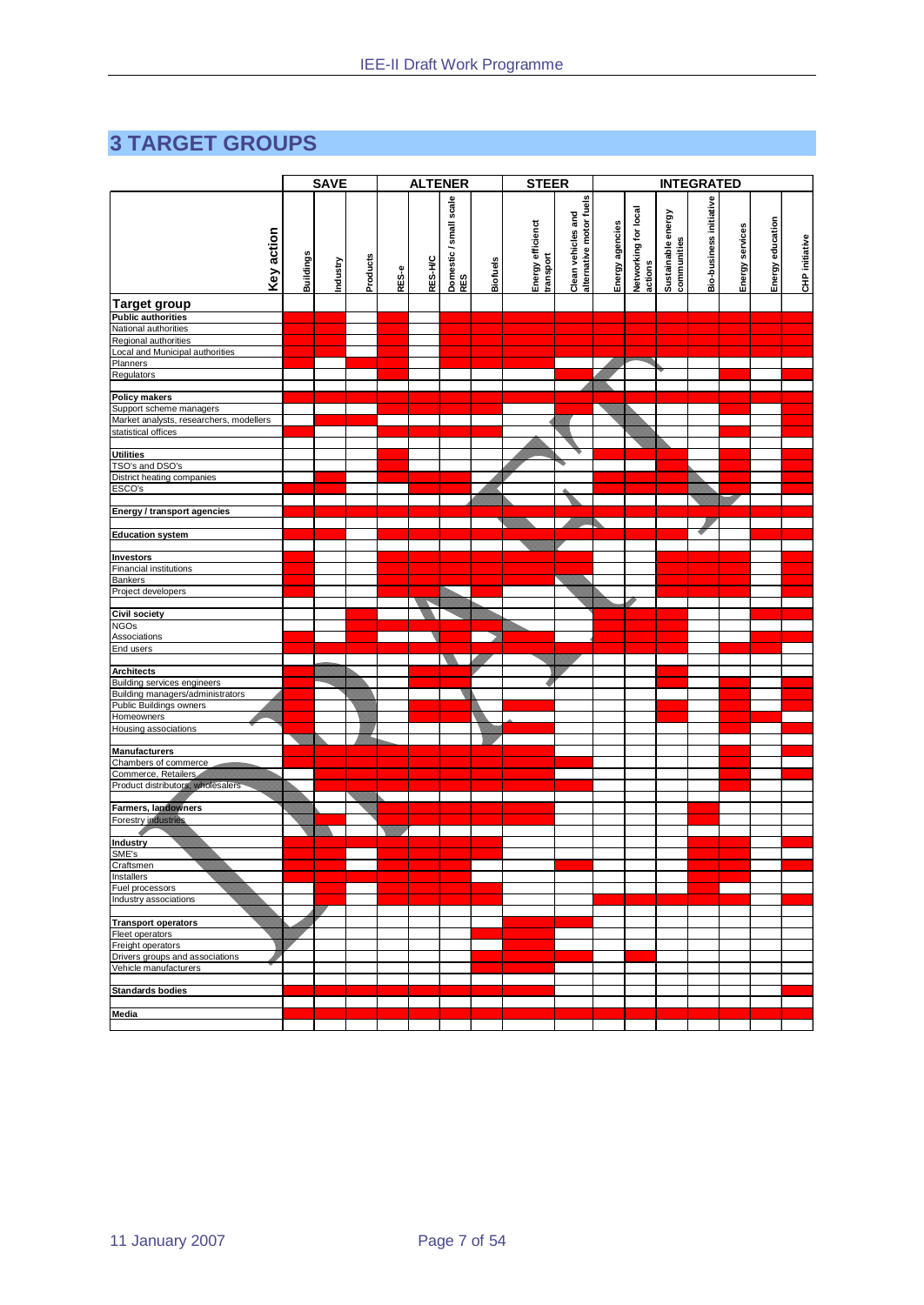# **4 SAVE: ENERGY EFFICIENCY AND RATIONAL USE OF RESOURCES**

Energy efficiency and rational use of resources constitute a cornerstone of European energy policy. They are by far the most effective ways to improve security of supply, reduce carbon emissions and foster competitiveness.

According to the recent Action Plan for Energy Efficiency<sup>1</sup>, it is technically and economically possible for the European Union to save 20% of its primary energy consumption by 2020, equivalent to annual fuel savings worth  $\epsilon$ 100 billion and a 780 Mt reduction in CO<sub>2</sub> emissions compared with the baseline scenario.

Activities funded under SAVE aim to tap this large potential for energy savings by improving energy efficiency and rational use of energy resources, in particular in buildings and industry. Activities to promote energy efficiency in transport are covered separately under STEE

Activities under SAVE may facilitate optimum implementation of legislation relating to energy efficiency<sup>2</sup>, support preparation of legislative measures and change energy behaviour, so that society uses less energy while enjoying the same or an even better quality of life.

In this respect, institutional capacity-building, awareness-raising, access to capital, training and clear, credible and accessible information on energy-efficient technologies and practices are key elements of SAVE which will foster rational behaviour. They should mobilise the general public and policymakers at all levels of government, together with market players.

SAVE projects may cover one or more of the following Key Actions:

**Energy-efficient buildings**: for action raising the energy performance of new and existing buildings, in both the residential and tertiary sectors, where the potential is estimated to be around 27% and 30% of energy use, respectively.

**Industrial excellence in energy**: for action increasing energy efficiency in industry, in particular SMEs. Although industry has made more rapid progress on energy efficiency than other sectors, the potential savings remain high, in the order of 25% in manufacturing industry.

**Energy-efficient products**: for action increasing the market share of energy-efficient products and encouraging users to choose and use them rationally.

 $\overline{a}$ 

 $1$  COM(2006) 545 final.

<sup>&</sup>lt;sup>2</sup> Current legislation includes: Directive 2006/32/EC on energy end-use efficiency and energy services, Regulation No 2422/2001 on the Energy Star Programme, Directive 2005/32/EC on ecodesign requirements for energy-using products, Directive 2004/8/EC on promotion of cogeneration, Directive 2002/91/EC on the energy performance of buildings and Directive 92/75/EEC on labelling.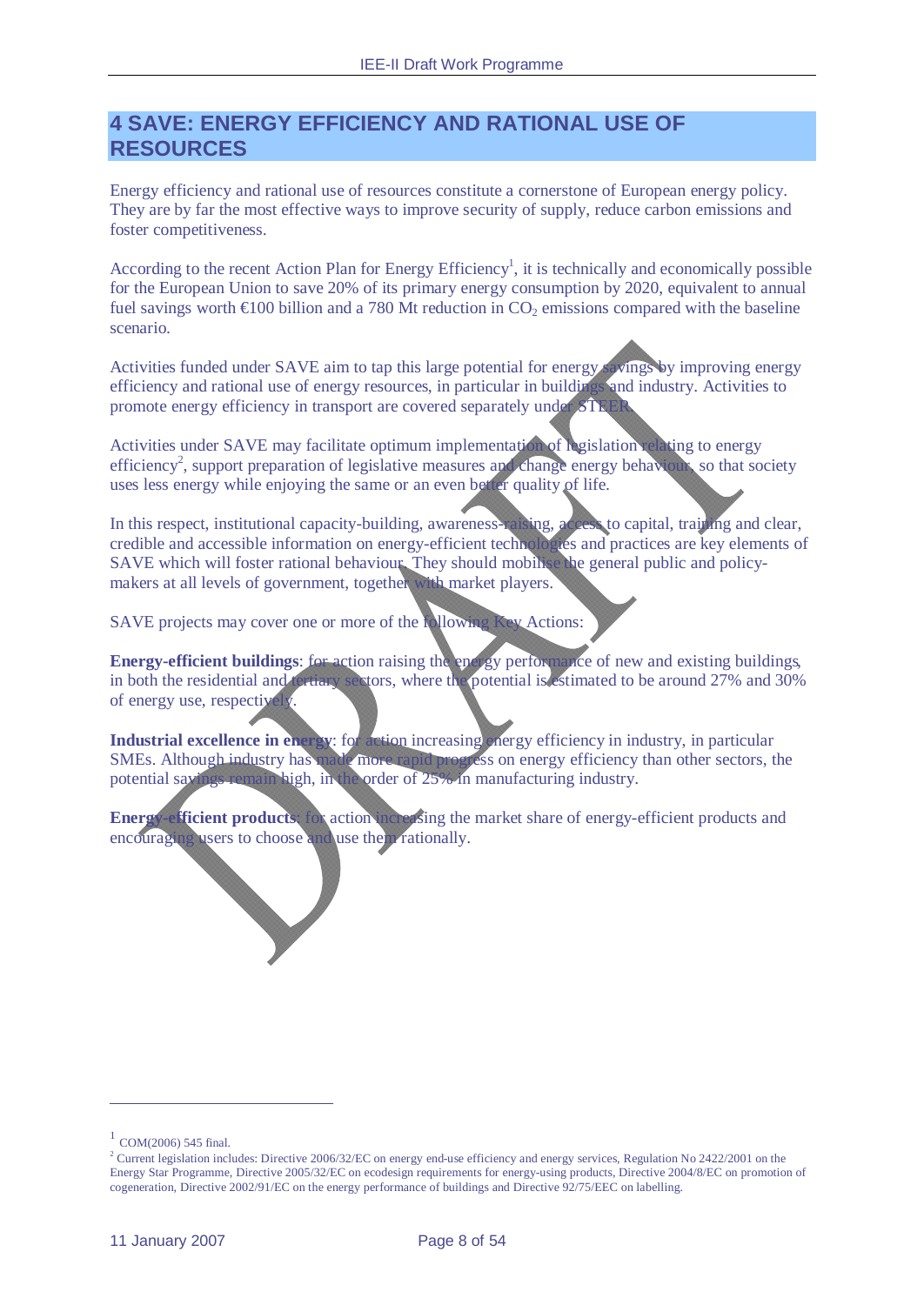# **Energy-efficient buildings**

**Objectives** 

- To improve the energy performance of new and existing buildings and promote integration of renewable energy sources.
- To foster adoption of intelligent energy use patterns in buildings.
- To improve the capacity of building professionals to offer intelligent energy solutions and increase demand for such solutions.
- To facilitate implementation and monitoring of Directive 2002/91/EC on the energy performance of buildings (EPBD).
- To ensure that the recommendations issued with the energy performance certificates are followed by practical action and thus lead to actual energy savings.
- To foster action beyond the EPBD requirements.
- To contribute to furtherance of the EPBD in line with the suggestions listed in the Energy Efficiency Action Plan.

#### Priorities for action

(a) Enabling policies and strategies

- Action aiming to achieve more appropriate harmonised and integrated approaches to implementation of the EPBD.
- Analyses, studies on expansion of the scope of the Directive along the lines of the Energy Efficiency Action Plan, e.g. by lowering the threshold for minimum performance requirements for major renovation.
- Voluntary action/schemes for certification of buildings in accordance with the EPBD legislation even if they are not for sale or rent, and for buildings not covered by the Directive (e.g. smaller properties and renovation).

#### (b) Market transformation

- Targeted action to address specific categories of buildings and/or specific topics/technologies (e.g. cooling, insulation, energy management systems, etc.).
- Targeted action for the uptake of low-energy, energy-neutral and energy-positive buildings which go beyond the EPBD requirements.

# (c) Changing behaviour

- Action concerning public buildings in 2007 the focus is on educational buildings to lead by example and adopt new proven technologies and strategies, including renewable energy sources.
- Large-scale awareness-raising and public information campaigns about implementation of the measures on the energy performance certificates.
- Large-scale awareness-raising on behavioural and cultural aspects of use of buildings (e.g. adapting the work place, changing patterns of daily life, etc.).

#### (d) Access to capital

- See the energy services initiative.
- (e) Training
- Large-scale education and training schemes/activities in all Member States to qualify the market for implementation of the EPBD: agreements with universities, associations of installers, chambers of commerce, etc. to institutionalise the necessary education/training.

#### Key players and target groups

See table.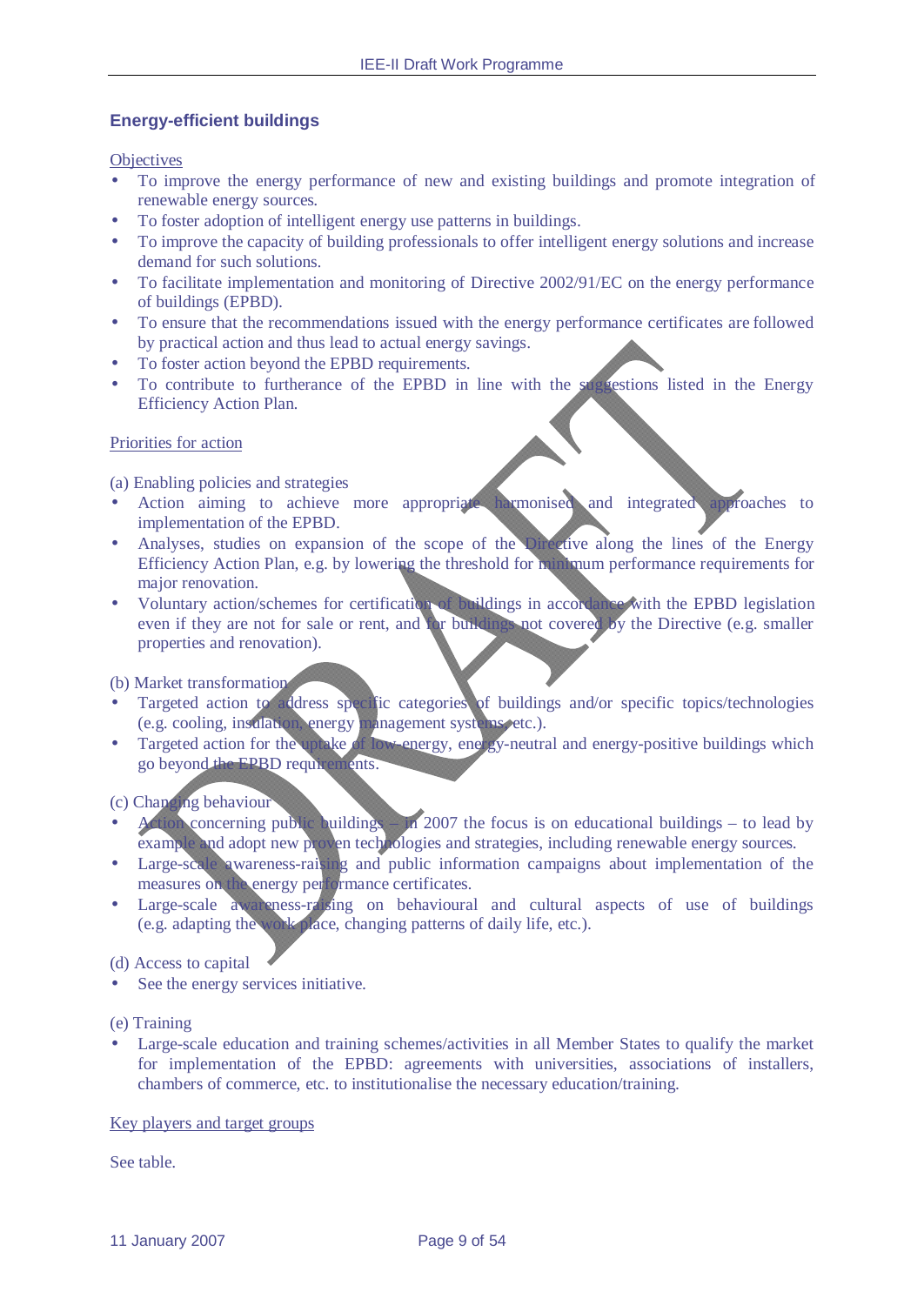### **Indicators**

(a) Enabling policies and strategies

- Greater consistency between national EPBD implementation schemes.
- Acknowledgement by several EPBD implementation authorities, and practical examples, of the benefits of the Programme for implementation of the EPBD.
- Inputs generated by IEE beneficiaries which are instrumental in furthering the EPBD.

(b) Market transformation

• Number of examples of successful transfer of knowledge/experience regarding low-energy, energy-neutral and energy-positive buildings. Estimation of replication potential of such examples.

(c) Changing behaviour

- Number of flagship public buildings exemplifying implementation of the EPBD and generating media attention; number of countries concerned.
- Impact of promotional activities in terms of number of people reached, when possible with categorisation of target populations.

#### (d) Training

- Number of construction workers and building professionals trained across Europe and estimated knock-on effect.
- Number of education and training schemes institutionalised and running beyond the duration of the projects.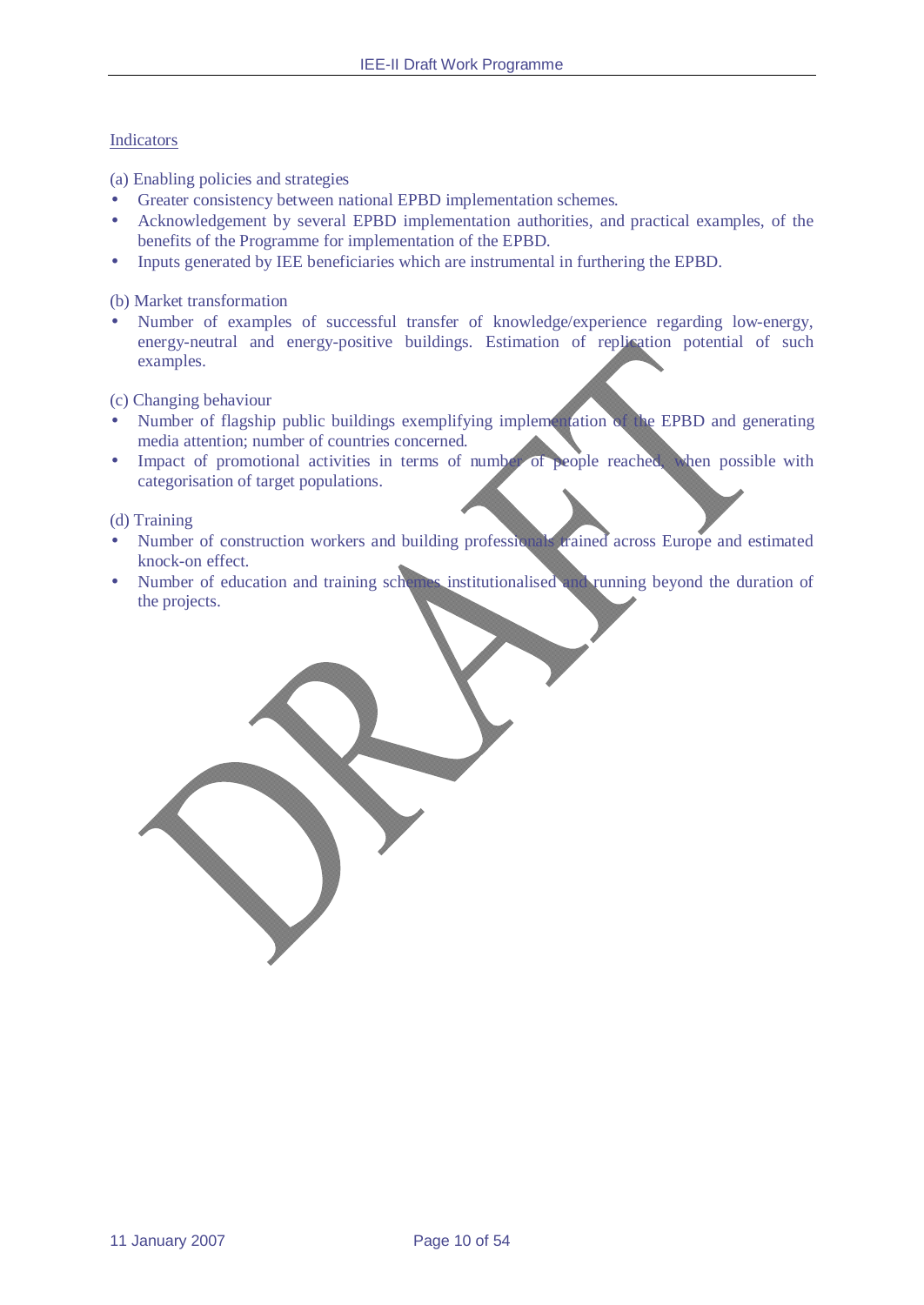#### **Industrial excellence in energy**

#### **Objectives**

- To increase the energy performance of industry, in particular SMEs, thereby improving their reliability, competitiveness and reputation.
- To raise awareness among industrial decision-makers and have them consider energy as a profit centre.
- To promote energy services, energy management schemes, procurement guidelines and training for industry.
- To develop well-targeted tools and information for industries to reduce their energy use.
- To help to improve energy conversion and increase the share of poly-generation in industry, including CHP.

#### Priorities for action

(a) Enabling policies and strategies

- Development and promotion of comprehensive energy addit and management schemes, including for non-core processes.
- Action paving the way for new policy initiatives in the field of industry, in line with the suggestions listed in the Energy Efficiency Action Plan.

#### (b) Market transformation

- Action to encourage wider implementation of poly-generation, including high-efficiency cogeneration, in industry. Includes targeted promotion and dissemination, assessment of potential and training schemes.
- Action supporting improvements in energy conversion for existing generation capacity and for new electricity generation and district heating and cooling capacity.
- Action to introduce and promote the concept of energy services in industry.

# (c) Changing behaviour

- Action making industrial decision-makers commit to improving the energy performance of their company and communicating their achievements to their customers, suppliers and shareholders (e.g. through voluntary agreements with quantified and staged objectives, monitoring and reporting).
- Action facilitating exchanges of know-how and experience between energy managers.
- Action to support adoption of energy-efficient procurement and purchasing by industry (e.g. guidelines, networks, etc.).

#### (d) Access to capital

- Action facilitating leveraging of financing of energy-efficiency projects in industry, e.g. by integrating sustainable energy in business plans.
- Action to promote use of public/private energy-efficiency funds and financial packages for industries for energy audits and specific energy-efficiency investments identified in audits.

#### (e) Training

- Action enhancing the awareness, capabilities and skills of energy and utilities managers and maintenance personnel in industry.
- Development and promotion of free user-friendly energy management tools customised for industry, including tools for competitively priced energy audits and for energy benchmarking.

#### Key players and target groups

See table.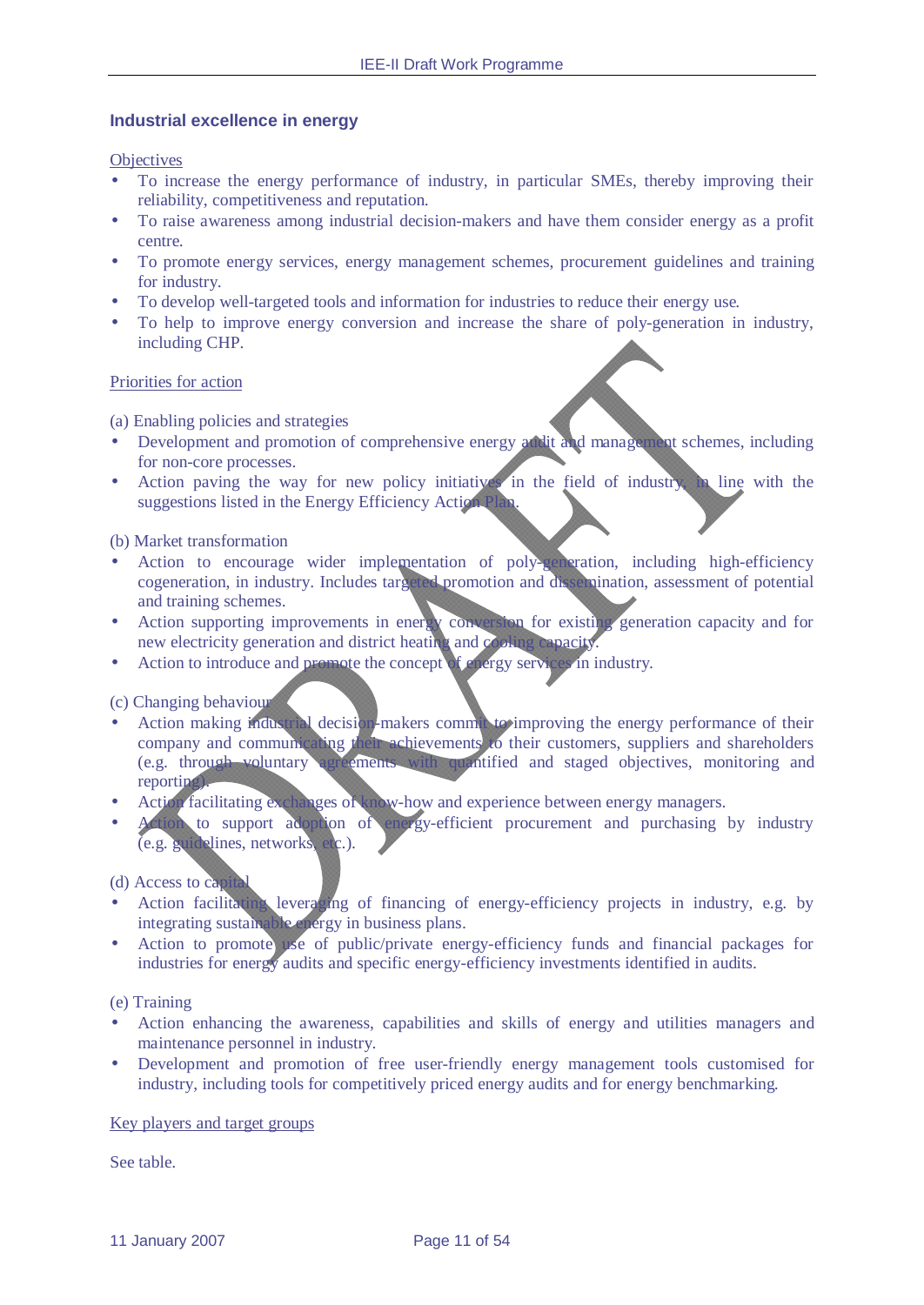#### Indicators

(a) Enabling policies and strategies

- Number/evidence of new ideas for energy-efficiency policies and measures in industry.
- Number of new or updated certification schemes for industry, expected energy impact of such measures and estimated knock-on effect.

(b) Market transformation

Results of projects in terms of new investment in poly-generation and estimated knock-on effect.

(c) Changing behaviour

• Number of commitments and firm action plans from industrial decision-makers to increase their energy performance and their share of renewable energy source

#### (d) Training

- Number of large-scale training activities with high visibility, likely to be repeated beyond the duration of projects.
- Number of trained energy and utilities managers and maintenance personnel; number and quality of new networks created.
- Wider implementation of energy-management schemes and tools; creation and use of new tools.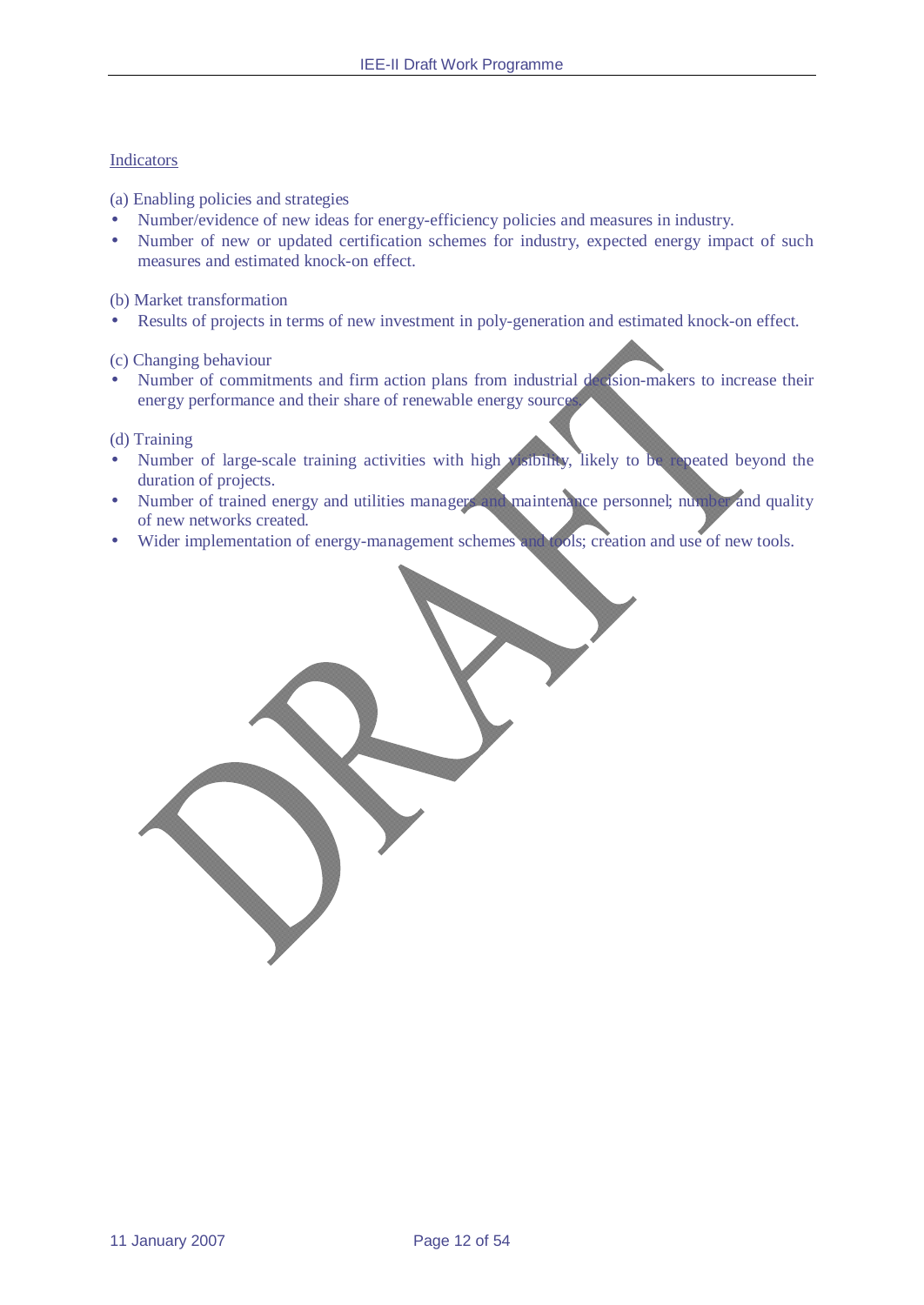# **Energy-efficient products**

**Objectives** 

- To increase the market share of energy-efficient products, i.e. all energy-using products and systems (except vehicles).
- To foster gradual phasing-out of the less efficient products available on the market and accelerate replacement of old, less efficient appliances in use.
- To have buyers/salesmen consider energy labels and energy efficiency in general in their purchases/sales.
- To have energy-using products designed, manufactured, purchased, installed, used and disposed of in the most energy-intelligent way.

#### Priorities for action

(a) Enabling policies and strategies

- Communication of independent testing of products to raise confidence in labels and minimum ecodesign requirements.
- Action aiming to explain, check and enforce proper energy labelling.
- Action collecting stock, sales, use and resource consumption data, monitoring market transformation and analysing/forecasting market development in relation to (current and future) policies and measures and preparing the ground for new policy initiatives, taking into account the suggestions from the Energy Efficiency Action Plan.
- Several other types of action supporting legislation are expected be covered by calls for tenders.

#### (b) Market transformation

- Action focusing on market transformation for energy end-use products identified in the European Climate Change Programme as representing the biggest energy savings potential, e.g. electric motor systems, office equipment, lighting and consumer electronics.
- Voluntary approaches, codes of conduct: on the supplier side mainly with manufacturers but also with wholesalers and or retailers, where appropriate, and on the consumer side mainly with public authorities and big buyer groups.
- Action making procurement practices more favourable to energy-efficient products, in particular in the public sector.
- Communication campaigns relying on the EU labelling scheme and aiming to foster early replacement of less-efficient energy-using products.
- Internet as a marketplace

#### (c) Changing behaviour

- Action to convince consumers to purchase the most efficient products adapted to their actual needs (promoting both efficiency and sufficiency), including provision of energy consumption data in the specialised pres-
- Action to persuade end-users to reduce their energy use, e.g. through appropriate metering, informative billing, public recognition, etc.

#### (d) Access to capital

- Constitution of large buyers' groups to overcome cost barriers associated with new technologies.
- Exchanges of information and best practices on tax incentives, rebates and accelerated depreciation rules for commercial and industrial equipment.

(e) Training

- Training sales personnel on energy labels and life-cycle cost principles, so that they can use them as a sales argument.
- Training of technicians responsible for installation and maintenance of energy-using products.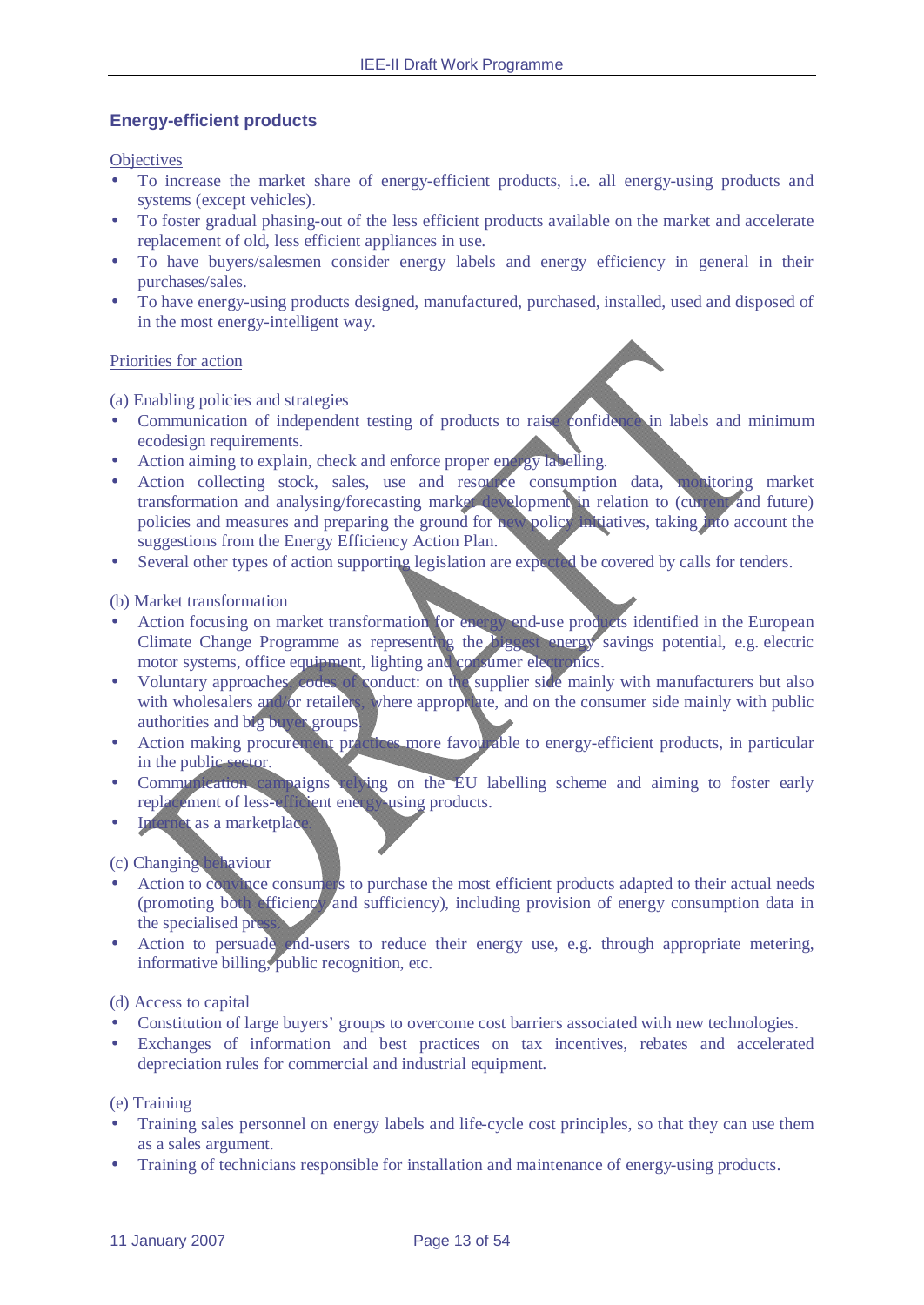#### Key players and target groups

See table.

Indicators

(a) Enabling policies and strategies

- Results of projects used in implementation of the Ecodesign Directive, possible amendment of the Labelling Framework Directive and amendment of the Energy Star Agreement on office equipment.
- Enhanced visibility and credibility given to energy labels.
- Improved monitoring of market transformation and innovative ideas to accelerate this transformation, in particular for products with the highest potential savings.

(b) Market transformation

- Results of projects linked to new investment in energy-efficient appliances.
- Number/evidence of new voluntary commitments on the part of suppliers, distributors and consumers.
- Increases in sales of energy-efficient products.
- Number of people targeted by communication campaign

(c) Changing behaviour

- Greater attention by sales personnel/purchasers to energy labels and life-cycle costing.
- Number of communication activities under aken by industry/retailers on energy-efficient products.

(d) Access to capital

• Development of large buyers' group, voluntary mitiatives and green procurement initiatives.

(e) Training

• Number of sales personnel, installers and maint nance staff trained and number of purchasers better informed.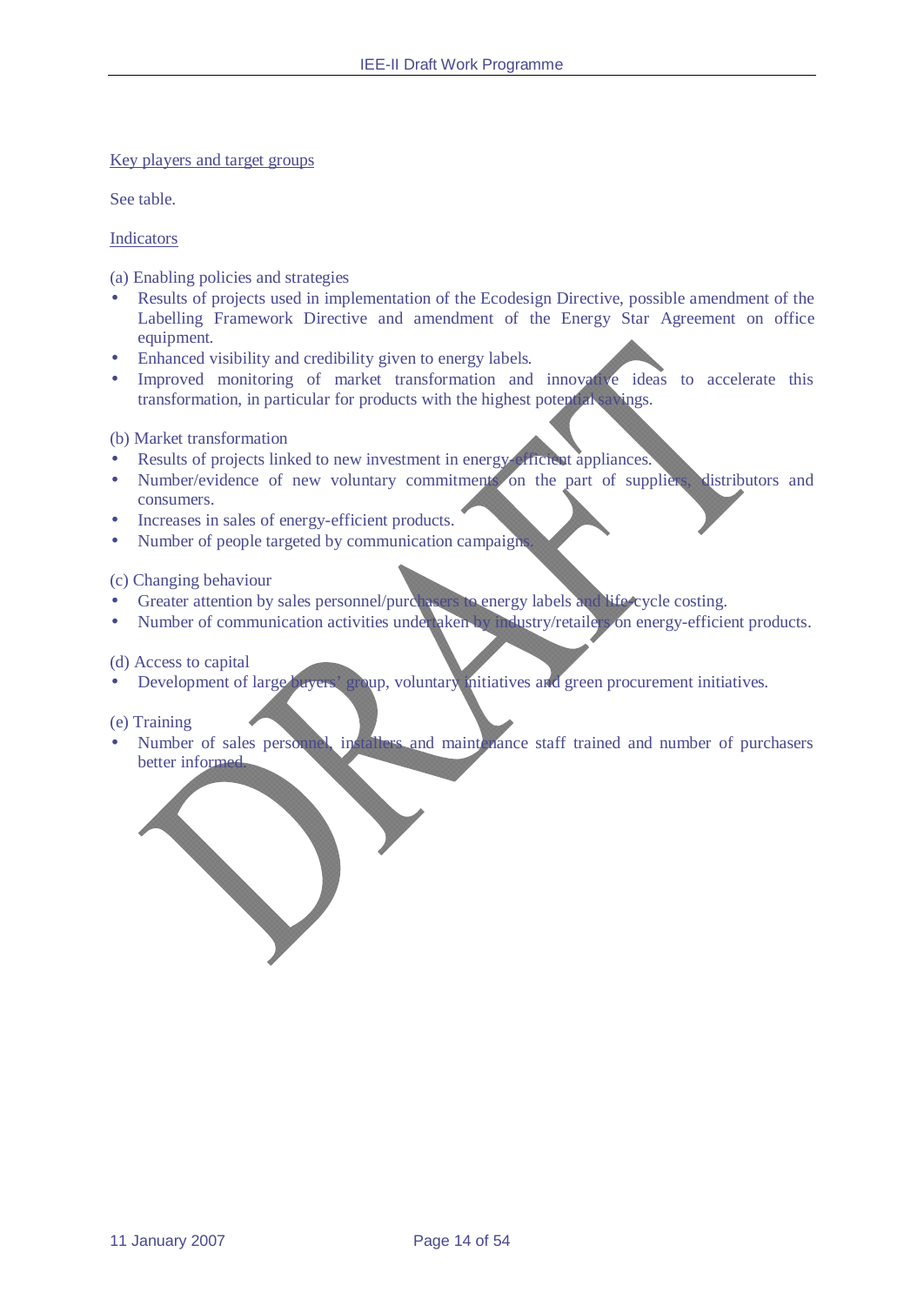# **5 ALTENER: NEW AND RENEWABLE RESOURCES**

Renewable energy sources (RES) can provide a wide range of energy services sustainably, and can be produced locally within the EU, delivering secure supplies of electricity, heating and cooling, and motive power for transport without adding to greenhouse gas emissions and climate change. RES are becoming more competitive, and policies supporting the use of RES are making the manufacture and supply of RE technologies, as well as the production of bio-energy resources (biomass and biofuels) more attractive as business opportunities. Actions supported under ALTENER should build on existing EU policies and legislation (see below), and help to increase the use of RE in the EU.

The 1997 White Paper on Renewable Energy<sup>3</sup> set the context for the EU policy and legislative framework that has been put in place for the renewable energy sector in recent years.

For *electricity*, the Directive on electricity produced from RES sets national indicative targets and addresses the need to overcome market barriers. In its recent communications<sup>45</sup> the Commission has emphasised the need to take further action if these targets are to be achieved.

For *heating and cooling*, there is not yet any EU legislation aiming specifically to maximise the uptake of RES (biomass, solar and geothermal), but the Directive on the Energy Performance of Buildings (EPBD), the Directive for the promotion of cogeneration<sup>6</sup> and the Biomass Action Plan<sup>7</sup> are all helpful.

For *domestic and small-scale renewable energy systems*, which include both systems integrated into buildings and small stand-alone RE plants, the EPBD also plays an important role.

For biofuels, the Commission has adopted two important Directives, one to promote biofuels for transport<sup>8</sup>, the other to reduce excise rates for biofuels<sup>9</sup>. Future policy and regulatory frameworks for this sector are outlined in the recently revised Biomass Action Plan.

ALTENER projects may include one or more of the following Key Actions:

- **Electricity from renewable energy sources (RES-e)**, to support EU policy by tackling barriers to market growth and helping to achieve future renewable energy targets.
- **Renewable energy heating/cooling (RES-H/C)**, to promote greater use of biomass, solar and geothermal heating and cooling, especially in buildings and industry.
- **Domestic and other small-scale RE applications**, to increase use of small-scale renewable energy systems in buildings, in line with the Energy Performance of Buildings Directive, and to promote use of small-scale stand-alone RE systems.
- **Biofuels,** to promote use of sustainable forms of biodiesel, alcohols, biogas and bio-additives to replace fossil fuels for transport applications and to contribute to achieving future EU targets.

 $9$  Directive 2003/96/EC of 27 October 2003 restructuring the Community framework for the taxation of energy products and electricity

 $\overline{a}$ 

<sup>&</sup>lt;sup>3</sup> Energy for the future: renewable sources of energy. White Paper for a community strategy and action plan COM(97) 599 final 26.11.1997.

<sup>4</sup> COM (2004) 366 of 26 May 2004. The share of renewable energy In the EU

<sup>5</sup> COM(2005) 627 of 7 December 2005. The support of electricity from renewable energy sources

<sup>&</sup>lt;sup>6</sup> Directive 2004/8/EC of 11 February 2004 on the promotion of cogeneration based on useful heat demand in the internal energy market and amending Directive 92/42.EEC

<sup>7</sup> COM (2005) 628 final of 7 December 2005 Biomass Action Plan

<sup>&</sup>lt;sup>8</sup> Directive 2003/30/EC on the promotion of the use of biofuels or other renewable fuels for transport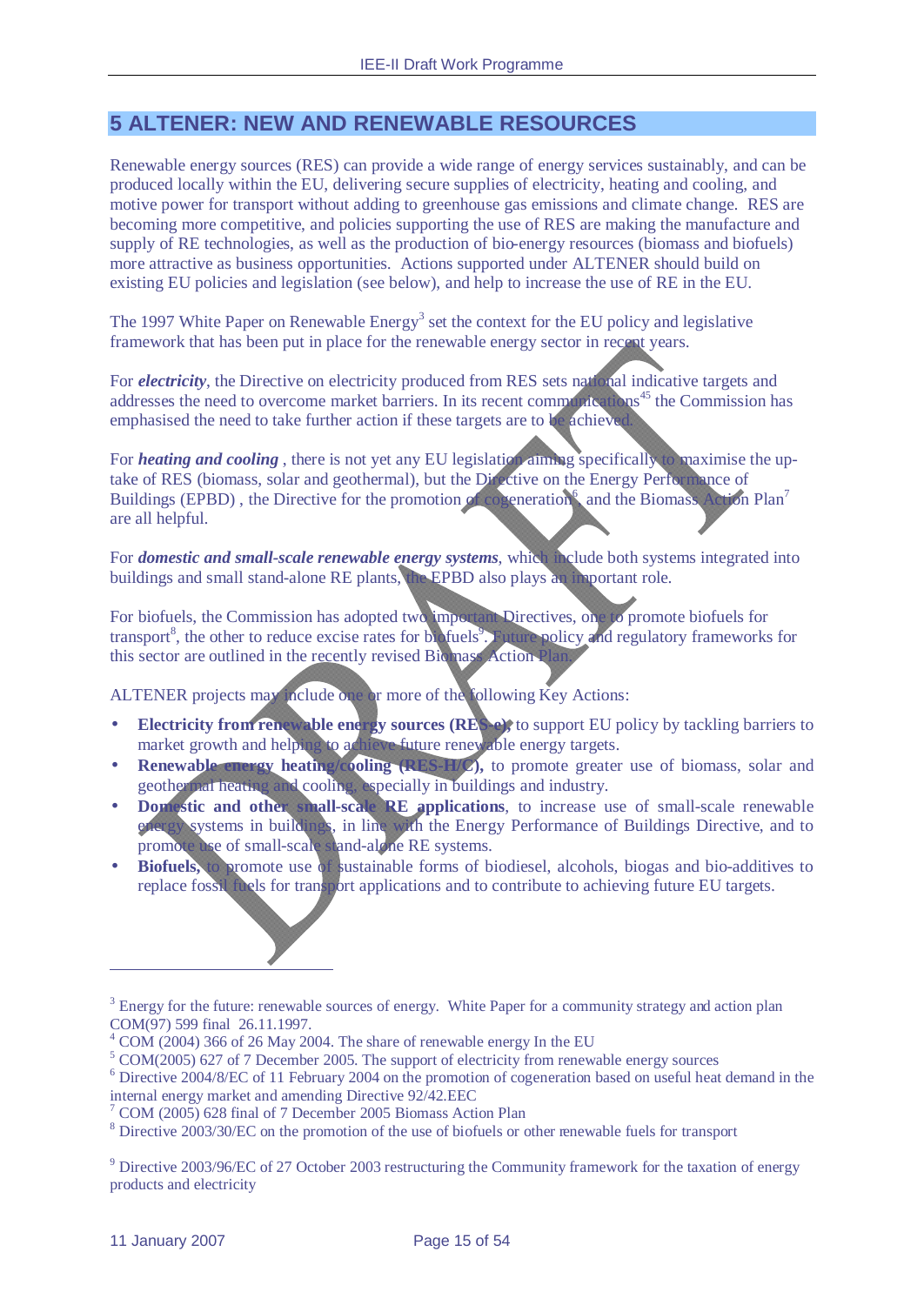#### **Electricity from renewable energy sources (RES-e)**

#### **Objectives**

- To support policy development by transferring experience and improving understanding of the actual and potential contributions by RES-e to electricity consumption in the EU; to monitor, benchmark and assess the effectiveness of RES-e policies, legislation and support schemes; and to make RES-e policies more consistent with other sectoral policies and objectives.
- To remove market barriers and simplify approval procedures for construction and use of renewable energy generators.
- To change the behaviour of decision-makers and RES-e stakeholders so that they communicate better and work to create more competitive products and services through economies of scale.
- To encourage investment in RES-e generation, transmission and distribution systems and in manufacture of RES-e technology, notably by SMEs.
- To train more RES-e professionals, technicians and craftsmen.

#### Priorities for action

(a) Enabling policies and strategies

- Analyse, monitor, benchmark and develop innovative policies, including support schemes (optimisation of effectiveness, coordination and harmonisation), potential and targets; promote and exchange experience of EU, national, local and regional policies.
- Monitor the impact of RES-e, including on security of supply, the environment, economic growth, competitiveness, employment, human safety, decommissioning and recycling (WEEE requirements).
- Make RES policies more consistent in terms of energy efficiency, CHP, conventional power, the internal market, innovation, emission trading/Kyoto flexible instruments, the environment, agriculture and water.
- Monitor, benchmark and develop innovative legislation, codes, permits and standards, including application procedures, construction and planning permits, grid connection procedures and international trading.
- Improve the consistency of the on-shore and off-shore regulatory frameworks for RES-e, including coordinated action and networking for regulators, TSOs and DSOs, utilities, planners and policy-makers.
- Monitor RES-e markets, including investment, operating costs and charges; grid connection, transmission and distribution costs and charges; and life-cycle, decommissioning and external cos

#### (b) Market transformation

- Simplify procedures for authorising construction of RES-e generators, including sharing and transferring best practices and trials of innovative approaches.
- Accelerate deployment in the EU of specific RES-e technologies, including bioelectricity, offshore technologies, wind, hydro, geothermal and solar.
- Intelligent grid management and pricing (peak demand management, reserve capacity, etc.), intelligent combinations of RES-e and storage (non-technological aspects) and intelligent meters.
- Improve market transparency, including disclosure, guarantee of origin and transparent tariffs.
- Strengthen the competitiveness of EU industry by promoting business opportunities for RES-e technologies on global markets and developing export strategies for RES-e technology.
- Improve the competitiveness and reliability of biomass supply chains, communication and networking for farmers, fuel processors, distributors and power station managers.

(c) Changing behaviour

- Action to change attitudes and behaviour in the electricity industry.
- Networking of professionals, decision-makers and national support scheme managers.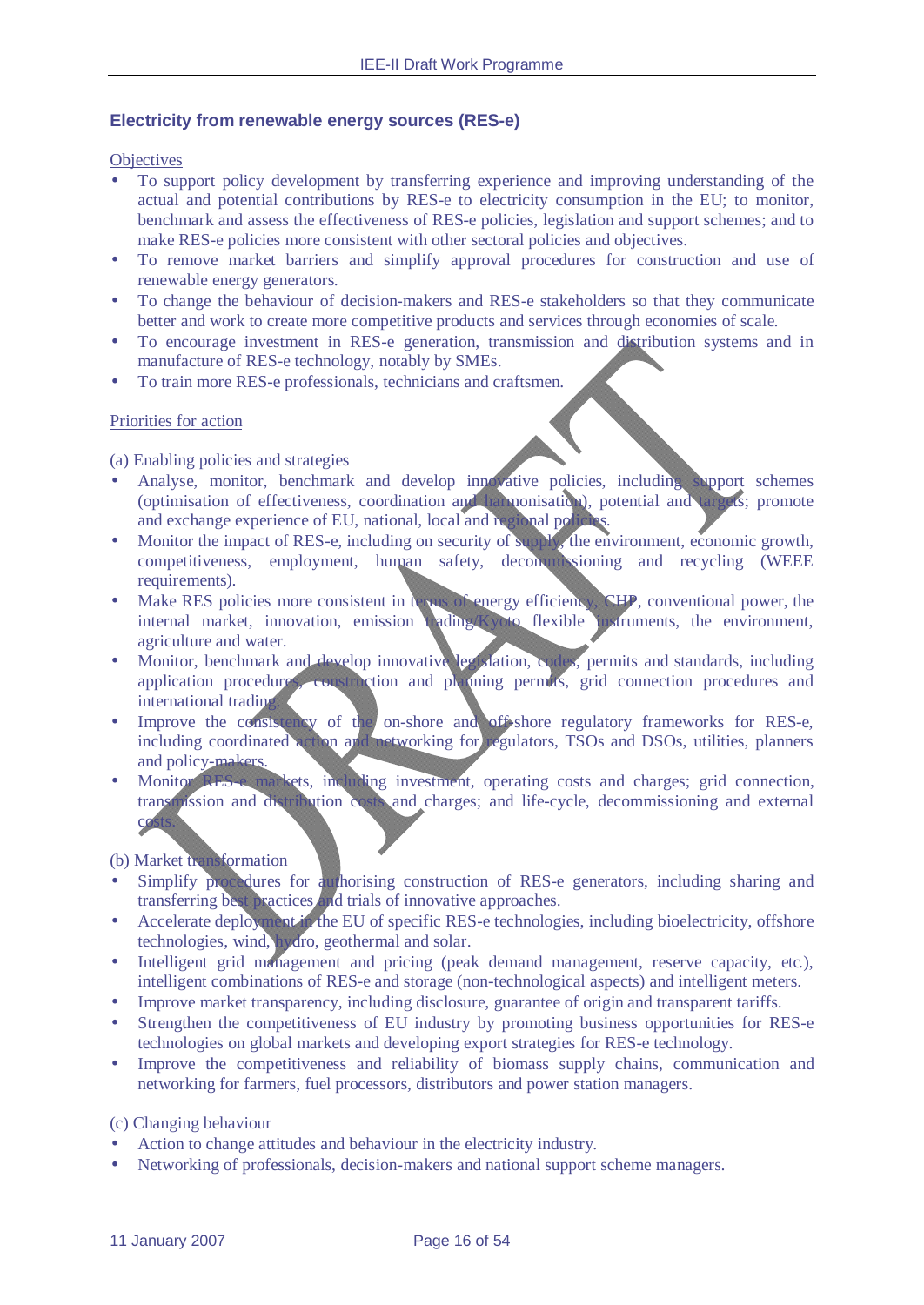- User behaviour studies related to sales and use of RES-e (including cultural issues).
- Information, promotion and transfer of best practices to businesses, households and the public sector to encourage switching to cleaner electricity supplies.

# (d) Access to capital

- Innovative financing schemes and communication drives involving RES-e project developers, financial institutions and investors plus cooperative project financing.
- Action to establish/strengthen renewable ESCOs.

### (e) Training

- Strengthen RE topics in vocational training curricula and certification schemes.
- For the electricity sector, address modern grid planning, design and optimisation, plus approval procedures for RES-e grid connections and safety, security and environmental issues.
- For urban and rural planners, address environmental and other issues affecting RES-e.

#### Key players and target groups

See table.

#### Indicators

(a) Enabling policies and strategies

- Use of results of IEE projects in policymaking, regulations and planning.
- More consistent policies, regulations and planning, especially for grid issues.
- More reliable data on RES-e potential, impact, trends, economies and markets.

# (b) Market transformation

- Link between the results of IEE projects and more competitive RES-e generators and businesses.
- Simplified authorisation procedures for development of RES-e.
- Improved market frameworks for RES-e (tariffs, transparency and grid management).

#### (c) Changing behaviour

- Number of utilities involved in behavioural change activities.
- Number of users switching to clean electricity and changes in attitudes to RES-e.
- Number of educational entities incorporating RE in their curricula and number of students affected.

## (d) Access to capital

- Number of new and innovative financing schemes established.
- Link between the results of IEE projects and new investment in RES-e generators and businesses.

# (e) Training

- Number of people trained on RES-e in the electricity sector, including SMEs.
- Number of planners and public-sector decision-makers trained on RES-e.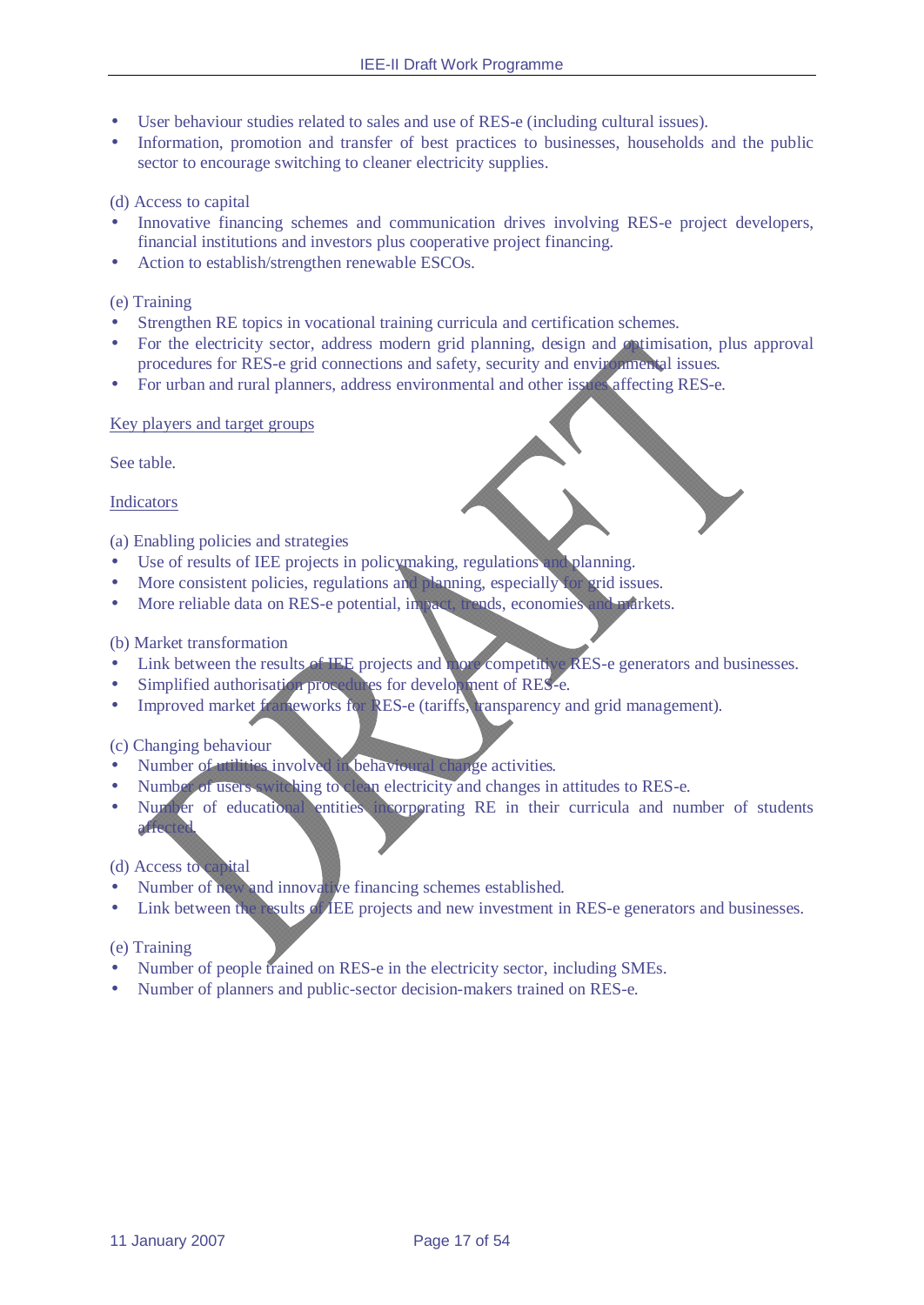# **Renewable energy heating/cooling (RES-H/C)<sup>10</sup>**

**Objectives** 

- To support policy development by transferring experience and improving understanding of the actual and potential contributions by RES-H/C to heating and cooling consumption in the EU; to monitor, benchmark and assess the effectiveness of RES-H/C policies, legislation and support schemes; and to make RES-H/C policies more consistent with other sectoral policies and objectives.
- To remove market barriers and simplify approval procedures for construction and use of biomass, solar and geothermal heating/cooling systems; to improve the availability, quality and sustainability of biomass fuels; and to strengthen market links between biomass production and use.
- To change the behaviour of decision-makers and RES-H/C stakeholders so that they communicate better and work to create more competitive products and services through economies of scale.
- To stimulate new investment in RES-H/C, including district heating and CHP, and in manufacture of RES-H/C technology, notably by SMEs.
- To train more RES-H/C professionals, technicians and craftsmen.

#### Priorities for action

(a) Enabling policies and strategies

- Analyse, monitor, benchmark and develop innovative policies, including support schemes (optimisation of effectiveness, coordination and harmonisation), potential and targets; promote and exchange experience of EU, national, local and regional policies.
- Monitor the impact of RES-H/C, including on security of supply, the environment, economic growth, competitiveness, employment, human safety, decommissioning and recycling (WEEE requirements).
- Monitor, benchmark and develop innovative legislation, codes, permits and standards, including application procedures, construction and planning permits.
- Monitor RES-H/C markets, including production consumption of RES-H/C; investment, operating and maintenance costs, decommissioning costs and charges; and international trading of fuels and systems.

#### (b) Market transformation

- Simply procedures for authorising construction of RES-H/C systems, including sharing and transferring best practices and trials of innovative approaches.
- Accelerate deployment of RES-H/C, including district heating and/or CHP, solid biomass, biogas, solar and geothermal applications in buildings and in industry.
- Initiatives to promote sustainable production and supply of biomass fuel, plus intelligent combinations of RES-H/C and storage (non-technological aspects).
- Improve market transparency, including disclosure, guarantee of origin and transparent tariffs in district heating systems plus transparent RE fuel pricing.
- Strengthen the competitiveness of EU industry by promoting business opportunities on global markets, developing export strategies for RES-H/C technology and long-term industrial agreements.
- Improve the competitiveness and reliability of biomass and biogas supply chains, including communication and networking for farmers, fuel distributors, CHP and district heating system managers.

 $\overline{a}$ 

 $10$  Note: In the building sector, this Key Action focuses on development of the market, the industry and policy and regulatory frameworks which directly affect use of RE heating and cooling systems. More general action addressing implementation of the EPBD is a priority under Key Action 1.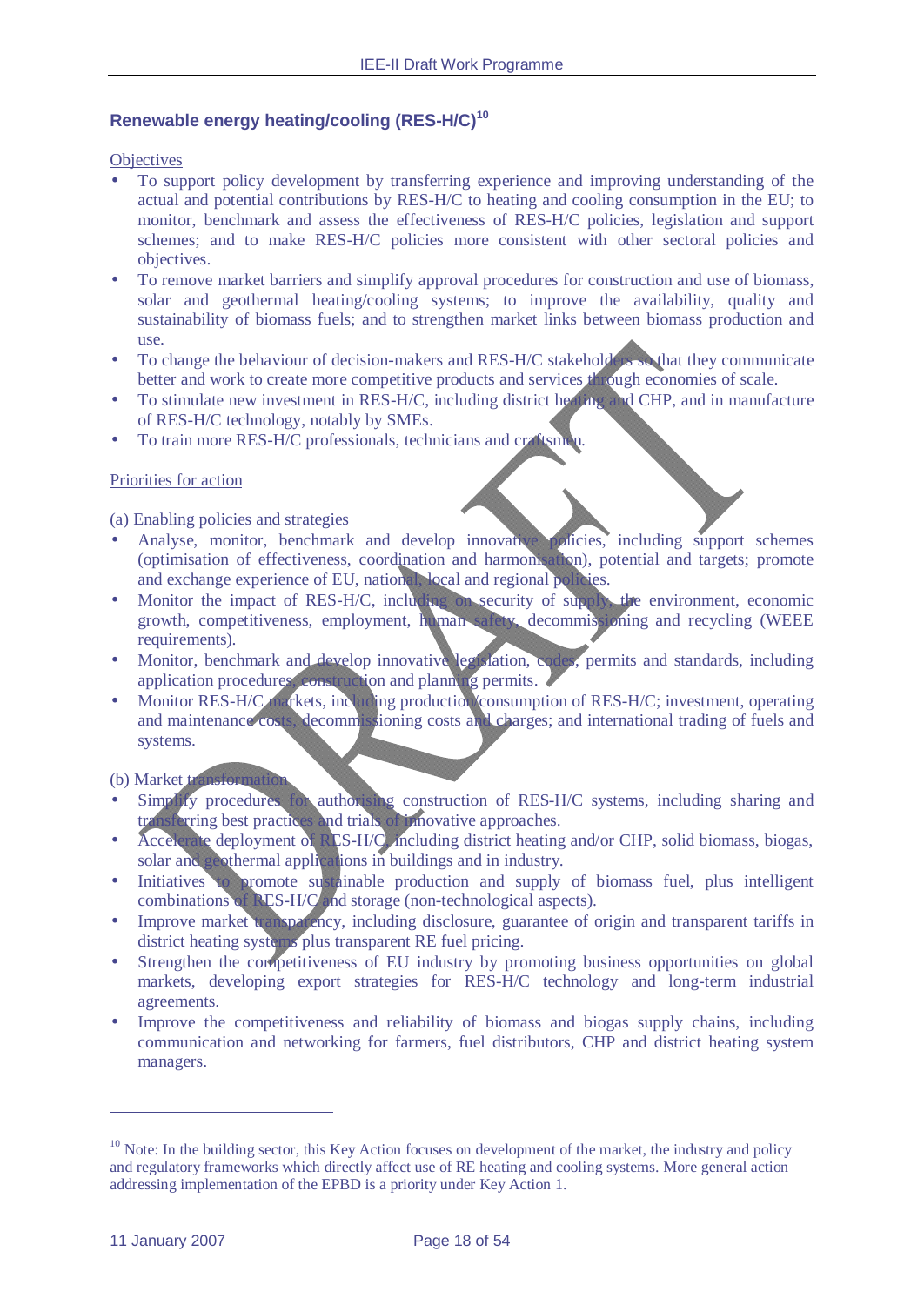(c) Changing behaviour

- Action to change attitudes and behaviour in farming and forestry.
- Networking of professionals, decision-makers and support scheme managers.
- User behaviour studies related to sales and use of RES-H/C systems and fuels.
- Information, promotion and transfer of best practices to businesses, households and the public sector on switching to RES-H/C systems and fuels.

(d) Access to capital

- Innovative financing schemes and communication drives involving RES-H/C project developers, financing institutions and investors plus cooperative project financing.
- Action to establish/strengthen renewable ESCOs.

(e) Training

- Strengthen local entrepreneurship capacity (notably in SMEs) for providing services related to fuel supply and installation and management of RES-H/C systems.
- Environmental and procedural issues for urban and rural planners and building authorisation officers.
- Training and certification schemes for suppliers and installers.

#### Key players and target groups

See table.

#### Indicators

(a) Enabling policies and strategies

- Use of results of IEE projects in policymaking, regulations and planning.
- More consistent policies, regulations and planning.
- More reliable data on RES-H/C potential, impact, trends, economies and markets.

### (b) Market transformation

- Link between the results of **IEE** projects and more competitive RES-H/C systems and businesses.
- Simplified authorisation procedures for development and installation of RES-H/C.
- Improved market frameworks for RES-H/C systems and fuel supplies.

(c) Changing behaviour

- Number of RES-H/C suppliers involved in behavioural change activities.
- Number of users switching to clean energy schemes and changes in attitudes to RES.
- Number of educational entities incorporating RE in their curricula and number of students affected.

(d) Access to capital

• Number of new and innovative financing schemes (including ESCOs) developed.

#### (e) Training

- Number of people trained on RES in the heating and cooling industry, especially SMEs.
- Number of planners, construction approval officers and other public-sector decision-makers trained.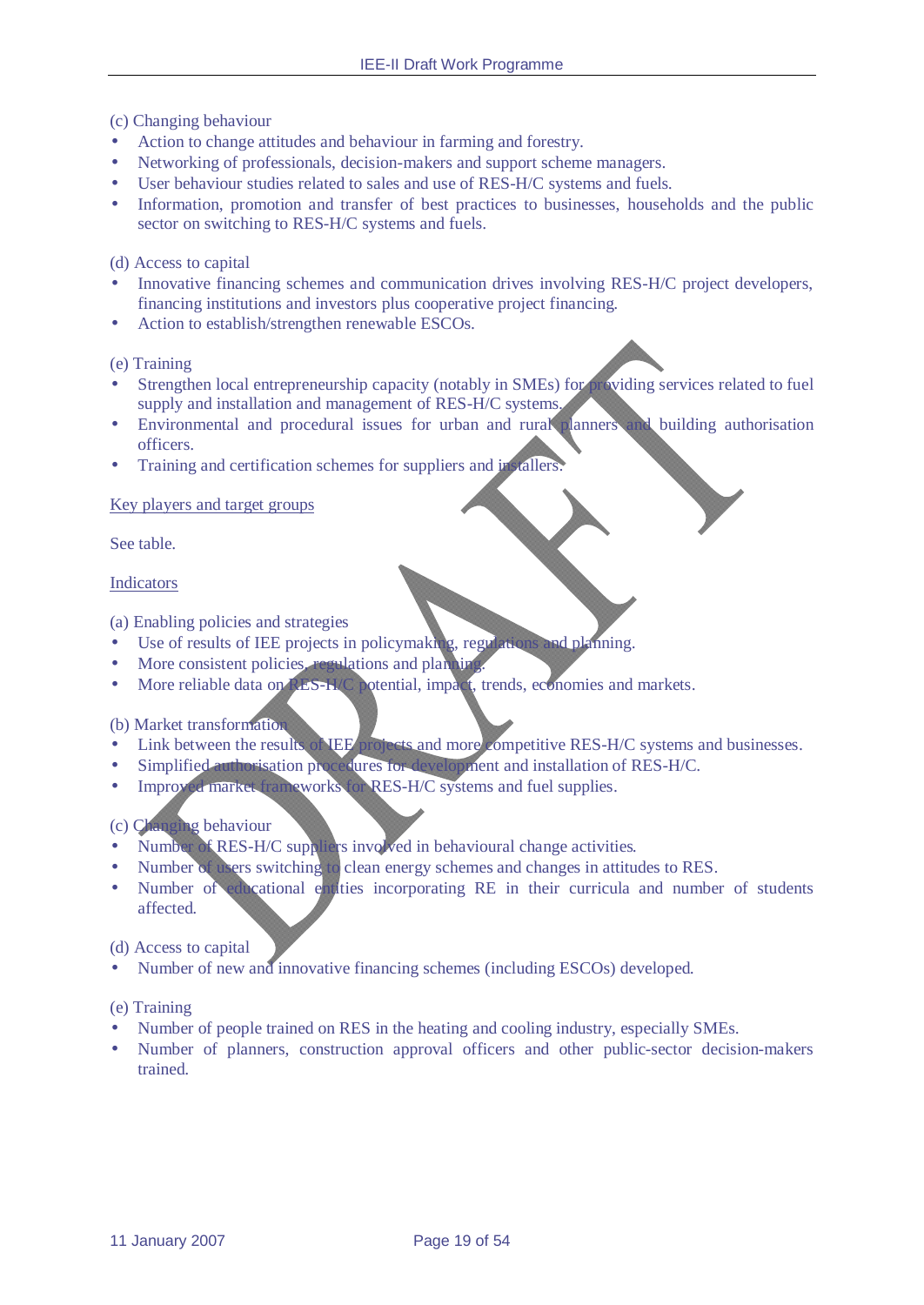## **Domestic and other small-scale RE applications<sup>11</sup>**

#### **Objectives**

- To support policy development by transferring experience and improving understanding of the actual and potential contributions by domestic and small-scale RE applications to EU energy consumption; to monitor, benchmark and assess the effectiveness of policies, legislation and support schemes, and to make these policies more consistent.
- To remove market barriers and simplify approval procedures for construction and use of domestic and small-scale RE systems.
- To change the behaviour of decision-makers, householders and individuals by making them aware of successful experience and solutions to develop the local market.
- To encourage investment and local markets in small-scale RE applications.
- To train more professionals, technicians and craftsmen, and thereby stimulate new/expanded/stronger businesses (especially SMEs) in the small-scale RE sector.

#### Priorities for action

(a) Enabling policies and strategies

- Analyse, monitor, benchmark and develop innovative policies, including support schemes (optimisation of effectiveness, coordination and harmonisation), potential and targets; promote and exchange experience of EU, national, local and regional polici
- Monitor the impact, including on security of supply, the environment, business growth and competitiveness, employment, safety and recycling (WEEE requirements).
- Monitor, benchmark and develop innovative legislation, codes, permits and standards, including application procedures, construction and planning permits.
- Monitor domestic and small-scale RES markets, including investment, operating costs (including fuel costs), maintenance costs, decommissioning costs and international trading of fuels and systems.
- Innovative rules and frameworks (i.e. codes regulations and statutes) encouraging energy customers also to become energy producers.

(b) Market transformation

- Improve the transparency of policies and regulations and thereby help implementation of the EPBD (in residential, tertiary and public buildings), with particular emphasis on using RES to contribute to the targets set by the Directive.
- Simplify procedures for authorising construction of small-scale RES systems, including sharing and transferring best practices and trials of innovative approaches.
- Promote manufacture and cost-effective integration into buildings and stand-alone applications of domestic and other small-scale RE systems, including solar heating and cooling, photovoltaics, biomass (wood pellets, chips and logs) and biogas systems, ground-coupled heat pumps, hydrogen and fuel cells, micro-wind, micro-CHP and micro-hydropower. In particular, support SMEs, "plug and play" solutions, product labelling, system guarantees, model contracts and internet marketing for cost-effective integration of small-scale RES in buildings.
- Improve the competitiveness and reliability of biomass supplies to householders, including better communications and model contracts between farmers, fuel distributors and users.
- Strengthen the competitiveness of small-scale RES industry by promoting business opportunities on global markets and developing export strategies for technology.
- Standards and quality management in sales, design, installation and operation, in order to protect end-users and increase consumer confidence.

 $\overline{a}$ 

 $11$  Note: In the building sector, this Key Action focuses on development of the market, the industry and policy and regulatory frameworks which directly affect use of small-scale RE systems in buildings. More general action addressing implementation of the EPBD is a priority under Key Action 1.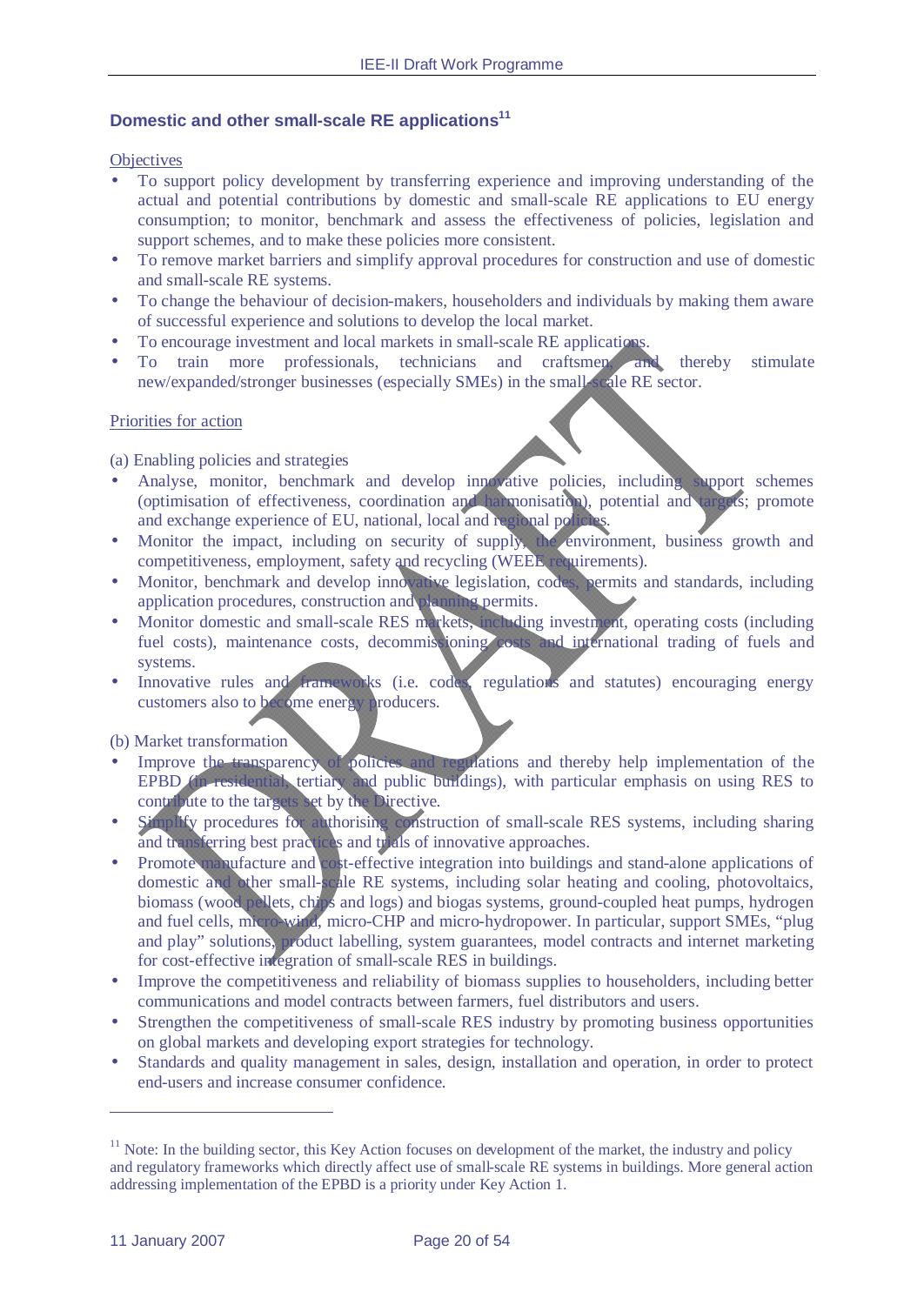• Promote "shining" examples of RE systems, especially in public buildings.

## (c) Changing behaviour

- Action to change the attitudes and behaviour of householders and building owners.
- User behaviour studies related to sales and use of small-scale RES systems.
- Information, promotion and transfer to businesses, households and the public sector of best practices on switching to small-scale RES systems and fuels.

(d) Access to capital

- Creation and promotion of innovative financing schemes and communication drives involving financial institutions and other investors.
- Action to assist householders with financing, including tailored financing and support schemes, reducing costs through joint procurement ("buyers' pools"), economies of scale and renewable ESCOs.

(e) Training

- Training and "certification" courses for system installers, building system specifiers, other businesses (including SMEs), distributors, wholesalers and retail sales staff.
- Training for building professionals, planners and public-sector authorising officers.
- Capacity-building in regions with a slower penetration of small-cale RE application

#### Key players and target groups

See table.

#### Indicators

(a) Enabling policies and strategies

- More reliable data on potential, impact, trends, economies, targets and markets.
- Use of results of projects in policy making, regulations and planning.
- More consistent regulations and planning.

(b) Market transformation

- Link between the results of IEE projects and more competitive RES systems and businesses.
- Simplified authorisation procedures for RES installations.
- **Improved market frameworks for RES systems and fuel supplies.**

### (c) Changing behaviour

- Number of small-scale RES system suppliers involved in behavioural change activities.
- Number of users shifting to small RE systems and changes in attitudes to RES.
- Number of educational entities incorporating RE in their curricula and number of students affected.

(d) Access to capital

- Number of ESCOs and innovative financing schemes developed.
- Link between the results of projects and new investment in RES systems and businesses.

(e) Training

- Number of people trained in the small-scale RES systems industries, especially SMEs.
- Number of planners, construction approval officers and other public-sector decision-makers trained.
- Number of professionals, technicians and craftsmen trained.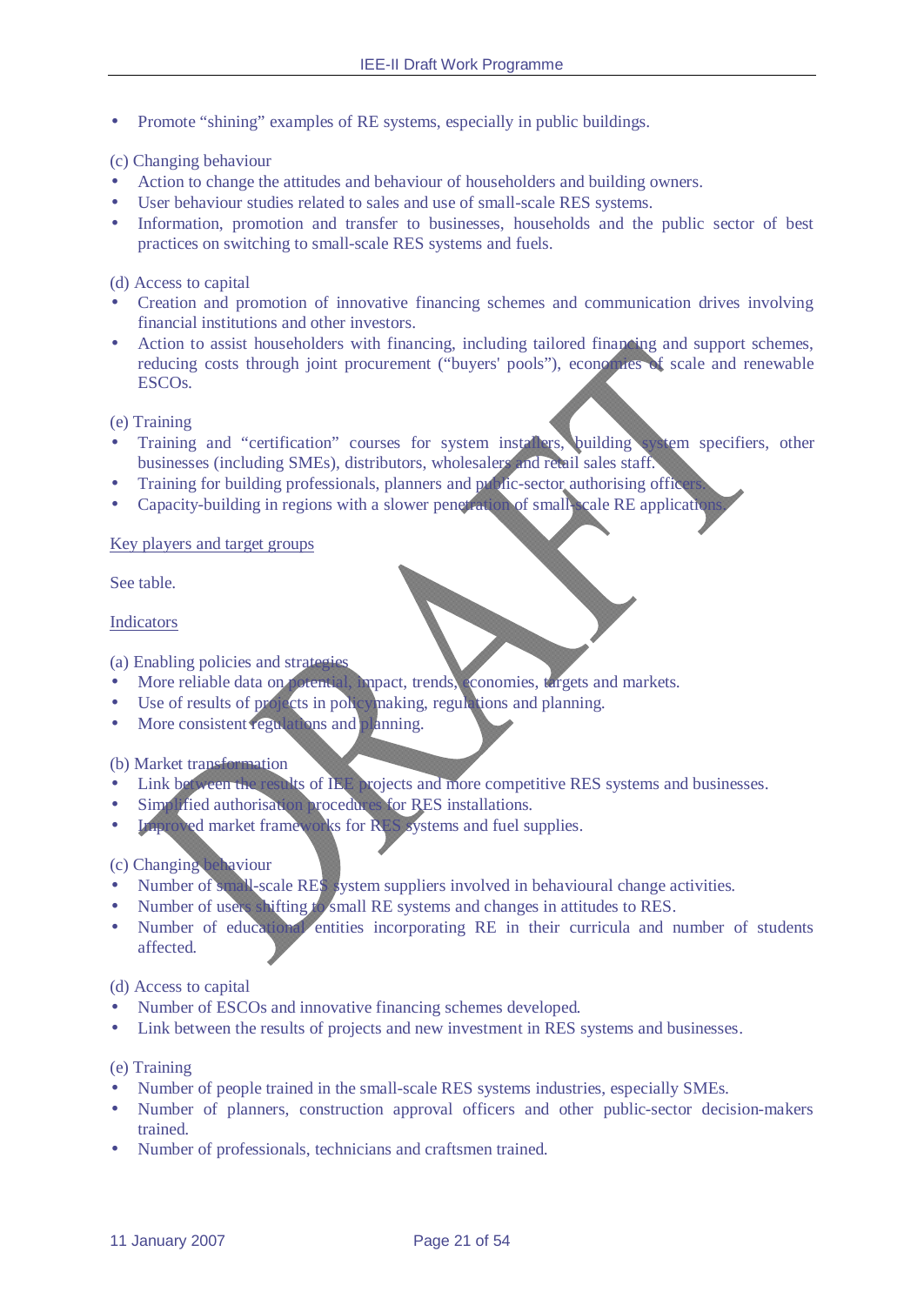# **Biofuels**

**Objectives** 

- To support policy development by transferring experience and improving understanding and benchmarks of the energy performance, environmental impact, land use requirements and potential contributions of biofuels (biodiesel, bio-alcohols, biogas and bio-additives) to fuel consumption in transport and other uses; to promote and exchange experience of EU, national, local and regional policies, legislation and support schemes; and to make biofuels policies more consistent with other sectoral policies and objectives.
- To promote production, transparent certification of environmental sustainability, processing and trading of the potentially most economical and sustainable biofuels (within the EU and in non-EU countries), whilst removing market barriers and simplifying approval procedures.
- To change the behaviour of public and fuel industry decision-makers, stakeholders in the biofuels market (including farmers, foresters and distributors) so that they communicate better and work together to create competitive products and services through economies of scale.
- To encourage investment in production (planting, managing growth and harvesting) and processing (chemical plant) of more competitive first-generation biofuels with less environmental impact and in second-generation biofuels and in enhanced distribution infrastructure for biofuels.
- To train more biofuels professionals, technicians and craftsmen.

#### Priorities for action

(a) Enabling policies and strategies

- Analyse, monitor, benchmark and develop innovative policies, including support schemes (optimisation of effectiveness, coordination and harmonisation), potential and targets; promote and exchange experience of EU, national, local and regional biofuels policies.
- Assess and monitor the impact of biofuels, including on security of supply, the environment, land use, economic growth, competitiveness and employment.
- Make biofuels policies more consistent with ther EU policies, such as on the internal market, innovation, emission trading/Kyoto flexible instruments, the environment, agriculture and water.
- Monitor, benchmark and develop innovative legislation, permits and standards, including application procedures for land use, construction and planning permits for processing plants and international trading of biofuels.
- Monitor biofuels markets, including investment, production, processing and distribution costs, and the perspective of end users and prepare the way for introduction of second-generation biofuels.

#### (b) Market transformation

- Stimulate market players in the biofuel supply chain (farmers, fuel processors and distributors) to increase the competitiveness and reliability of biofuels supplies.
- Simplify procedures for authorising growing and processing of biofuel crops, sharing and transferring best practices and trials of innovative approaches.
- Improve market transparency, including guarantees of sustainable production, labelling and transparent pricing.
- Strengthen the competitiveness of the EU biofuels industry by promoting business opportunities for biofuels products and services on global markets.

(c) Changing behaviour

- Action to change attitudes and behaviour and to develop business opportunities for biofuel in agricultural communities.
- Local initiatives to encourage production and local use of biofuels.
- Networking of professionals, decision-makers and support scheme managers.
- Long-term agreements between farmers, foresters, fuel distribution companies and vehicle engine manufacturers.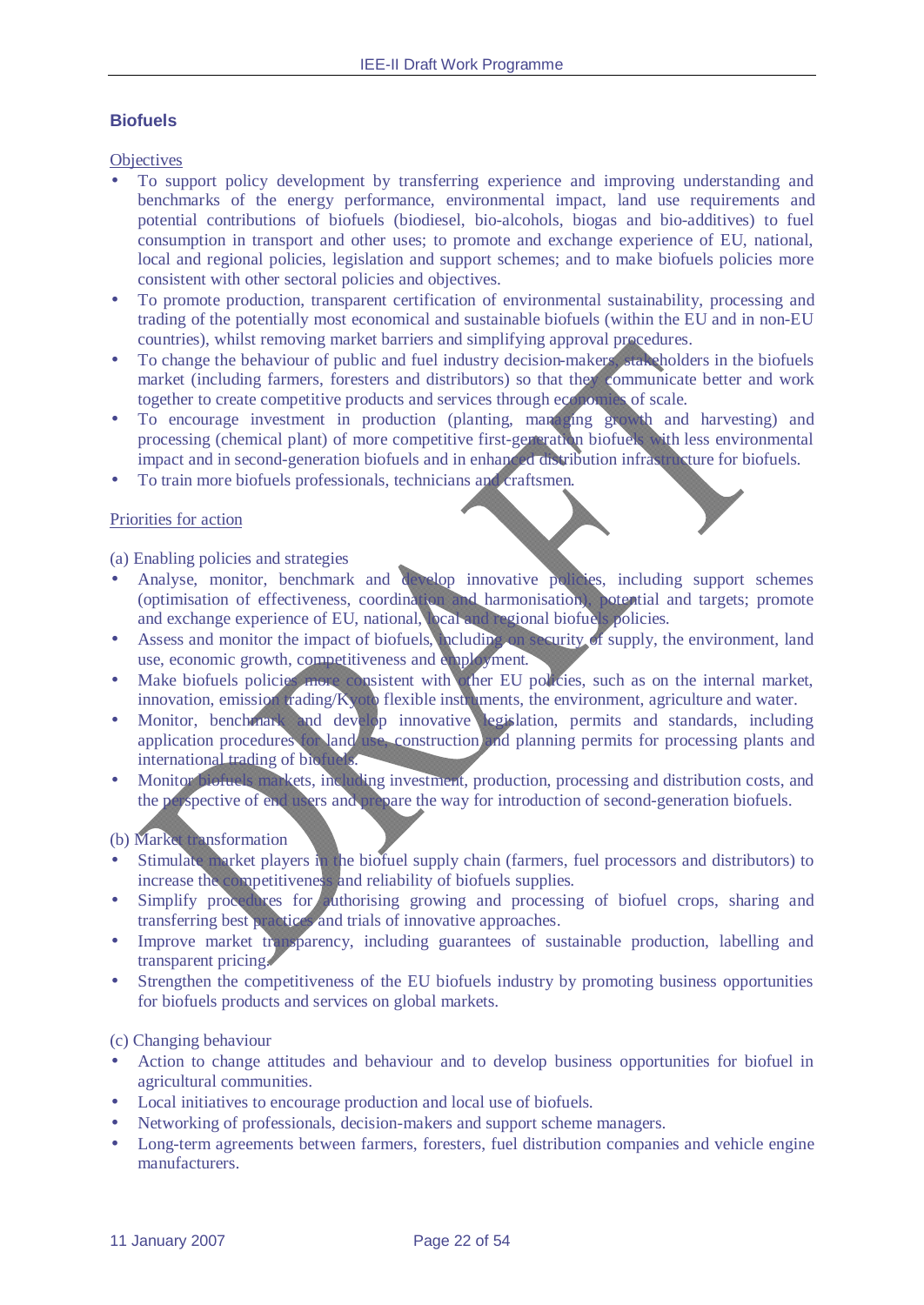(d) Access to capital

- Stimulate potential stakeholders in the biofuel supply chain to invest and increase the supply of biodiesel, bio-alcohols, biogas, bio-additives and second-generation biofuels.
- Promote well-informed dialogue between biofuel producers (farmers, forestry owners and fuel processors) and potential investors (project developers, financial institutions and potential partners in cooperative project financing or other innovative financing schemes).
- Promote national, regional and local biofuels support schemes plus investment in biofuels distribution infrastructure.

### (e) Training

- Training of farmers, agricultural workers and foresters.
- Training of small biofuel processors and business owners (SMEs).
- Training of public-sector (local) authorising officers on environmental and related issues.
- Training of biofuel distributors.

#### Key players and target groups

See table.

#### Indicators

(a) Enabling policies and strategies

- Better monitoring of the biofuels markets, leading to more reliable data on market potential, impact, trends, economies and targets.
- Use of results of projects in policymaking, regulations and planning.
- More consistent regulations and planning.

#### (b) Market transformation

- Link between the results of IEE projects and more competitive biofuels production and distribution busines
- Simplified authorisation procedures for switching land to biofuels production and for construction of biofuels processing plant
- Improved market frameworks for biofu

# (c) Changing behaviour

- Number of biofuels suppliers involved in behavioural change activities.
- Changes in attitudes to biofuels.
- Number of educational entitles incorporating biofuels in their curricula and number of students affected.

#### (d) Access to capital

- Number of innovative financing schemes developed.
- Link between the results of projects and new investment in biofuels production.

#### (e) Training

- Number of people trained on biofuels in farming and fuel supply chains, especially SMEs.
- Number of planners and other public-sector decision-makers trained.
- Number of professionals, technicians and craftsmen trained.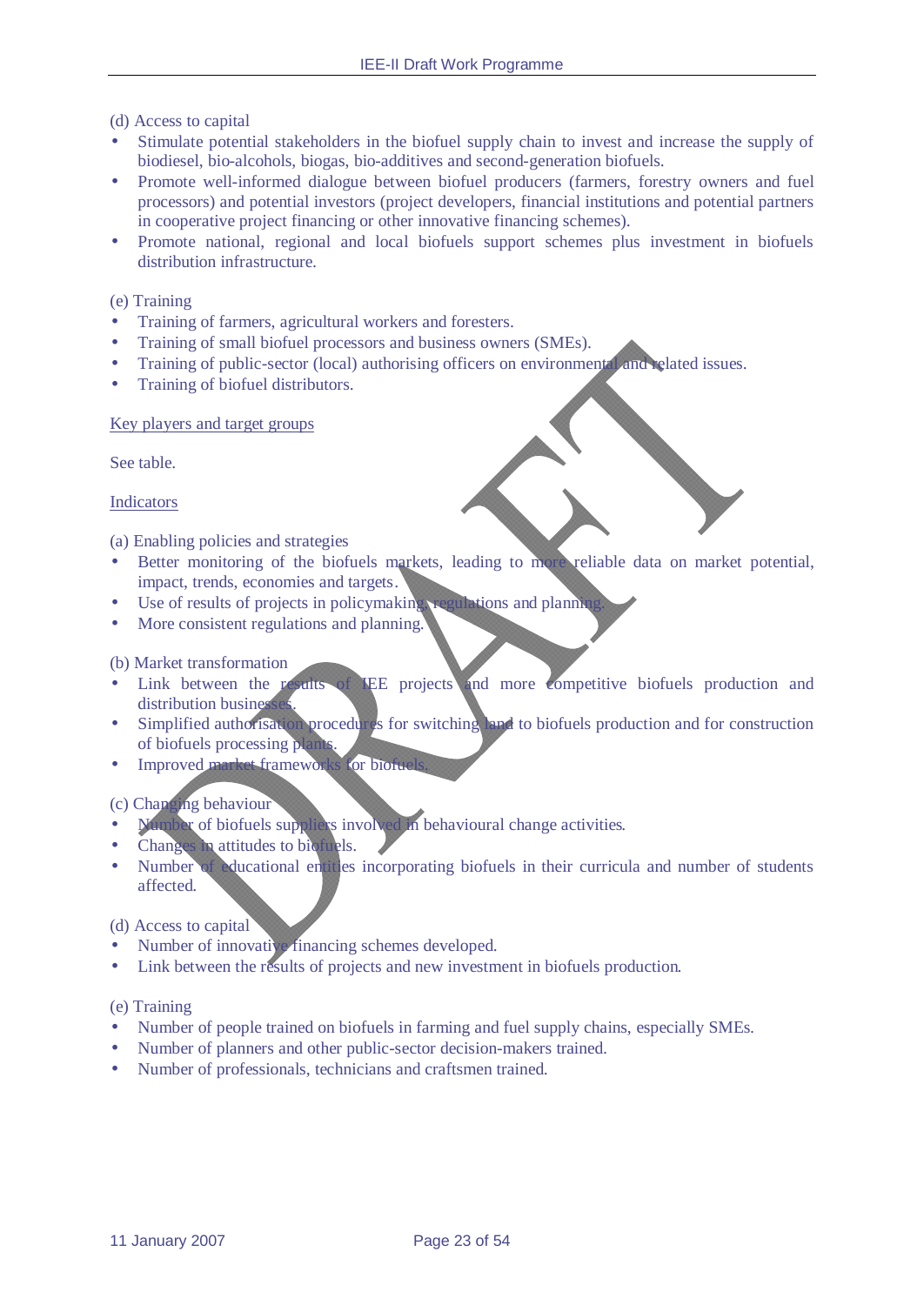# **6 STEER: ENERGY IN TRANSPORT**

Transport plays a central role in the European economy and accounts for almost 20% of total primary energy consumption in Europe. 98% of the energy consumed in this sector is fossil fuel. As transport is also the fastest growing sector in terms of energy use, it is essential to tap the potential for energyefficiency gains in this sector.

Action to promote energy efficiency and use of new and renewable energy sources in transport may include:

(a) supporting initiatives relating to all energy aspects of transport and diversification of fuels;

(b) promoting new and renewable (alternative) fuels and energy efficiency in transport;

(c) supporting preparation and application of legislative measures.

STEER will give priority to projects which promote, build on and/or implement the existing EU policy and legislative frameworks for energy efficiency and renewable or alternative fuels in transport, taking into account the suggestions made in the Energy Efficiency Action Plan<sup>12</sup>. Projects should build on well-tested strategies and technologies and remove the market barriers to wider application thereof.

Priority will also be given to projects which do more than raise the wareness of individual citizens, householders and decision-makers but actually achieve changes in transport behaviour and modal choice, including persons and goods. Projects should deliver and apply existing knowledge in a convincing and motivating way to the relevant target groups and contribute to wider dissemination and use of well-proven strategies. They should help end-users to take informed decisions and increase public acceptance of more energy-efficient transport behaviour, alternative and renewable fuels and clean vehicles.

Priority will also be given to training professionals and officials, whose daily work has an impact on take-up of energy-efficient transport strategies and alternative and renewable fuels on the one hand. On the other the knowledge and capacity of end-users to decide for and use modes of transport with lower energy consumption and/or alternative fuels will be built up.

STEER may relate to one or both of the following Key Actions:

- **Alternative fuels and clean vehicles:** projects should help to harness existing supply structures by creating increased demand and/or help to prepare the ground for potential new supply structures. Projects should encourage players (e.g. fleet operators) to join forces.
- **Energy-efficient transport:** projects which address energy-efficient transport should prepare the ground for more effective implementation of European policies. They should contribute to extending and widening the potential range of market players and accelerate the take-up and transfer of best practice. Projects should tap the potential of the various modes and combined use thereof as a contribution to more energy-efficient transport. Policies related to integrated strategies and (dis)incentives will likewise help to steer the behaviour and decisions of transport users, authorities and operators.

Separate action on capacity-building and structural integration of transport/energy-related activities into agencies is not included in this call but is envisaged for the 2008 call.

 $\overline{a}$ 

<sup>12</sup> COM(2006) 545 final.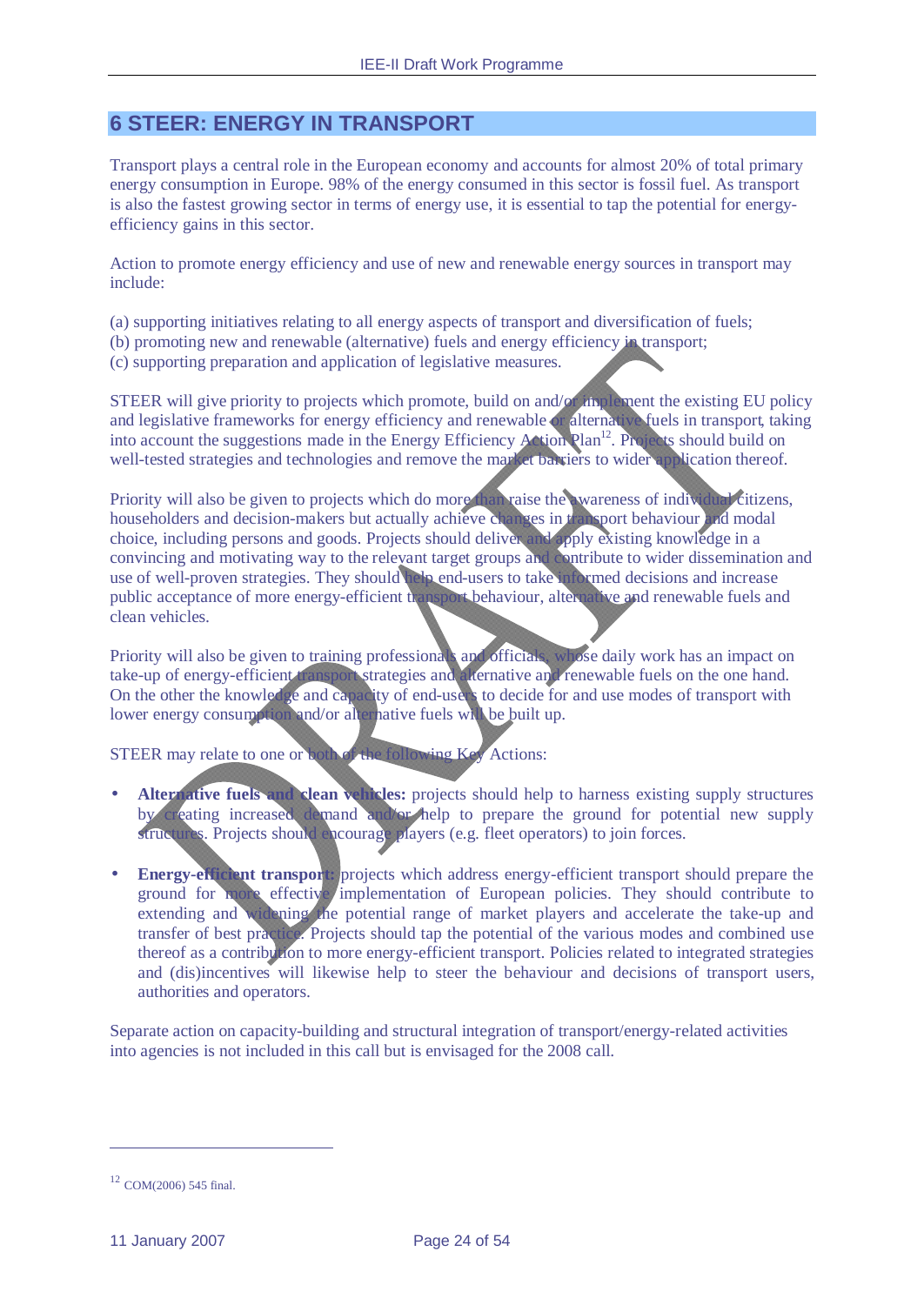# **Alternative fuels and clean vehicles**

#### **Objectives**

- To diversify energy sources used in transport.
- To stimulate demand for alternative fuels and clean vehicles.
- To promote greater use of biofuels in order to meet the targets set in the Biofuels Directive.
- To develop a market for clean vehicles through captive fleets.

#### Priorities for action

This Key Action focuses on use of alternative fuels and complements the ALTENER Key Action on production of biofuels. It covers all modes of transport. The priorities focus on alternative fuels which are capable of achieving a significant market share in the short to medium term. They are intended to create and coordinate greater demand for alternative fuels and clean vehicles and to lower the barriers for end-users to use of alternative fuels and clean vehicles.

(a) Enabling policies and strategies

Action to develop and promote transparent EU-wide user information on the location of filling stations selling alternative fuels.

#### (b) Market transformation

- Promote joint procurement of clean and efficient vehicle fleets (e.g. buses, hired cars, business car fleets and maintenance vehicles) or of alternative fuels.
- Implement comprehensive strategies and action to support market development of clean vehicles and vehicles running on alternative fuels, including networking and awareness-raising.
- Promote use of alternative fuels by national, regional and local public authorities.
- Gain practical experience (of vehicle operating efficiencies, environmental impact and other issues) with use of biofuels at different blending levels  $(10\% \mid 2\%, 20\%, \text{etc.})$ .
- Encourage players, in particular SMEs, to apply measures and exchange knowledge with a view to making vehicles more energy efficient (eco-tuning).

#### (c) Changing behaviour

- Action to change customer behaviour and increase public acceptance of clean vehicles or alternative fuels.
- Action to inform and educate public authorities and users about use of alternative fuels.
- Action to increase awareness of and demand for alternative fuels and clean vehicles.

#### (d) Training

Training in market development strategies for alternative fuels and/or clean vehicles targeted at (local) public-sector authorising officers, fleet operators and fuel distributors.

#### Key players and target groups

See table.

#### Indicators

(a) Enabling policies and strategies

• Contribution to achieving the objectives set in the Biofuels Directive.

## (b) Market transformation

- Improved access to and overview of alternative fuels and clean vehicles available.
- Impact of promotional activities in terms of number of users and institutions reached.
- Number of examples of successful transfer of procurement schemes.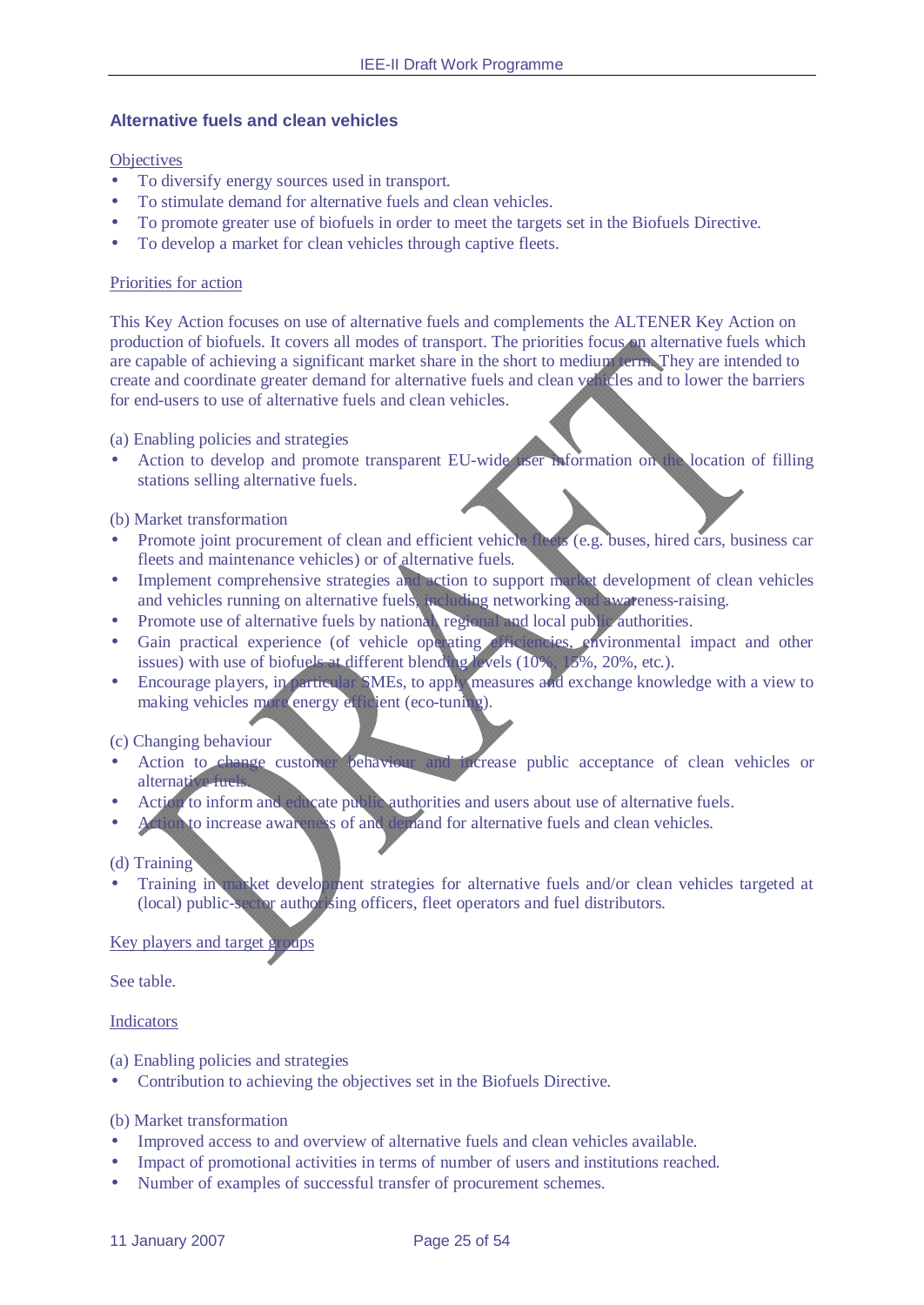• Sales of vehicles running on biofuels and/or other alternative fuels in the different Member States and in captive fleets.

(c) Changing behaviour

• Measure the increase in public acceptance and market confidence.

(d) Training

• Number of examples of successful transfer of knowledge/experience about clean vehicles and alternative fuels.

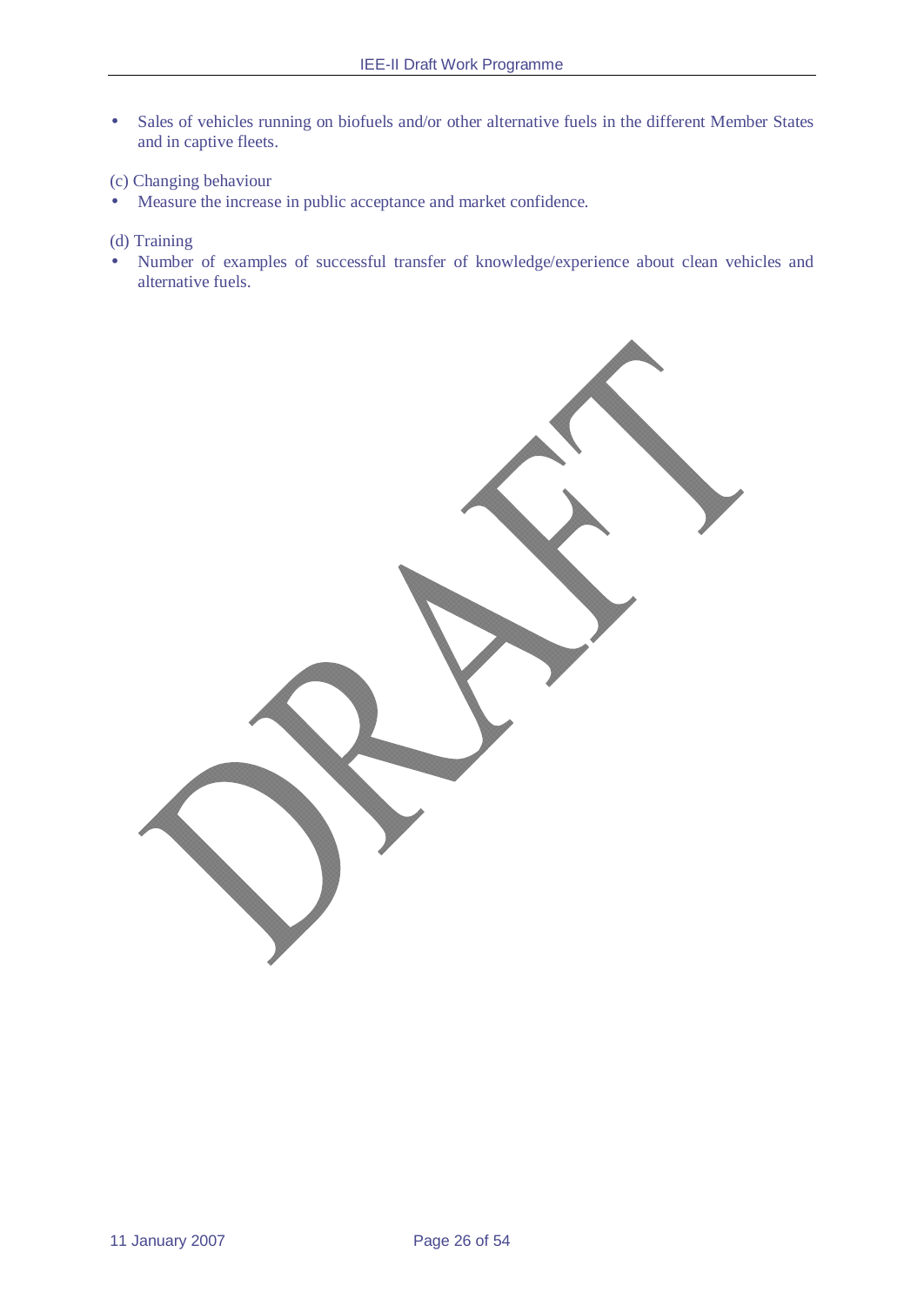# **Energy-efficient transport<sup>13</sup>**

**Objectives** 

- To encourage a shift of passengers and/or freight to less energy-intensive modes, especially in urban areas and over long distances.
- To reduce unnecessary demand for transport.
- To increase the energy efficiency of transport and promote co-modality.
- To transfer, apply and promote widely well-proven best practice, strategies and technologies.
- To raise the awareness of different target groups of the impact of their mobility behaviour on energy efficiency and to motivate and achieve changes in behaviour.

#### Priorities for action

(a) Enabling policies and strategies

- Identification and involvement of new players and relevant key market players to apply measures to increase energy efficiency in transport (stakeholder mobilisation and activation, particularly in the new Member States and accession countries, the industry and the housing sector).
- Creation of economic incentives or disincentives for transport users or for zones with limited or regulated access with the aim of promoting energy-efficient transport modes, clean vehicles or vehicles using alternative fuels.
- Promotion of intelligent technologies aiming to increase energy efficiency by improving driver behaviour and skills, planning freight logistics and optimising information on sustainable travel options.
- Practical measures and integrated strategies for clean urban transport and for energy-efficient urban freight distribution, including establishment of appropriate local/regional management mechanisms and organisational structures, particularly in the new Member States and accession countries.
- Transfer of experience and promotion of shared ownership and/or use of private road vehicles and of less car-dependent *l*ifestyle
- Action to increase the attractiveness and use of energy-efficient public transport by rail or road.
- Networking of mobility management initiatives with the aim of strengthening European cooperation, coordination and dissemination.
- Action to increase the modal share of safe walking and cycling, including promotion of green technologies in cycling, such as electric bicycles.

(b) Market transformation

- Encourage the use of vehicle (private car) navigation to increase the energy-efficiency of driving.
- Offering alternative mobility options (integrated public transport, park and ride options, etc.) in navigation systems (web- and GNSS-based) to increase energy efficiency.

(c) Changing behaviour

- Compile and customise available information and knowledge on specific aspects of energy efficiency in transport and pro-active and innovative dissemination thereof to well-identified target groups.
- Create and promote voluntary agreements and mobility covenants between different stakeholders, e.g. residential communities and public transport providers and public-private partnerships.
- Use white certificates, audits, standards, labelling for mobility management or energy-efficient transport.
- Promotion and/or standardization of labels for energy efficiency in transport
- Provide coordination, management and information mechanisms to fleet operators, retailers and other players in the freight sector (in addition to passenger transport)

 $\overline{a}$ 

<sup>&</sup>lt;sup>13</sup> Covers all modes except aviation and long-distance maritime transport.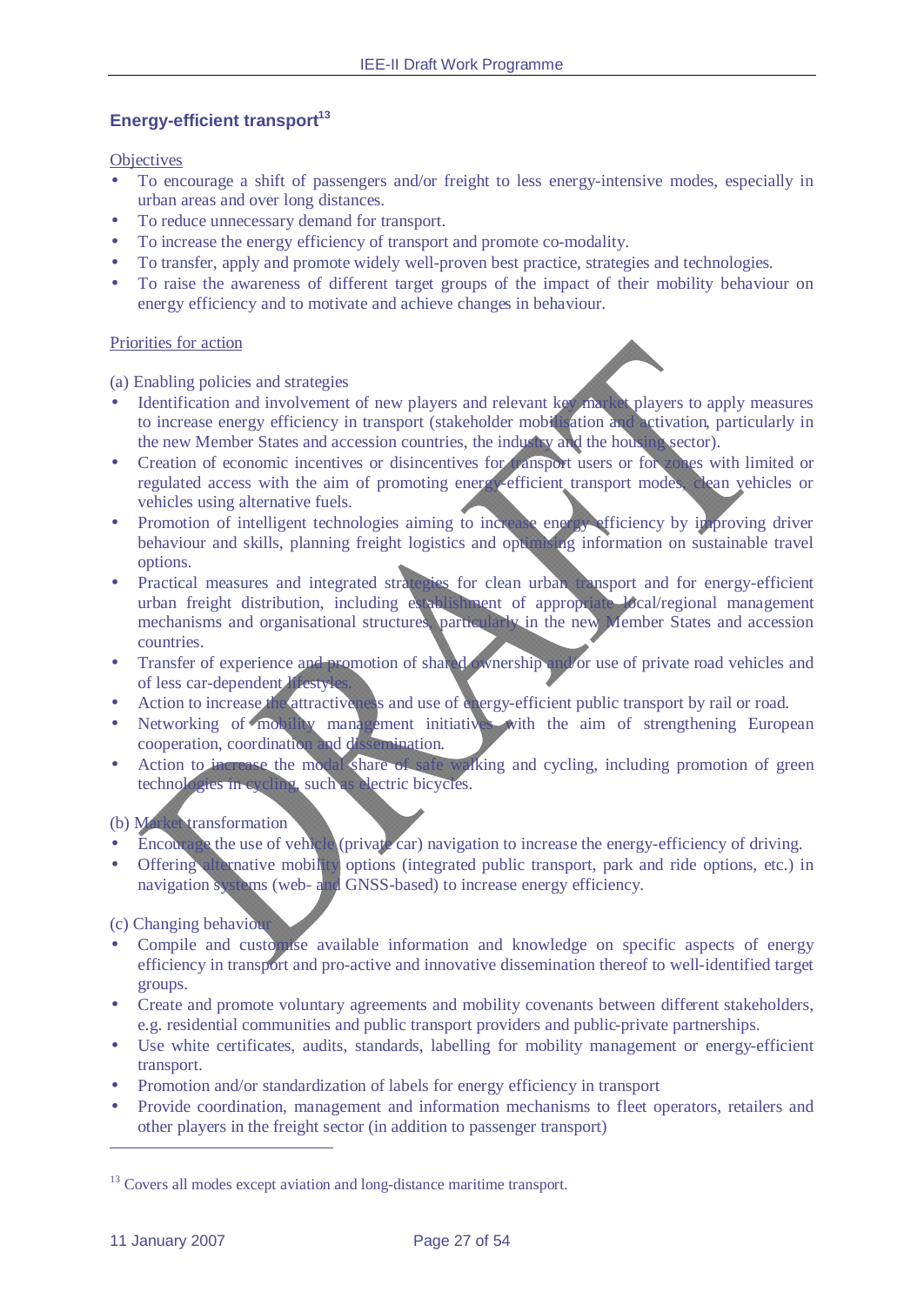- Establish travel plans for organisations, schools, authorities and residential areas.
- Launch innovative awareness campaigns for travellers.
- Take action to address and educate drivers and promote improved maintenance (e.g. tyre pressure control) and a more energy-efficient driving style.
- Educate children, students and their educators on the implications of transport patterns with the intention of changing those patterns towards energy efficiency.
- Promote an optimal integration of energy efficiency into the preparatory and implementation activities concerning the EU directive for vocational drivers (2003/59).

### (d) Training

• Transfer knowledge and experience from advanced players, cities and countries to places where energy use in transport is not yet sufficiently addressed.

#### Key players and target groups

See table.

#### Indicators

(a) Enabling policies and strategies

- Number of new players promoting and applying specific energy-efficient transport measures.
- Number of examples of successful transfer of knowledge/experience of energy-efficient transport. Estimation of replication potential of such examples.
- Acknowledgement by key players, especially in the new Member States, and specific examples of the benefits of the Programme for implementation of energy-efficient transport.

#### (b) Market transformation

Number of success stories with replication potential.

#### (c) Changing behaviour

- Impact of promotional activities in terms of number of people reached, when possible with categorisation of target population
- Number of success stories with replication potential and targeted dissemination thereof.
- Number of voluntary agreements or mobility covenants initiated and created.
- Number of pilot labelling and auditing activities for transport and indications of enhanced visibility and credibility.

#### (d) Training

• Number of examples of successful transfer of knowledge/experience of energy-efficient transport to new players.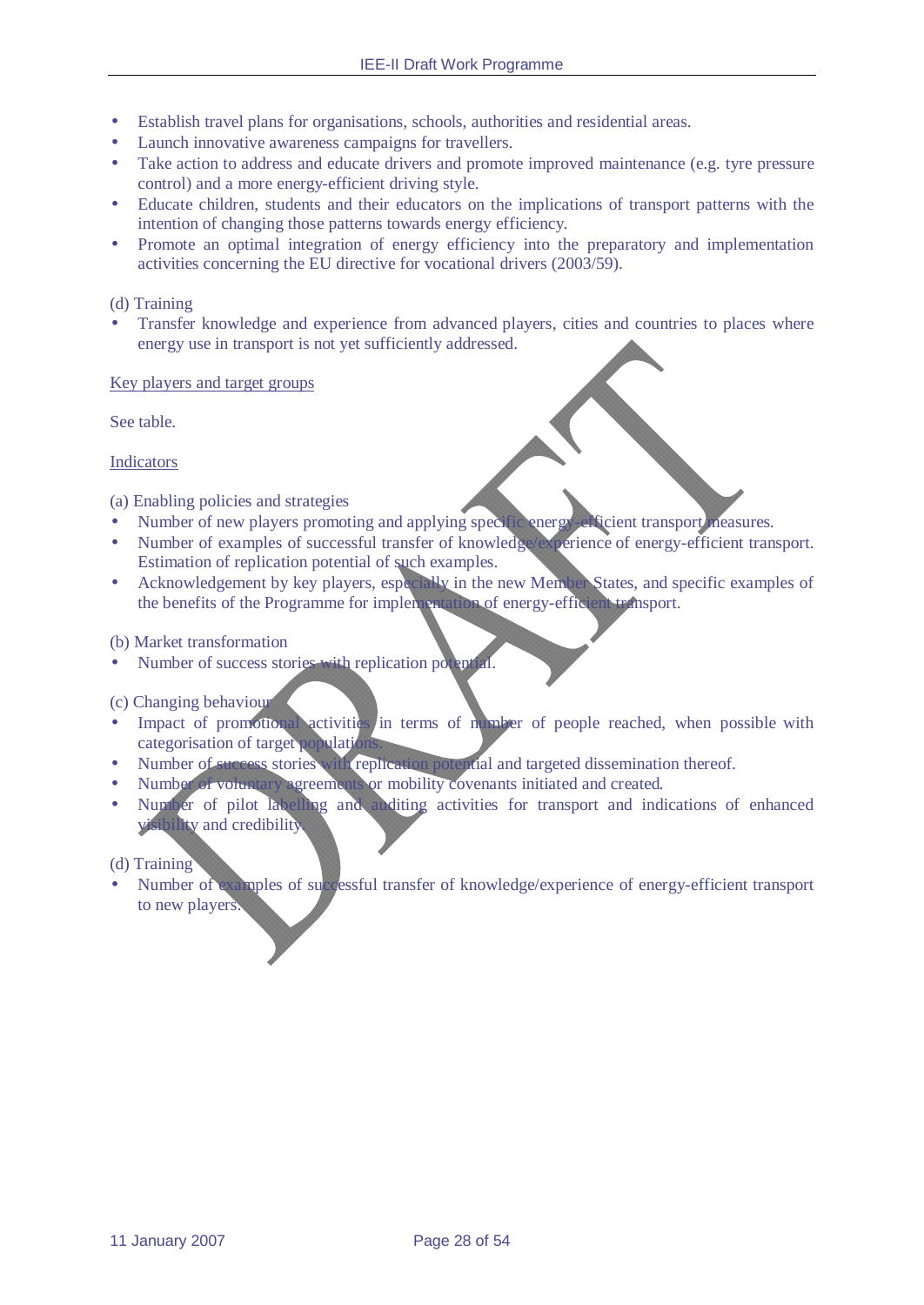# • **7 INTEGRATED INITIATIVES**

Action combining several of the specific fields (SAVE, ALTENER and STEER) or relating to certain Community priorities may include:

- (a) integrating energy efficiency and renewable energy sources in several sectors of the economy;
- (b) combining various instruments, tools and players within the same action or project.

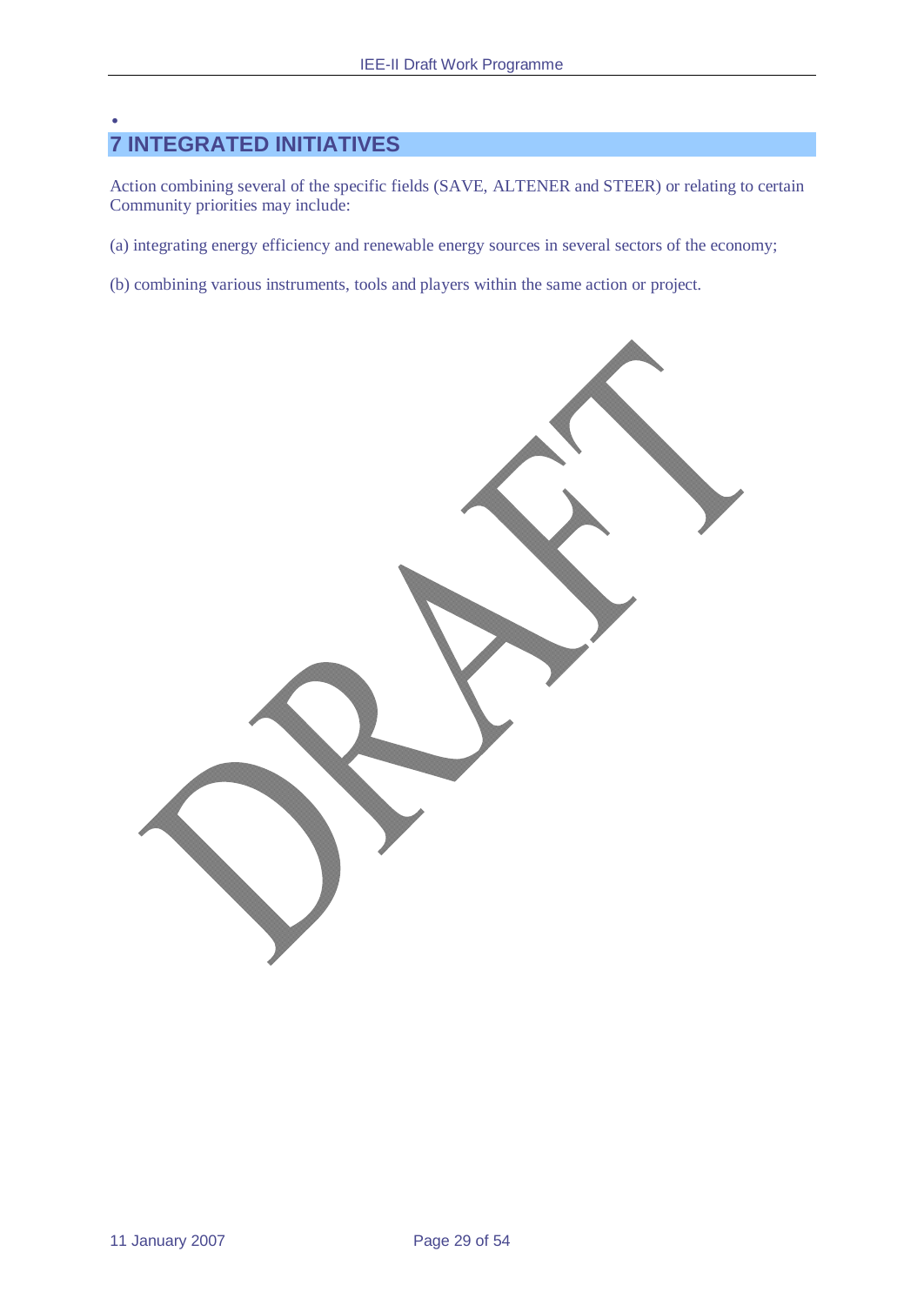# **Creation of local and regional energy agencies<sup>14</sup>**

#### **Objectives**

- To contribute to implementation and future development of EU, national, local and regional policies, strategies and legislation for promoting action by householders, businesses (especially SMEs) and the public sector to improve energy efficiency and increase use of renewables, especially in buildings and transport (including biofuels).
- To create a critical mass of local activity and achieve local economies of scale in order to reduce the costs of energy efficiency and renewable energy systems.
- To change citizens' behaviour and improve the quality of local/regional decision-making on implementation of energy efficiency and renewable energy systems.
- To increase levels of investment in energy efficiency and renewable energy services at local and regional levels.
- To promote establishment, public financing and use of local energy agencies by public authorities as a vital tool for achieving these objectives.

#### Priorities for action

(a) Enabling policies and strategies

- Monitoring and facilitating local and regional policies, including support schemes (optimisation, coordination and harmonisation), potential and targets.
- Promoting and monitoring local and regional legislation, codes and permits.
- Monitoring the local impact, including on security of supply, the environment, economic growth, competitiveness and employment.

(b) Market transformation

- Simplifying local procedures for authorising construction of renewable energy systems, including transfer of best practices and trials of innovative approaches.
- Monitoring local energy markets, investment, costs and businesses.
- Action to introduce sustainable energy services at local level.

(c) Changing behaviour

- Local user behaviour studies, monitoring and benchmarking public acceptance and market confidence.
- Local energy-efficiency and renewable energy campaigns, bringing together citizens, businesses (especially SMEs) and local authorities.
- Detailed information and advice on European and locally produced energy efficiency and renewable energy technologies and promotion of best practices and sustainable energy solutions and services to businesses, households and the public sector.
- Local action to change attitudes and behaviour in the bio-energy supply chain (farming and forestry).

 $\overline{a}$ 

 $14$  Note:

Proposals to create new local and regional energy agencies may be submitted by public authorities only and must meet the requirements set out in the IEE Guide for Proposals. In particular, new local energy agencies must: - be independent, newly established on a not-for-profit basis and provide advisory and information services to local authorities, businesses and householders;

<sup>-</sup> give detailed information on energy efficiency and renewable energy products and services from a range of European suppliers, permitting householders and other decision-makers to "see, touch and feel" the latest European RE and EE products, systems and services;

<sup>-</sup> address energy efficiency, renewable energy sources and energy in transport;

<sup>-</sup> promote establishment of more local energy agencies by other public authorities.

Local energy agencies will benefit from specific training, networking and events organised via the Managenergy service provider.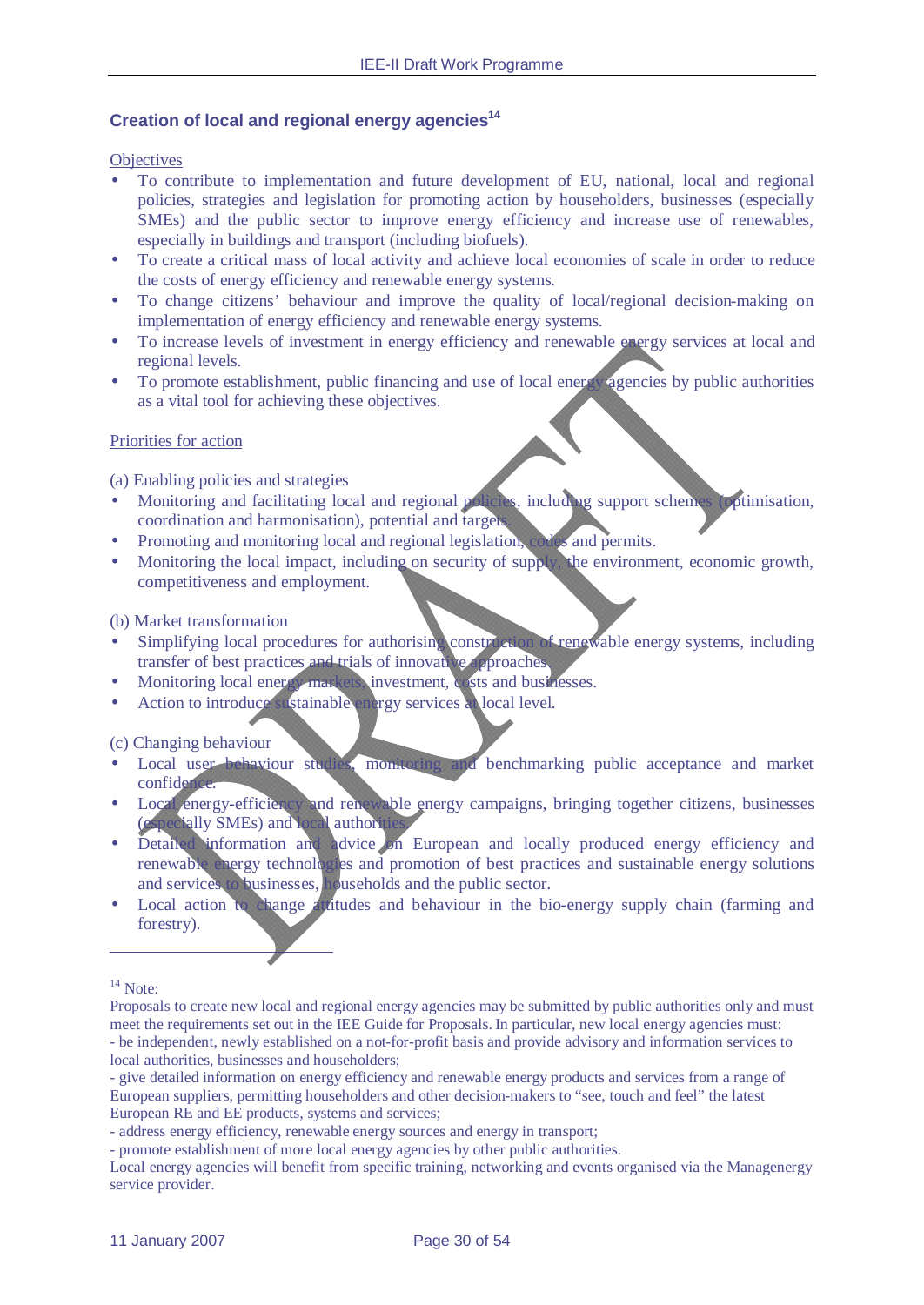• Local networking of energy professionals, decision-makers and support scheme managers.

#### (d) Access to capital

- Innovative financing schemes (including local cooperatives) and improved communications between project developers, financial institutions and investors.
- Action to establish/strengthen local EE and RE businesses, including SMEs and ESCOs.

(e) Training

- Strengthen local business capacity (notably in SMEs) for providing services related to renewable fuel supplies and installation and management of RE systems.
- Environmental and procedural issues for planners and building authorisation officers.
- Local training and certification schemes for suppliers and installers.
- Local capacity-building and advisory services.

Key players and target groups

See table.

Indicators

Results of the activities of the local energy agency in term

- Local energy savings and numbers of successful low-energy buildings.
- Growth in the installed capacity of renewable energy systems and transformation of local RE markets.
- Updated sustainable energy (EE and RE) plan
- Number of local jobs created in the sustainable energy sector.
- Number of organisations, fleets and citizens witching to more systainable transport.
- Increase in levels of local skills resulting from training and education initiatives.
- Continuity of the agency's activities after the three-year period of IEE funding.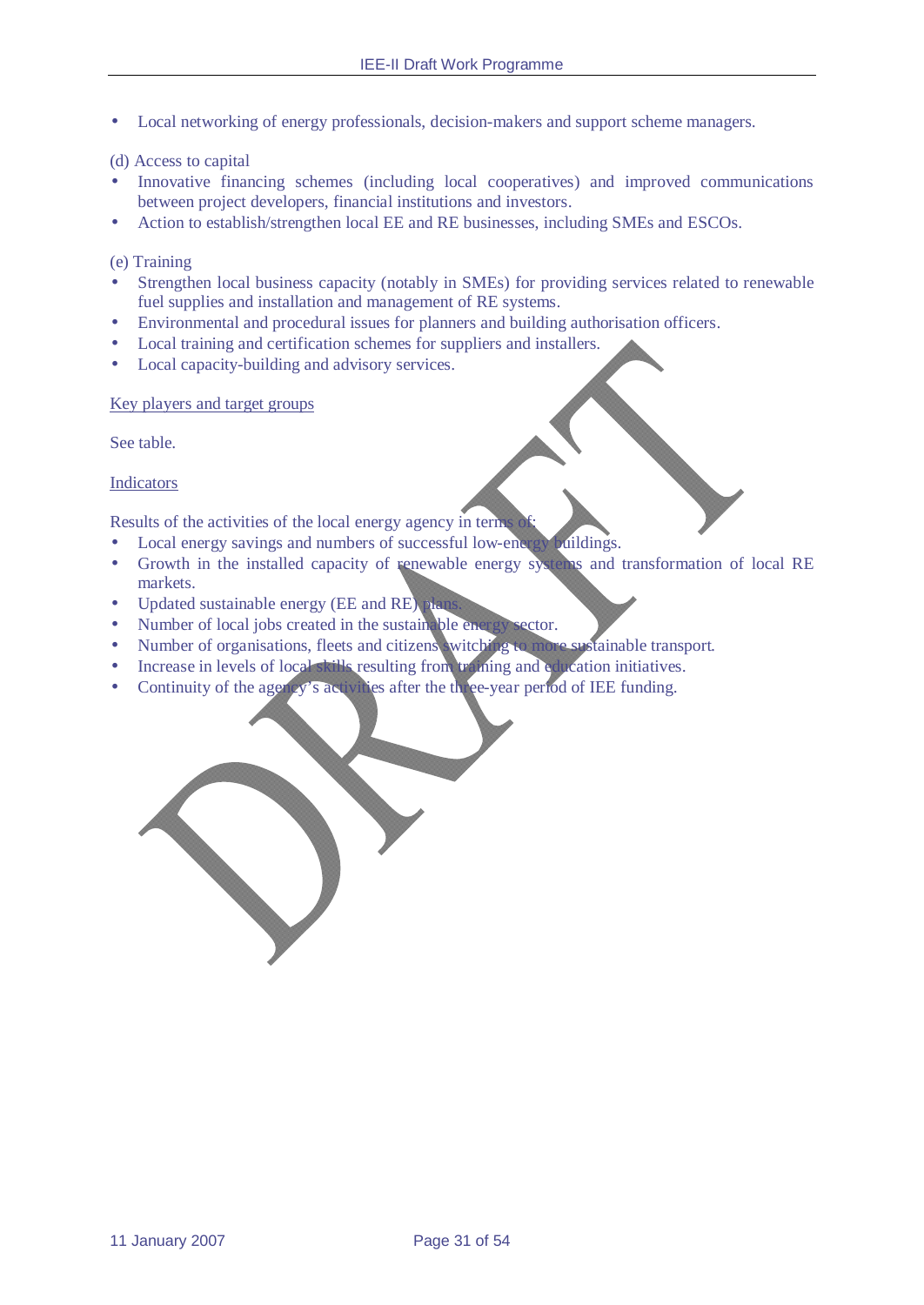#### **European networking for local action**

Although local action is relevant to most of the action in this Programme, this integrated action reflects the need to apply a global cross-sector approach to promotional activities at local level.

#### **Objectives**

- To enhance collaboration between local players in different EU Member States, including sharing information and experience, thereby promoting use of sustainable energy sources by means of common or simultaneous activities across the EU (e.g. energy weeks and campaigns).
- To convey the need for an integrated approach benefiting from cross-fertilisation between the major sectors: energy efficiency, renewable energy sources and sustainable transport.
- To promote the concept of intelligent energy as a key input for local sustainable development planning, paying special attention to job creation, environmental protection, improved quality of life and social image.
- To convey a positive message about the opportunities offered to consumers by sustainable energy patterns and intelligent energy attitudes.

#### Priorities for action

(a) Enabling policies and strategies

Thematic networks of local players, with a specific field of activity, committed to quantifiable results and with a view to continuity beyond the duration of the contract, demonstrated by a business plan.

#### (b) Market transformation

Action combining the promotional activities envisaged for SAVE, ALTENER and STEER into a single action at local/regional level, provided there is evidence of an EU dimension in the content of the action and of replication potential.

#### (c) Changing behaviour

- Organisation of energy days and weeks, coordinated between a number of local and regional sites in Europe.
- Implementation of road-shows on intelligent energy.
- In general, large-scale promotional activities with a result-oriented approach and demonstrable expected impact, including a relevant media impact.

#### Key players and target group

See table.

#### Indicators

(a) Enabling policies and strategies

- Estimated impact of the proposed thematic networks in terms of improved performance, better delivery of services and, consequently, energy results at local/regional level.
- Planned job creation/increases in local and/or regional GDP.

#### (b) Market transformation

• Number of companies and other stakeholders involved in local action and expected impact of their involvement in energy terms.

#### (c) Changing behaviour

• Number of people attending energy days and weeks or road-shows and number of organisations involved.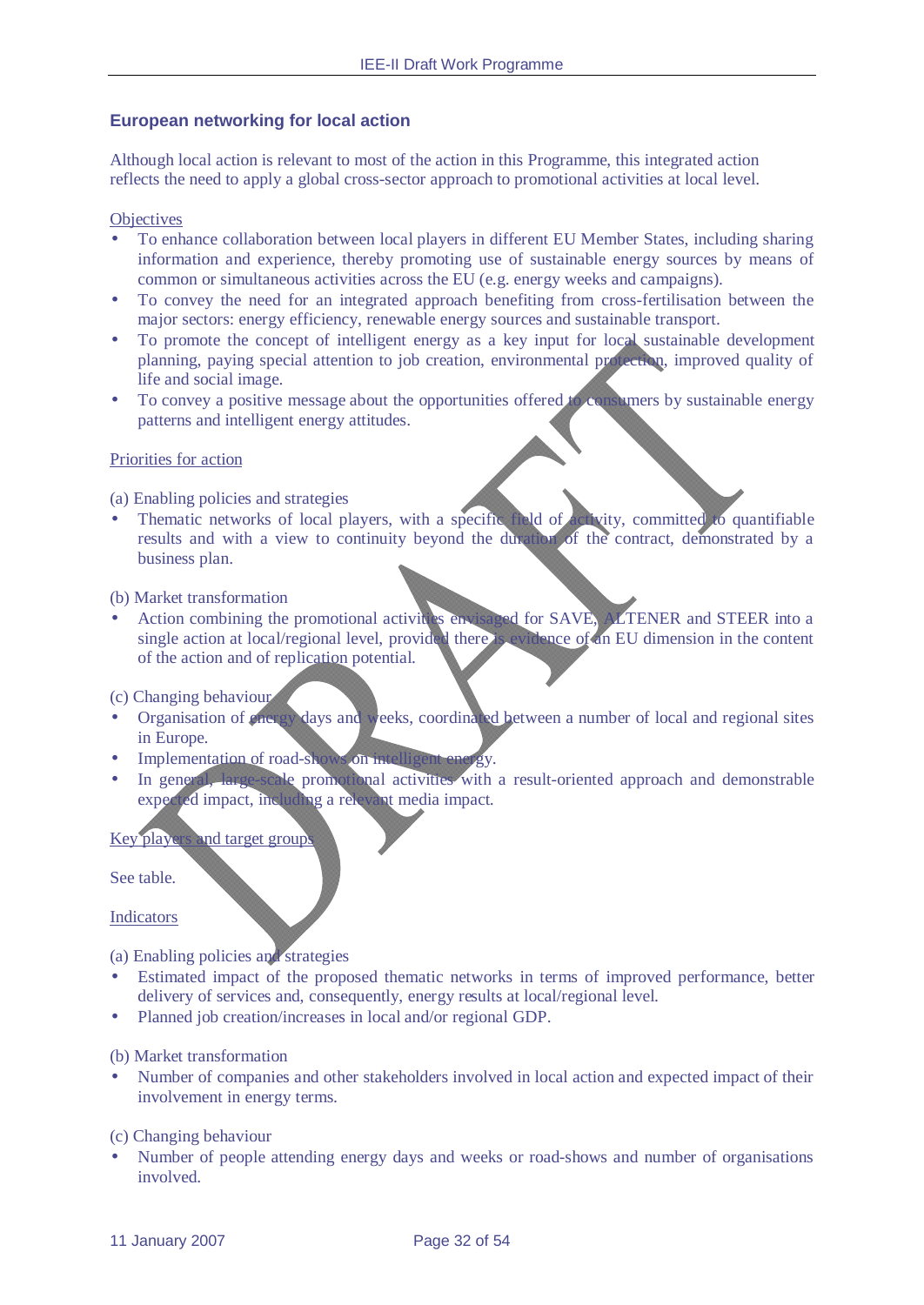• Impact of promotional activities in communication business terms.

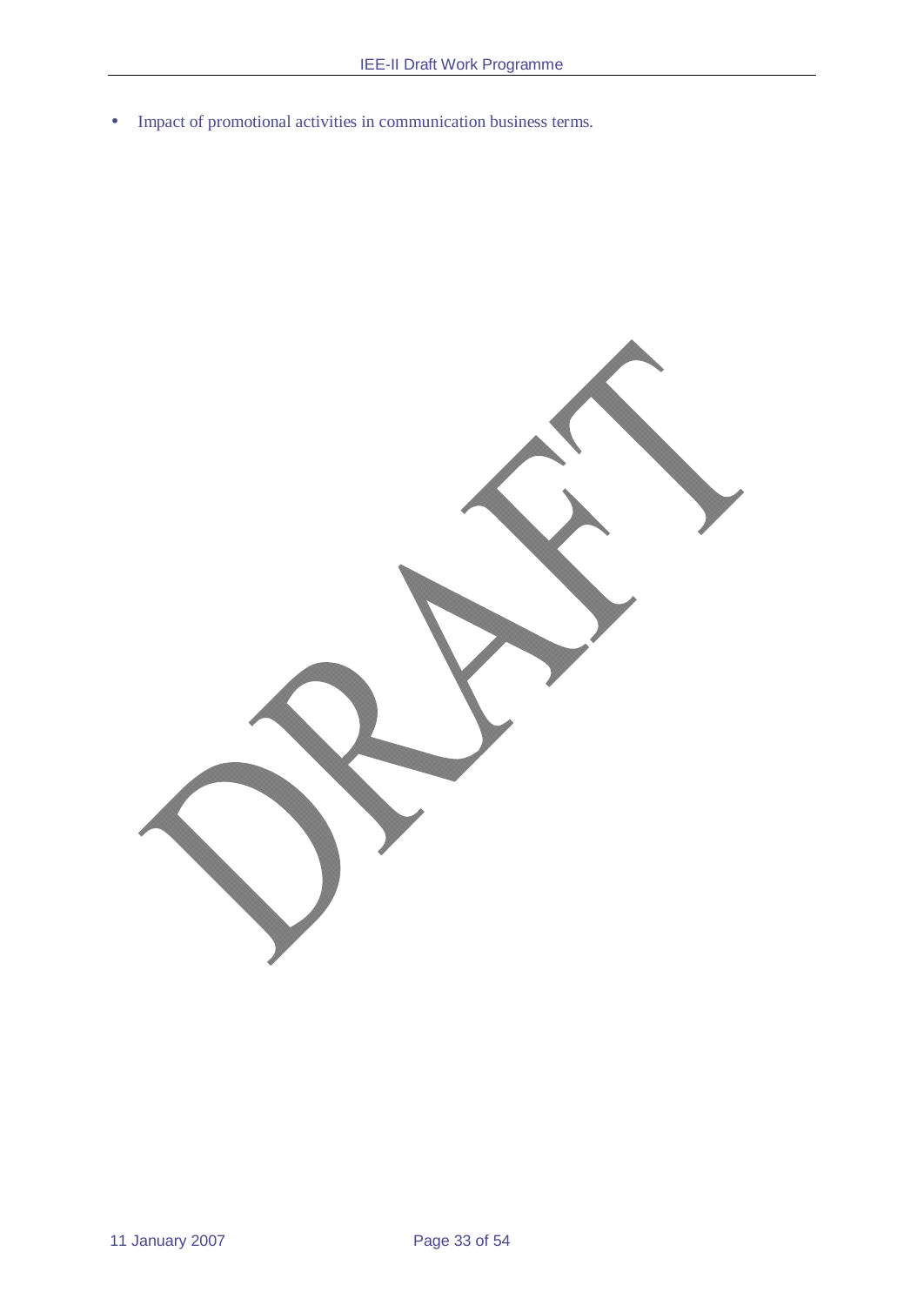#### **Sustainable energy communities**

**Objectives** 

- To foster development of regional/local public sustainable energy communities committed to increasing their energy performance and their share of renewable energy sources beyond European Union targets.
- To have decision-makers of these communities lead by example and convince their citizens, companies and peers to follow suit.

Priorities for action

- Proposals with high visibility and strong replication potential, likely to generate interest at Europewide level.
- Proposals where a few front-running communities (e.g. CONCERTO cities) transfer their knowledge and experience to the large number of communities where energy issues are not yet being given high priority, in particular in less-favoured regions.
- Proposals considering several energy end-use sectors and covering both demand- and supply-side measures, including energy-efficient public procurement (e.g. the measures listed in Annex VI to Directive 2006/32/EC on energy end-use efficiency and energy services).
- Proposals where local/regional governments play a clear leading role and where local stakeholders, including citizens, are closely associated.
- Proposals stimulating energy-efficient behaviour on the part of citizens/enterprises and promoting development of a local market for energy services.
- Proposals resulting in practical action plans with clear, realistic and measurable targets, achievement of which is monitored and widely communicated in a transparent way, e.g. using electronic metering.

#### Key players and target groups

See table.

Indicators

- Number of communities aware of, and interested in, the concept of sustainable energy communities.
- Expected results of the action planned in terms of energy savings and increased share of renewable energy sources.
- Impact of the flagship communities on the media.
- Number of sustainable energy plans generated in other communities as a result of the Programme.
- Number and value of new local markets for energy services developed.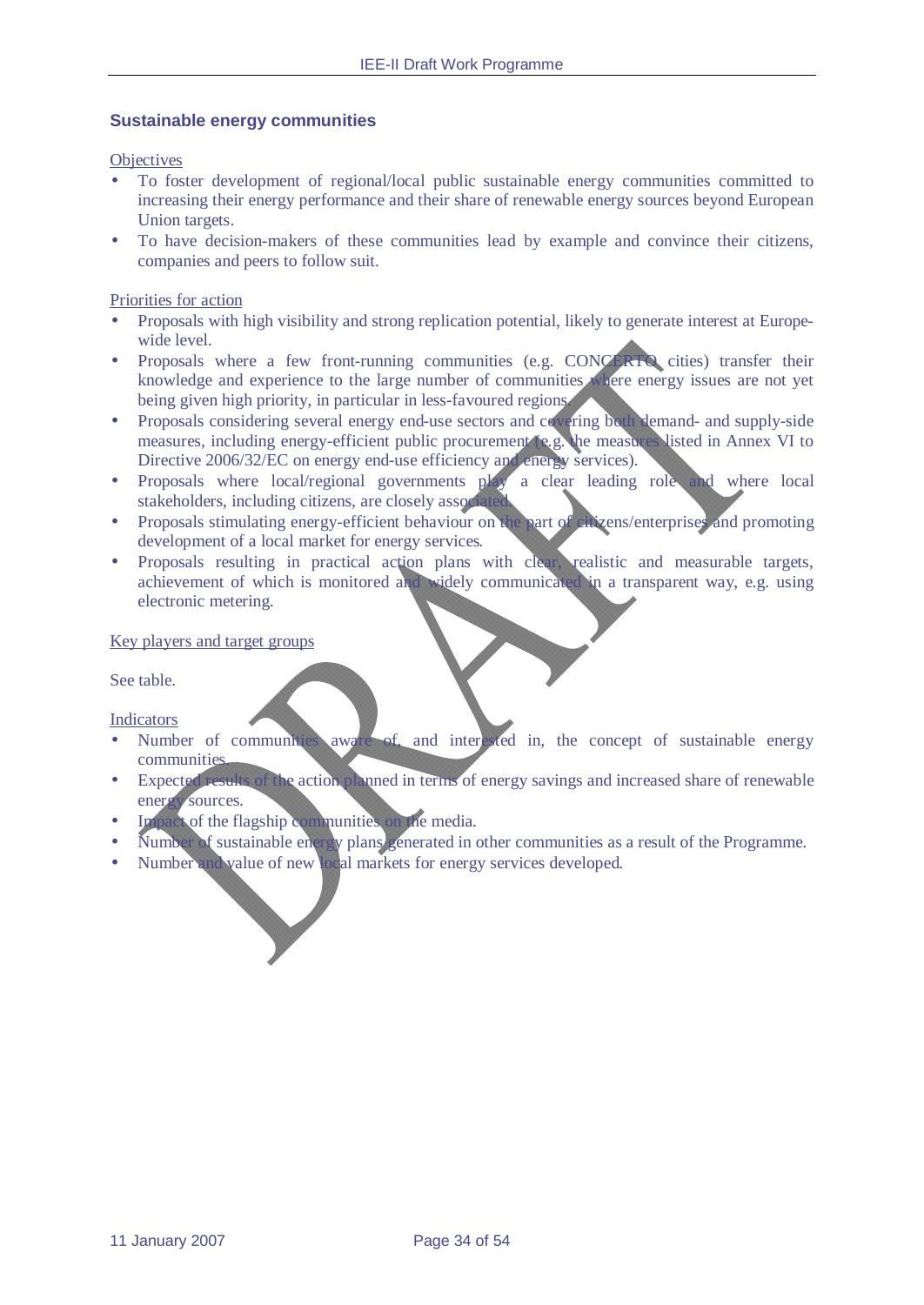#### **Bio-business initiative**

**Objectives** 

- To promote substantial increases in integrated production of solid, liquid and gaseous bioenergy sources for energy applications within the EU and to address the challenges associated with introduction of such major new bio-businesses at regional level within a limited timeframe.
- To provide a European framework (IEE projects) within which public authorities and business interests can take the initiative to develop and transfer experience with pre-planning large-scale integrated bioenergy production at regional level, with the aim of achieving major increases in bioenergy supplies while maintaining biodiversity and suitably balanced production of bioresources (for electricity, heating/cooling, biofuels and other commercial applications).
- To stimulate establishment at regional level of long-term business agreements and commitments to invest in bioenergy supplies, including large-scale planting, managing the growth and harvesting of crops and forestry, fuel processing and distribution and possibly also user groups (such as fleet and/or public transport operators).

#### Priorities for action

(a) Enabling policies and strategies

• Develop ambitious local and regional policies, plans and targets for integrated bioenergy supplies.

#### (b) Market transformation

- Promote establishment of strong market structures, involving local and regional organisations (especially SMEs) in large-scale production and processing of an integrated mix of bioenergy sources.
- Develop examples of best practice in long-term business agreements between biomass / biofuel producers and major energy suppliers in the electricity, heating/cooling and transport sectors.

#### (c) Changing behaviour

- Action to change attitudes and behaviour amongst public-sector decision-makers and rural planners, by involving them in creating new local jobs by developing bio-business opportunities in agricultural communities.
- Action to change the usual practices of farmers and foresters, by persuading them to switch to growing crops for large-scale production of bioenergy.
- Action to change the usual practices of conventional energy suppliers (electricity, heating/cooling and/or transport fuels), by persuading them to enter into large-scale long-term bio-business agreements with suppliers from agriculture and forestry.

#### (d) Access to capital

- Stimulate large-scale investment in integrated bio-businesses (integrated biomass / biofuel supply chains) at regional level, aiming to achieve major increases in supplies of solid, liquid and gaseous bioenergy sources for use in electricity, heating/cooling and transport fuel markets.
- Promote enhanced dialogue between biomass / biofuel producers (farmers, forestry owners and fuel processors) and potential investors (project developers, financial institutions and potential partners in cooperative project financing or other innovative financing schemes).

#### Key players and target groups

See table.

#### Indicators

- Number of enhanced regional plans for integrated production of solid, liquid and gaseous bioenergy sources.
- Number of new farmers and foresters entering solid, liquid and gaseous bioenergy supply chains.
- Area of land newly allocated to integrated production of bioenergy crops.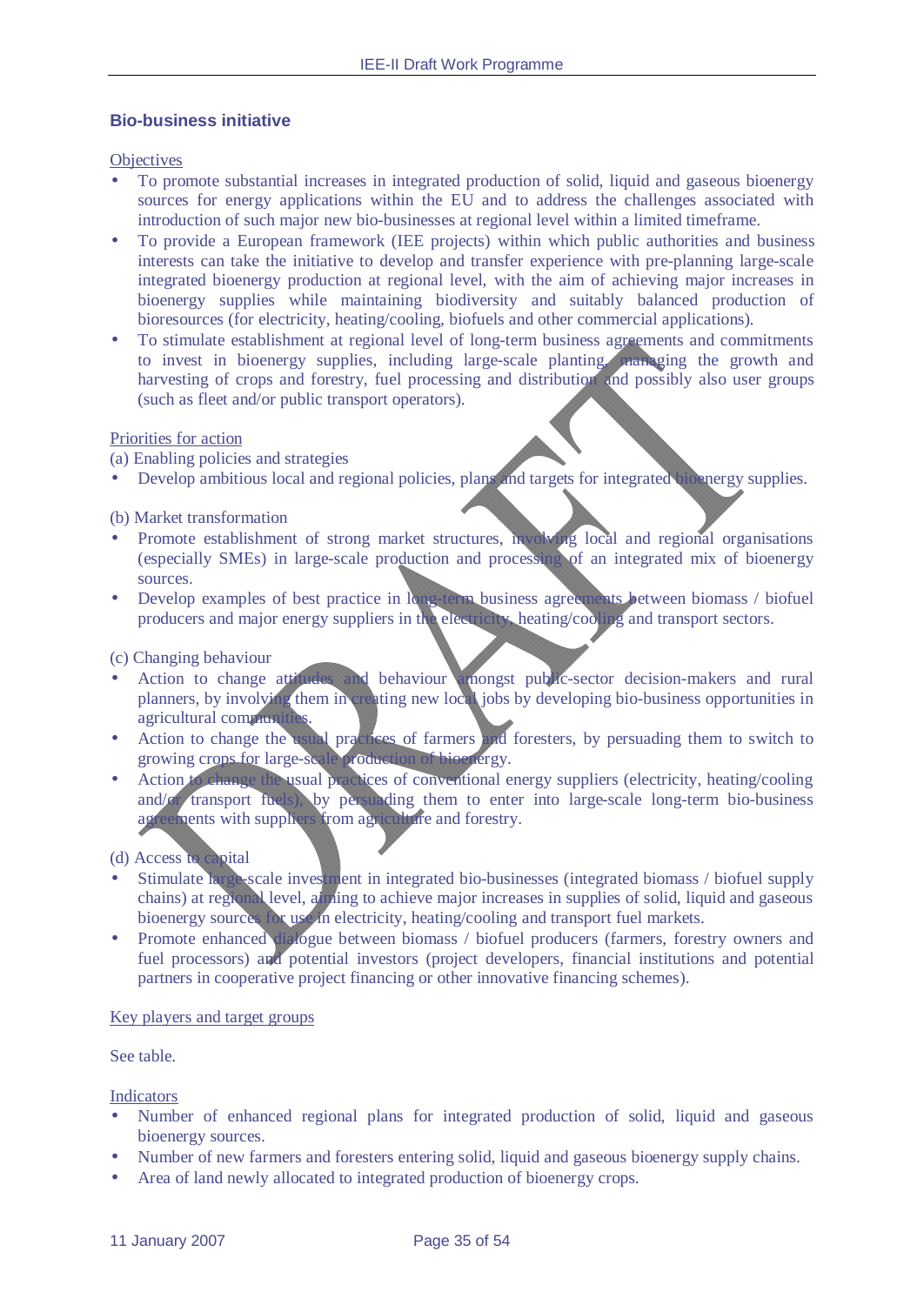• Number of new bio-businesses created to supply solid, liquid and gaseous bioenergy sources.

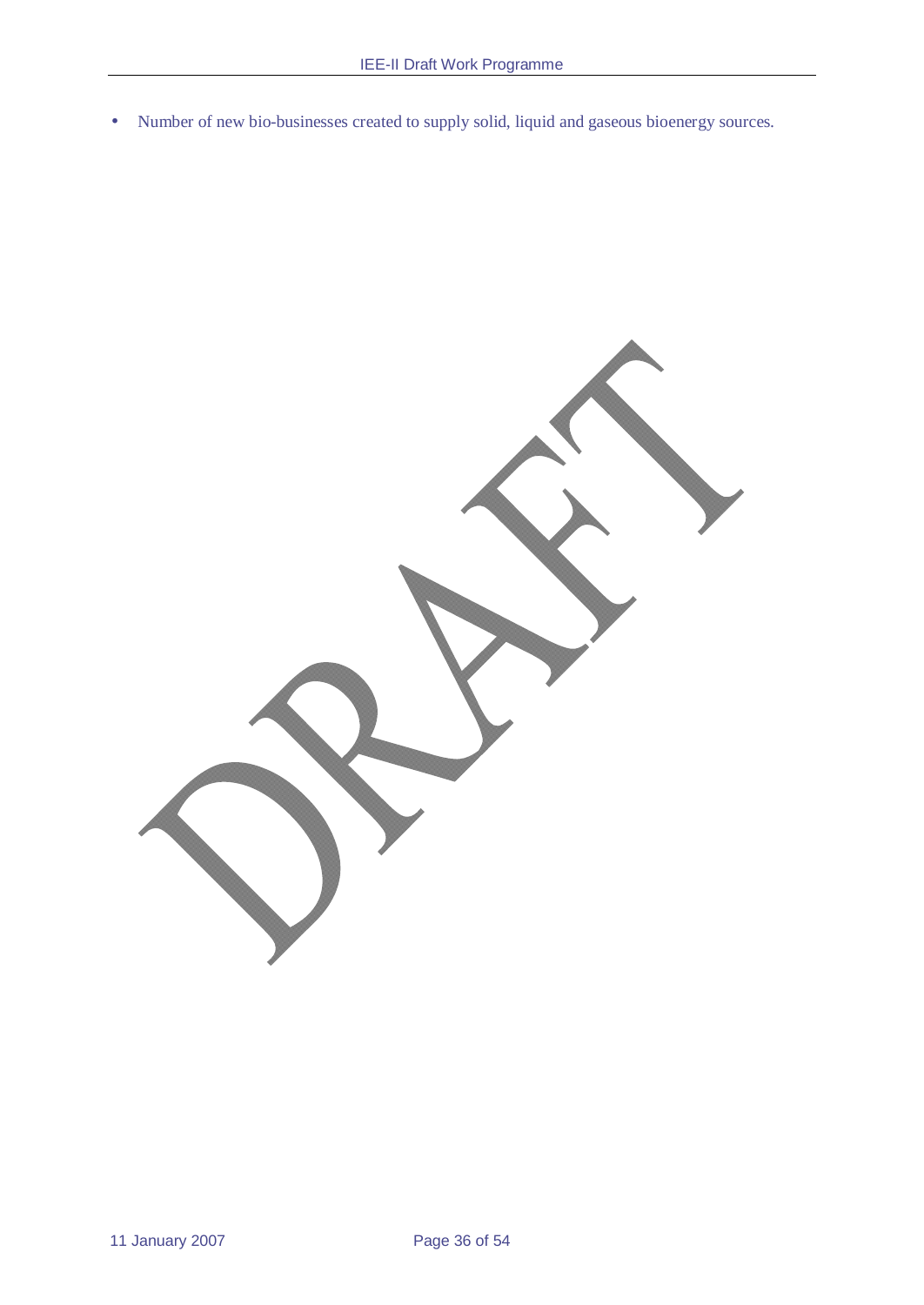# **Energy services initiative**

**Objectives** 

- To support effective implementation of Directive 2006/32/EC on energy end-use efficiency and energy services.
- To provide background information for setting appropriate energy-saving targets.
- To support monitoring and evaluation of policies, programmes and projects.
- To contribute to developing and testing widely accepted measurement and verification methods for energy savings.
- To forecast progress in energy efficiency under different scenarios.
- To develop and promote tailor-made financial mechanisms for energy efficiency projects.
- To boost the market for energy service companies (ESCO), i.e. companies delivering energy services whose payment is based either wholly or partly on the energy savings achieved.
- To pave the way for future energy efficiency policies and strategies.

#### Priorities for action

(a) Enabling policies and strategies

- Action to achieve more appropriate harmonised and integrated approaches for measuring and verifying energy savings, setting national indicative energy-saving targets and drafting national energy efficiency action plans.
- Action to develop and promote top-down and/or bottom-up evaluation methods for energy-saving policies, programmes and/or projects.
- Action to facilitate evaluation and comparison of national energy efficiency action plans.
- Actions to improve the availability of official national statistics required for energy efficiency indicators in the domestic sector
- Action to implement energy efficiency monitoring, forecasting progress on energy efficiency in the EU or sketching long-term strategies for future cross-sector energy efficiency policies.

#### (b) Market transformation

- Action to foster exchanges of best practice between public-sector bodies on energy-efficient public procurement.
- Actions to encourage the implementation of energy management schemes in the tertiary sector
- Actions to promote schemes and procedures for energy audits
- Action to develop appropriate qualification, accreditation and/or certification schemes for providers of energy services, energy audits and energy efficiency improvement measures.
- Action to introduce energy efficiency policies and practices into regulation of energy markets.

#### (c) Changing behaviour

- Action to change energy consumption patterns and increase demand for energy services.
- Action on metering and informative billing of energy consumption.

#### (d) Access to capital

- Action to identify and remove legal barriers in national legislation to use of shared and guaranteed savings, third-party financing, energy performance contracting and other tailor-made financial models.
- Action to investigate and promote market-based approaches to energy efficiency policies, for example by means of white certificates.
- Action to promote identification, analysis and exchanges of best practices on financial mechanisms for promoting energy efficiency, including fiscal measures.
- Action to foster development of energy services companies (ESCOs): awareness-raising, confidence-building, creation of ESCO directories, etc.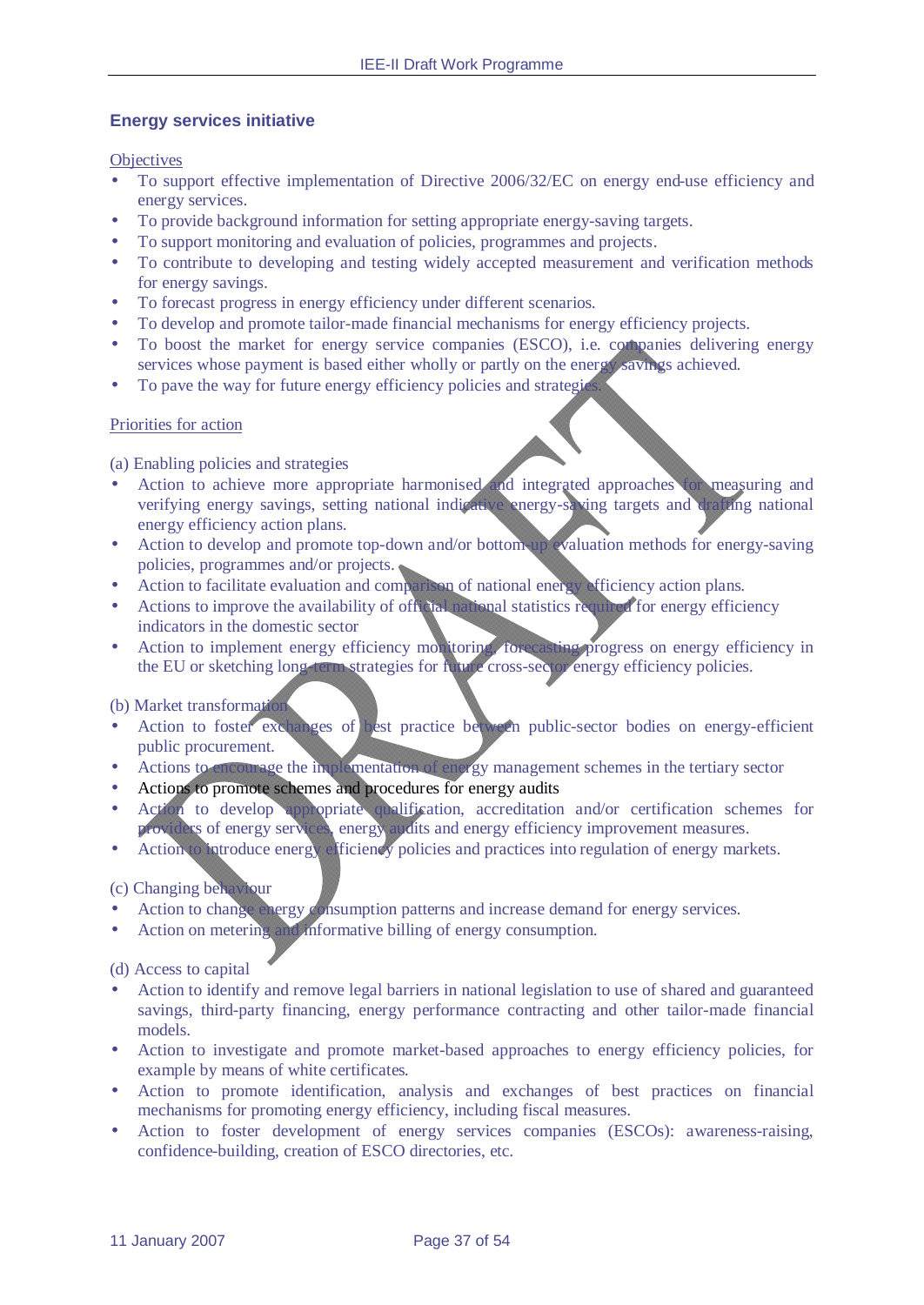#### Key players and target groups

See table.

#### Indicators

(a) Enabling policies and strategies

- Greater consistency between national schemes implementing Directive 2006/32/EC.
- Acknowledgement by several implementing authorities, and practical examples, of the benefits for implementation of Directive 2006/32/EC.
- Quality-controlled monitoring of progress on energy efficiency.
- Recognised energy efficiency modelling.
- Useful inputs for new energy efficiency policies and measures and long-term strategies.

(b) Market transformation

• Guidelines for audit schemes and public procurement.

#### (c) Access to capital

- Greater confidence in energy performance contracts.
- Evidence of improved market conditions for the ESCO industry
- Widely accepted measurement and verification protocol.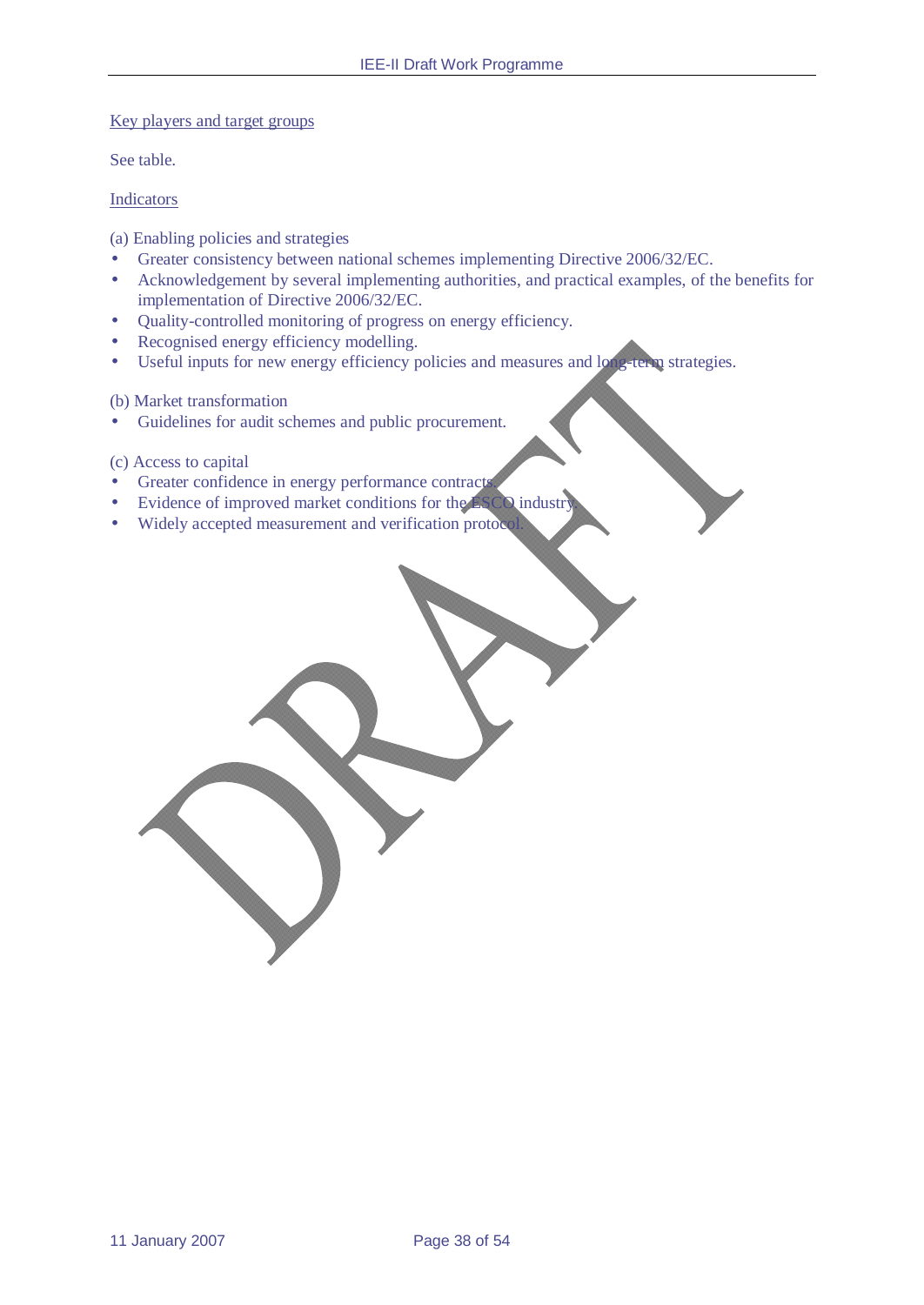#### **Intelligent energy education initiative**

**Objectives** 

- To contribute to development of energy education in primary, secondary and higher education by encouraging cooperation between MS.
- To make young generations adopt intelligent energy behaviour.

Priorities for action

- Action to replicate, enlarge and widen successful experience, tools and methods of sustainable energy education, reaching more schools, more teachers and more pupils with specific best practice activities (focusing on secondary schools in 2007).
- Action to promote sustainable energy education in the European schools system mobilising a large forum of stakeholders at regional, national and EU level, including education and energy players.
- Exchanges of experience between countries which have integrated energy education into their curriculum and countries which have not.
- Action to make the best use of existing didactic tools, in particular those developed so far with IEE support.
- Competitions in eligible countries with a view to awarding a prize for the most energy-efficient school.

#### Key players and target groups

See table.

Indicators

- Number of education establishments/staff  $\parallel$  ivolved.
- Statistics on use of the educational tools developed.
- Number of administrations integrating energy education into education curricula.
- Number of students directly and indirectly reached.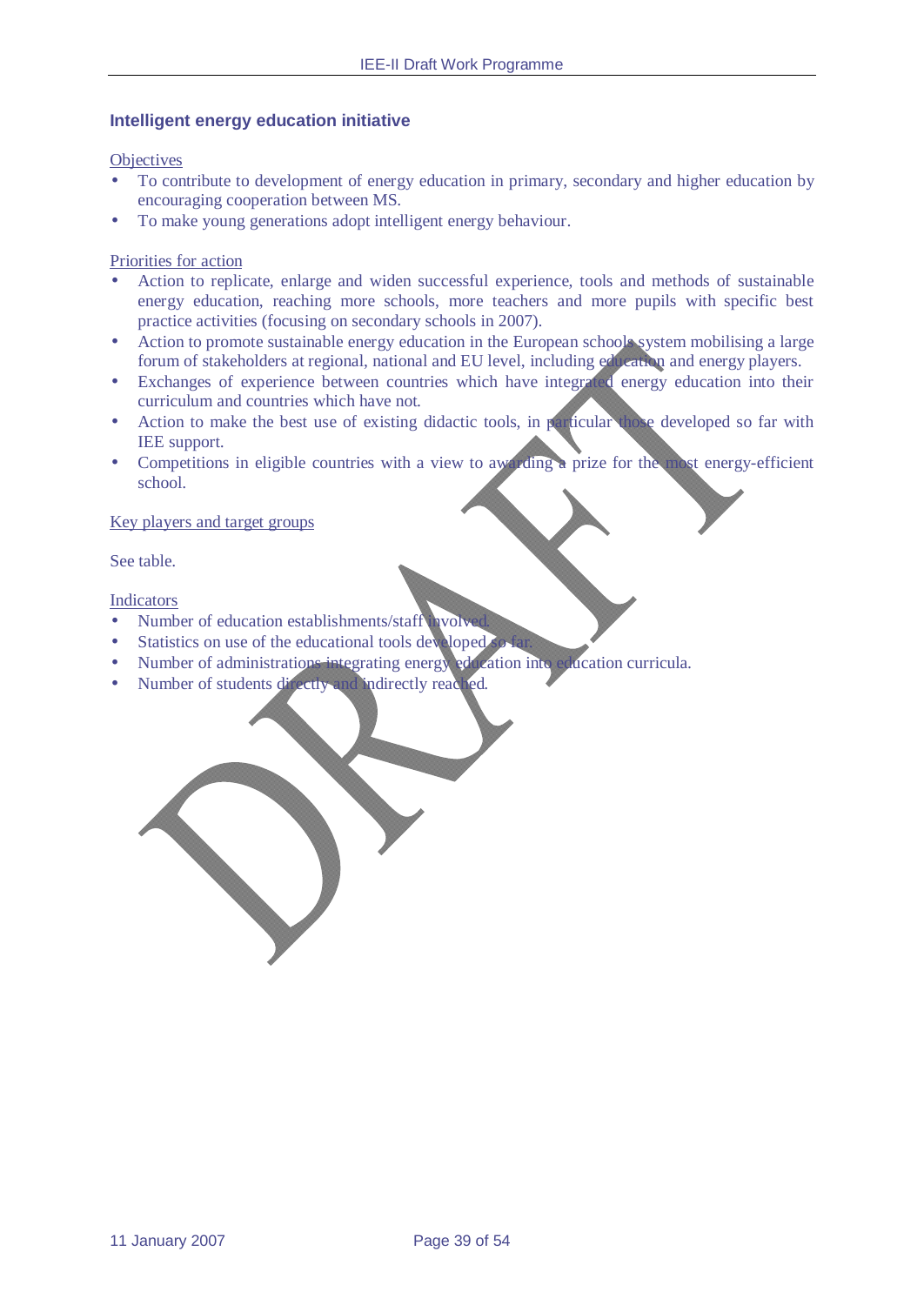# **Product standards initiative<sup>15</sup>**

**Objectives** 

- To finance development by CEN/CENELEC of measurement standards required for implementing the Ecodesign Directive (2005/32/EC) and the Energy Labelling Directive (1992/75/EEC).
- To finance development by CEN/CENELEC of measurement standards required for implementing renewable energy products and fuels in order to meet the objectives of the Renewable Electricity Directive (2001/77/EC), the Biomass Action Plan and related EC policies.

Priorities for action

- Preparation, by the relevant European standards bodies (under specific agreements), of measurement standards on the environmental aspects and, in particular, energy consumption of various energy-using products for implementing the Ecodesign Directive (2005/32/EC) and the Energy Labelling Directive (1992/75/EEC).
- Preparation, by the relevant European standards bodies (under specific agreements), of standards on the energy and environmental performance and safety of renewable energy products and systems, including solar, wind, biomass and biogas systems, plus solid, liquid and gaseous biofuels and biodegradable wastes. Development, in particular, of measurement standards EN 14214 (fatty acid methyl ester) and EN 590 (diesel fuel).

Key players and target groups

• CEN/CENELEC hold a monopoly.

Indicators

N/A.

 $\overline{a}$ 

<sup>&</sup>lt;sup>15</sup> Action will be supported using specific agreements with CEN/CENELEC under the EC framework contract on measurement methods for energy-using products required for the Ecodesign and Labelling Directives.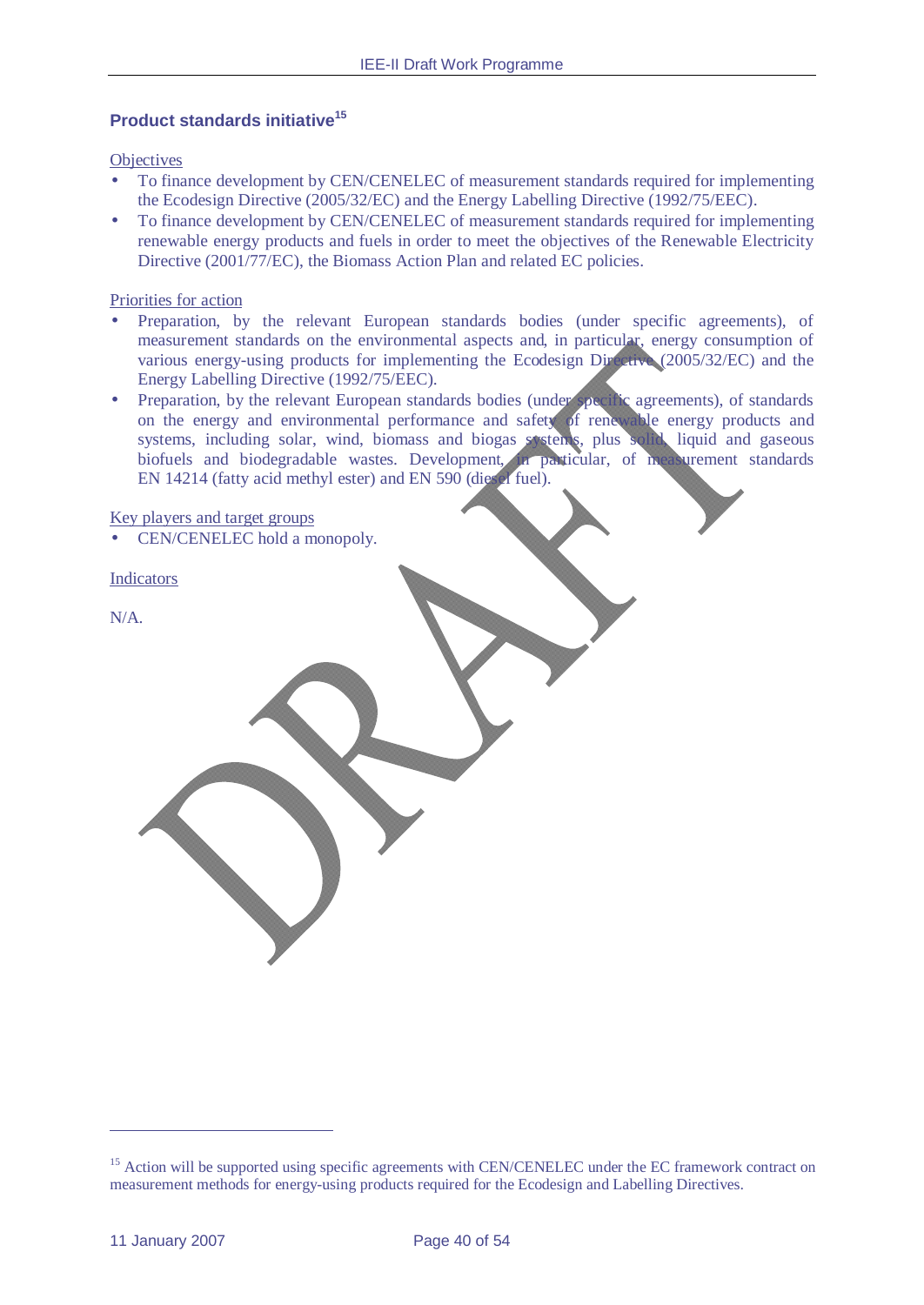# **Combined heat and power initiative**

#### **Objectives**

- To promote greater use of high-efficiency CHP.
- To develop greater understanding of the potential for high-efficiency CHP in different applications across the EU.
- To promote use of CHP powered by renewable fuels.
- To promote the use of CHP by energy services companies
- To share experience, best practices and success stories with transposition of the CHP Directive across the EU.
- To investigate and overcome communication and other market barriers for CHP units related to the implementation of the CHP Directive.
- To facilitate financing of investment in CHP.
- To analyse and monitor the development and growth of CHP markets, including details of consumer types, costs and prices.
- To analyse the use, impact and effectiveness of national and local support schemes for CHP.
- To improve the consistency of CHP policies with other sectoral policies and objectives, notably on energy efficiency and renewable energy for heating and cooling.

#### Priorities for action

(a) Enabling policies and strategies

- Producing strategic information, benchmarks and feedback for policy-makers, especially for realising the national potential for CHP in the Member States
- Action to identify demand for heating, which could potentially be efficiently supplied by CHP systems, but is not yet connected to them.
- Action to address the need to sustain and develop district he
- Action to improve the consistency of CHP, energy efficiency and RES policies at national, regional and local levels.
- Monitoring and facilitating the role of regulators as well as legislation, codes, permits and standards, including application procedures, construction and planning permits, grid connection codes, standards, agreements and procedures.
- Simplifying procedures for authorising construction of CHP generators, including sharing and transferring best practices and pilot trials of innovative approaches.
- Monitoring European CHP markets, including investment and operating costs and charges for generation; electricity grid connection, transmission and distribution costs and charges; heating grid connection, life-cycle and decommissioning costs; international trading across Europe; and role of regulators and governments.
- Monitoring the impact of CHP, including its contribution to economic growth, competitiveness, employment, security of supply and the environment and the human safety and environmental impact during installation and operation, end-of-life decommissioning, recycling according to WEEE requirements (especially for micro CHP) etc.

(b) Market transformation

- Promoting standardised/packaged CHP systems, meeting agreed electricity and heating grid connection codes and standards for specific applications and markets, particularly for micro CHP.
- Addressing issues related to guarantees of origin for electricity and the harmonisation of such guarantees of origin in the EU.
- Promoting use of CHP by public authorities.
- Promoting use of high efficiency CHP with district heating systems.
- Promoting the use of CHP by energy services companies (ESCO).
- Promoting use of CHP powered by renewable fuels.
- Certification schemes for CHP operators.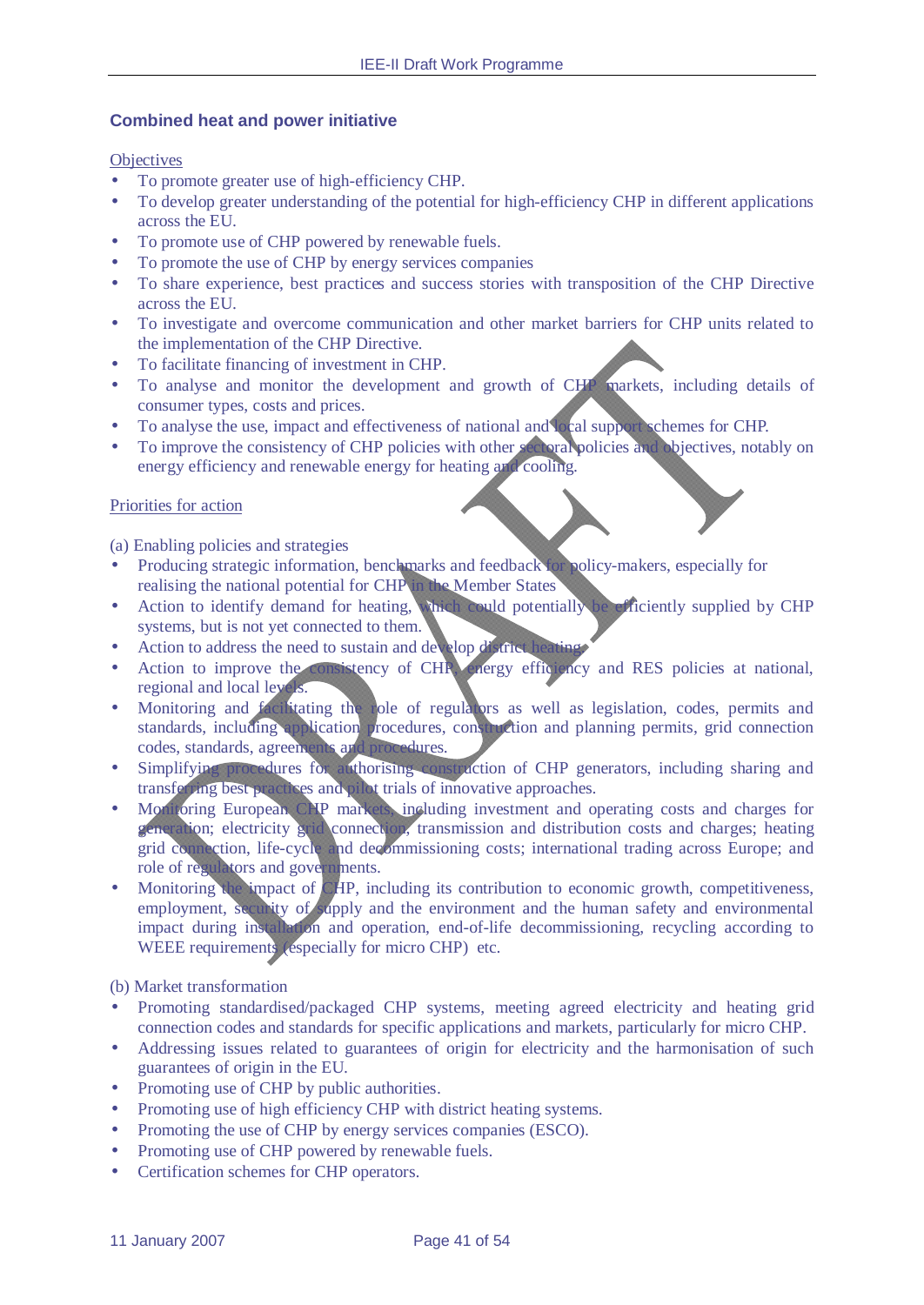• Standards for CHP systems.

### (c) Changing behaviour

- Raising awareness of the potential of CHP in cities and local communities.
- Networking professionals, decision-makers and key players on CHP markets.
- Developing long-term industry agreements.

# (d) Access to capital

• Encouraging investment, including coordinated action and networking for CHP project developers, bankers and venture capitalists plus cooperative project financing.

(e) Training

- CHP industry, including approval procedures for new electricity and heating connections, safety, security and environmental issues.
- Architects and planners, including environmental and plant location issues.
- Operation and maintenance of CHP plants.
- Installers, especially for micro CHP, by using the European and national trade organisations.
- CHP system sizing and optimisation of heating and cooling loads.

# Key players and target groups

See table.

#### Indicators

(a) Enabling policies and strategies

- Improved information on market deployment of CHP, new installations and potential heating and cooling loads.
- Provision of key quality-checked information in trumental for policy-makers at all levels.
- Greater consistency of CHP and other policies at EU, national, regional and local levels.
- Acknowledgement, by several authorities responsible for implementation of the CHP Directive, and practical examples of the benefits of the Programme in terms of implementation of the Directive.

### (b) Market transformation

- Growth in the number of CHP operator certification schemes and number of certified operators of CHP plants.
- Number of communication campaigns in favour of CHP.

#### (c) Changing behaviour

- Number of stakeholders made aware of the benefits of CHP and knock-on effect.
- Number and influence of networks created in relation to CHP.
- Number and effectiveness of long-term industry agreements.

#### (d) Access to capital

• Results of projects linked to new investment in CHP.

#### (e) Training

• Number and categories of people trained and knock-on effect.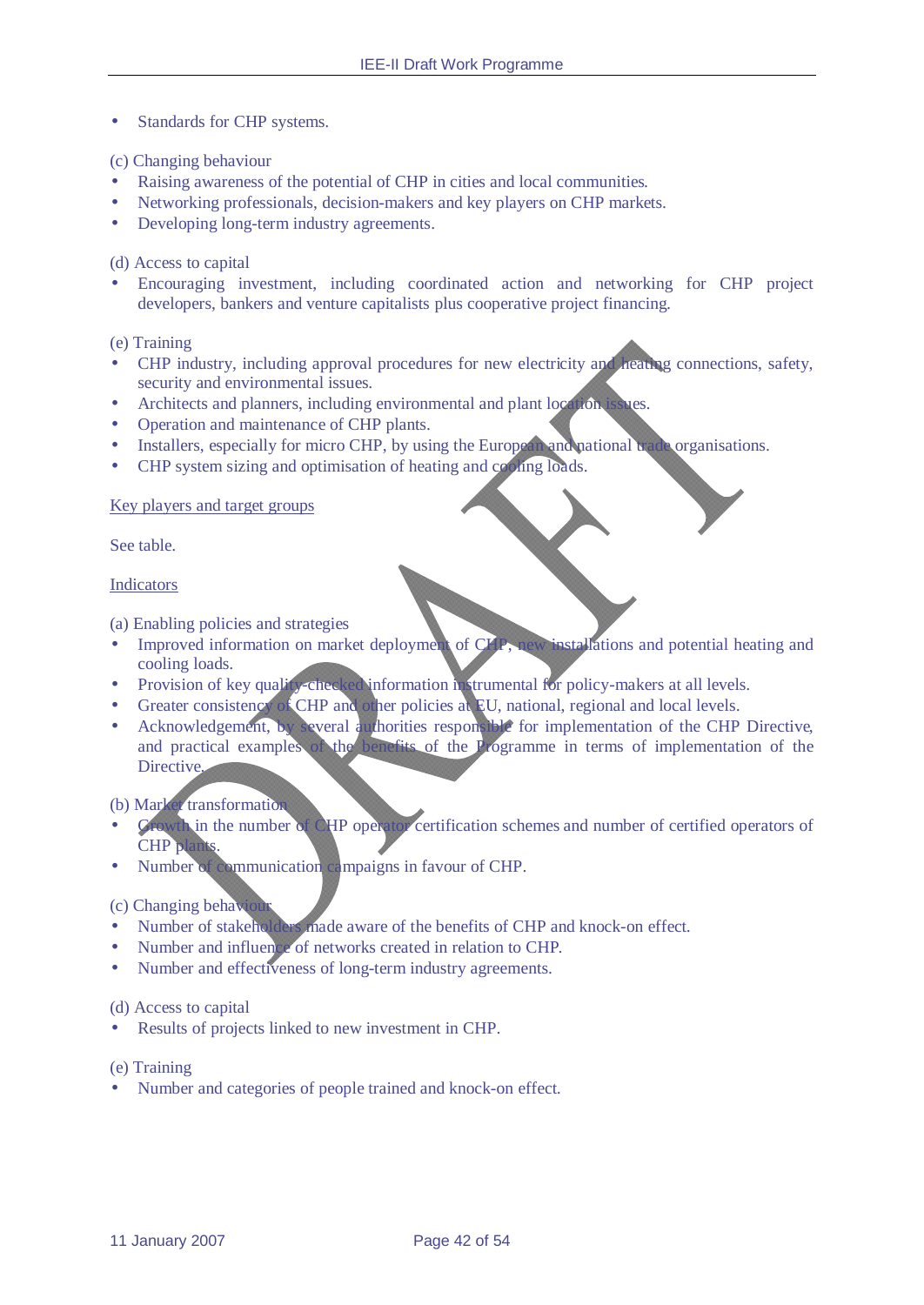# **Concerted action to address specific issues resulting from implementation of the Buildings Directive (Directive 2002/91/EC)**

This special initiative is restricted to Member States and participating countries and their designated organisations. It builds on the concerted action supporting transposition and implementation of Directive 2002/91/EC of the European Parliament and of the Council (CA EPDB) for the period January 2005 – June 2007, as adopted by Commission Decision C/2004/4539.

This first concerted action (CA EPBD) has been providing essential support for the dialogue between Member States (MS) regarding implementation of Directive 2002/91/EC, the Directive on the Energy Performance of Buildings (EPBD). This first CA was designed to cover three different periods, centred on 4 January 2006, the deadline set by the EPBD for transposition by MS. However, Member States are having considerable difficulties with transposition and implementation of the EPBD, which have resulted in serious delays. It is now clear that a significant majority of MS will make full use of the three-year extension allowed by the EPBD, largely on grounds of the lack of qualified experts to carry out certification and inspection activities. Under these circumstances, it is impossible to conclude the work plan on the first CA EPBD by June 2007.

Although significant progress has already been made with the work on this CA, particularly towards achieving a significant degree of convergence between Member States in their solutions to common problems, many issues that should have been settled by now, and on which MS should have made all their decisions, are still being discussed in a significant number of countries. This is confirmed by the action taken by the European Commission, which has issued a significant number of "reasoned opinions" to MS, signalling that the delays are really serious and that many issues still need to be resolved.

This CA will continue to aim at supplementing and accelerating the work of the committee set up by the Buildings Directive (Article 14) and the ongoing work on standardisation for the same Directive by the CEN Technical Committees, in order to meet the deadlines set for implementation of the EPBD. In addition, the CA will enhance and structure sharing of information and experience from national implementation and promote good/best practice in other activities required of Member States by the Directive. It will therefore address many aspects, including national building codes, European standards, certification schemes, integration of RES installations into buildings and guidelines for inspections on heating and cooling installations. The CA will especially focus on how MS are planning to implement the Directive and on national standardisation work in order to bring the provisions adopted at European level closer to best practice in Member States, while also promoting better certification and inspection schemes and schemes for accreditation of energy audit and inspection experts in Member States. A clear division of tasks between this CA and the proposed Energy Performance of Buildings Directive Platform has also been established to avoid duplication and to ensure that the CA, the Platform and the Article 14 and CEN Committee complement each other.

For details of the tasks addressed by this CA, its duration and of the organisations designated by the Member States, see Annex A.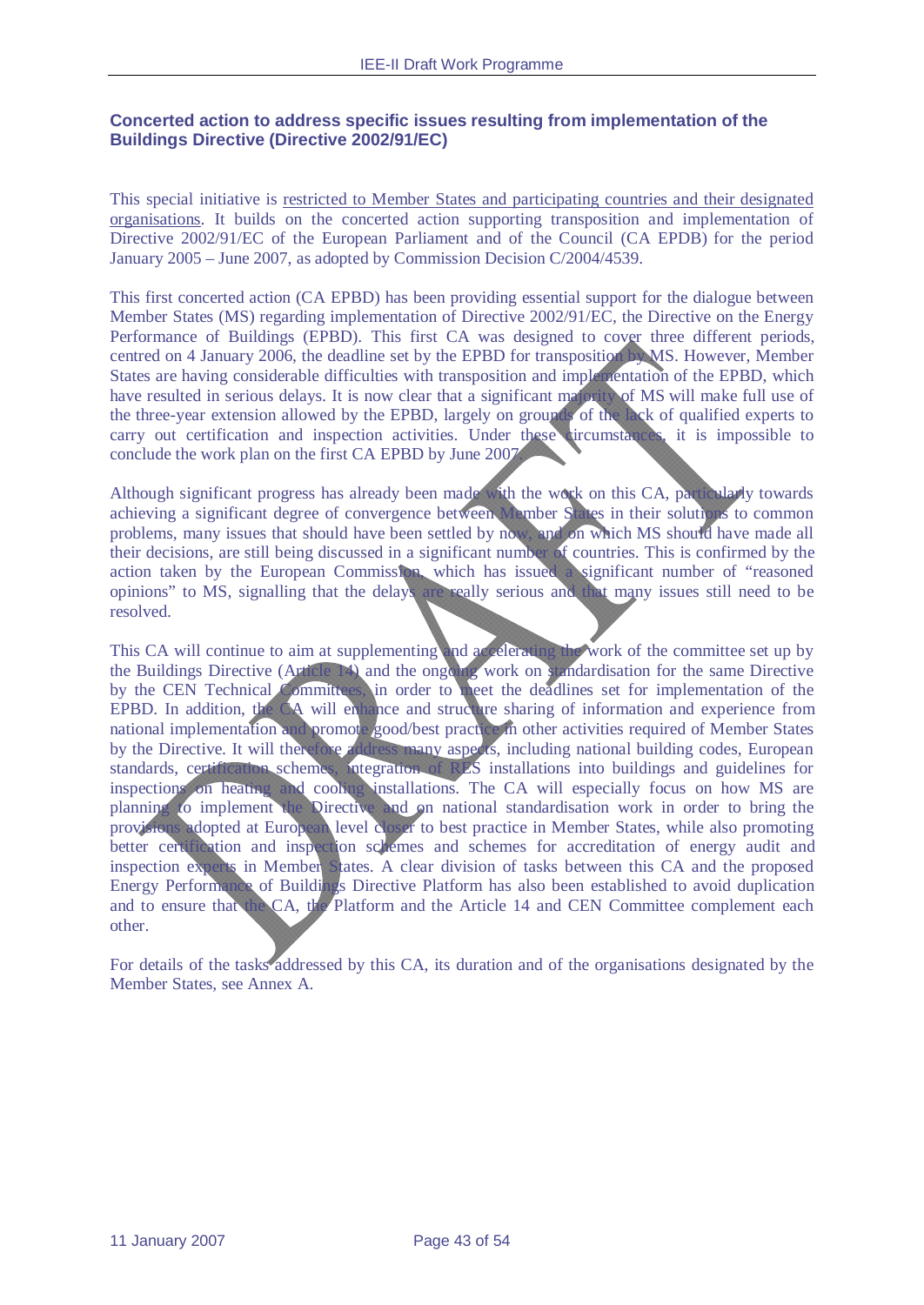# **8 CALLS FOR TENDER**

The following action is planned in response to the needs of Commission departments and is therefore to be put out to tender.

### **Preparatory studies for ecodesign requirements for energy-using products (third round) - Directive 2005/32/EC**

Budget: €2 600 000.

#### **Objectives**

Technical and economic studies to identify the relevant environmental aspects – notably energy consumption – for preparation of implementing measures to be adopted by the Commission (comitology procedure) under the Ecodesign Framework Directive (Directive 2005/32/EC). Under Article 16 of the Directive, in July 2007 the Commission has to establish the list of products which will be considered as priorities for the adoption of implementing measures in the period 2007-2010. The preparatory studies covered by this work programme will examine the first group of products on that list.

#### **Description**

The call for tender will be divided into several batches, each examining specific product groups and analysing the impact and market of these products, their potential for improvement and the cost and technical feasibility of the improvements. Among other things, they will have to provide the elements necessary for the impact assessment that will accompany the potential draft proposal. They will last 24 months at most.

Two other batches will ensure participation by consumer and environmental NGOs in the preparatory study phases and in the Consultation Forum that will examine the draft implementing measures emerging from the studies (Article 18 of the Directive stipulates that "The Commission") shall ensure that in the conduct of its activities it observes, in respect of each implementing measure, a balanced participation of Member States' representatives and all interested parties concerned with the product/product group in question, such as industry, including SMEs and craft industry, trade unions, traders, retailers, importers, environmental protection groups and consumer organisations.")

# **Impact assessments of draft measures implementing the Ecodesign Framework Directive for EuPs (Directive 2005/32/EC)**

Budget: €1 050 000.

#### **Objectives**

Studies to assist the Commission in carrying out impact assessments to prepare draft measures implementing the Ecodesign Framework Directive. The preparatory studies determining whether and which ecodesign requirements should be set for the first 14 product groups will be finished during 2007. Building on these studies, the Commission will draft implementing measures, which should be accompanied by impact assessments when submitted to the Consultation Forum, to the regulatory committee and to the Commission for approval, as provided for in the Framework Directive. The complexity and volume of the issues involved requires the assistance of one or more consultants in preparing the 14 IA reports.

#### **Description**

A separate impact assessment will accompany each of the 14 product-specific implementing measures covering: 1. boilers and combi-boilers (gas/oil/electric); 2. water heaters (gas/oil/electric); 3. personal computers (desktops and laptops) and computer monitors; 4. imaging equipment: copiers, faxes, printers, scanners and multifunctional devices; 5. televisions; 6. standby and off-mode losses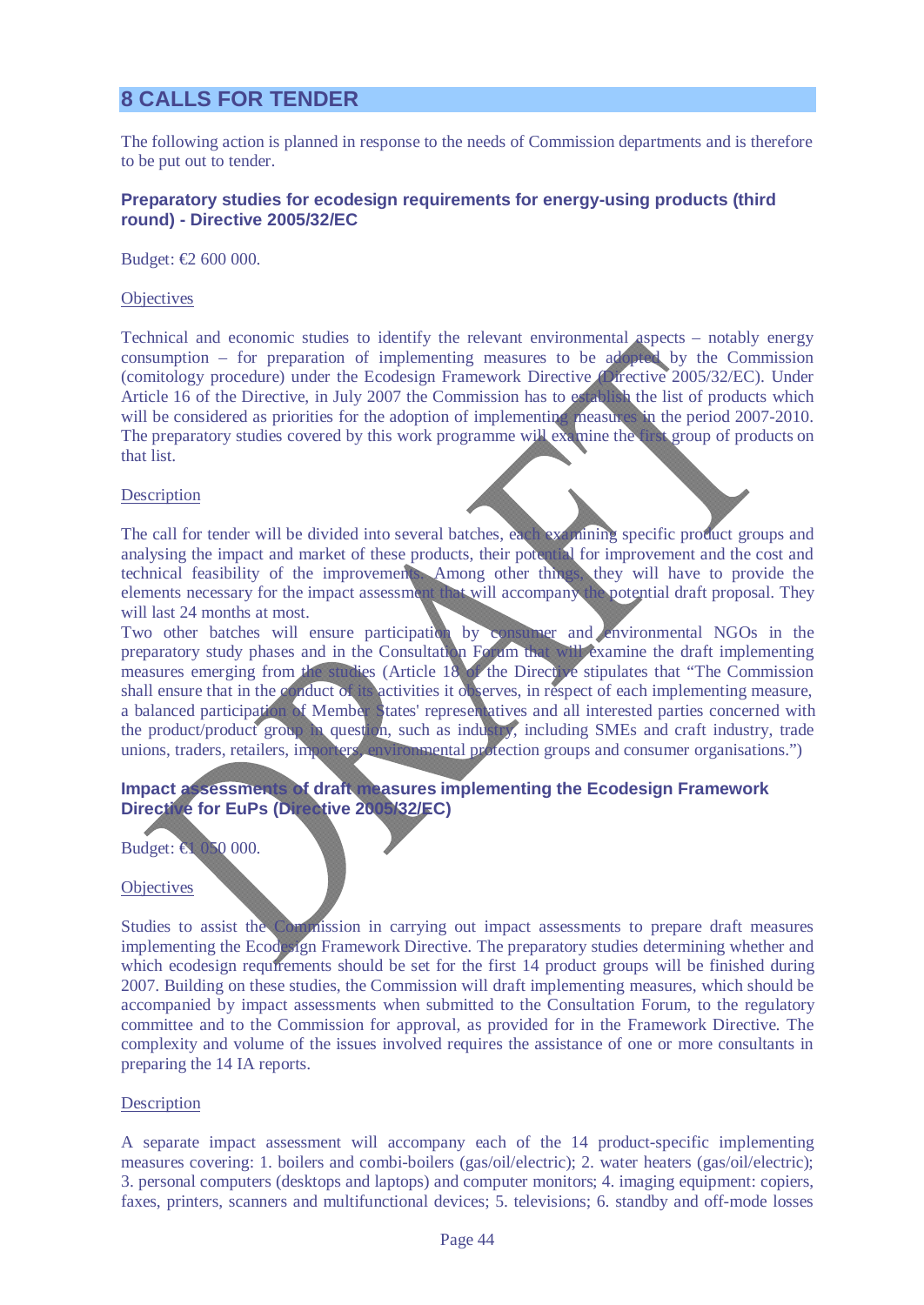of EuPs; 7. battery chargers and external power supplies; 8. office lighting; 9. (public) street lighting; 10. residential room conditioning appliances (air-conditioning and ventilation); 11. electric motors from 1 to 150 kW, water pumps (commercial buildings, drinking water, food and agriculture), circulators in buildings and ventilation fans (non-residential); 12. commercial refrigerators and freezers, including chillers, display cabinets and vending machines; 13. domestic refrigerators and freezers; and 14. domestic dishwashers and washing machines. The preparatory studies carried out for each product group will already provide substantial input for the impact assessment in terms of technical, economic, social and environmental analysis of policy options and will also lead to consultation of the stakeholders directly affected. In most cases the task of the contractors assisting with the impact assessment will therefore be limited to adding to the previous work and assessing the likely impact of the policy options chosen for the implementing measures, all in the appropriate format for the Commission to draft the IA report. A round of stakeholder consultations (beyond those already involved) will also be expected from the contractor. It is possible that for some product groups industry will come forward with voluntary agreements that will make the implementing measure unnecessary (see Articles 15 and 18 of the Directive). This alternative will be taken into account in the impact assessment.

# **Legal assistance for checking the compliance of transposition of the Ecodesign Framework Directive for EuPs (Directive 2005/32/EC) in the Member States**

Budget: €86 400.

#### **Objectives**

To assist the Commission in determining whether the legal instruments and administrative provisions of the Member States aiming at transposition of the Ecodesign Framework Directive (Directive 2005/32/EC) comply with the requirements of the Directive.

#### **Description**

Directive 2005/32/EC is due to be transposed by August 2007. The contractor should assist with analysing the compliance of the relevant national legislation with the Ecodesign Framework Directive in each Member State. This includes the possibility of requesting translations of the national legislation where it is not available in English, French or any of the contractor's working languages. The administrative provisions designed to comply with the Directive in the Member State concerned should also be checked for compliance. With the assistance of the Commission departments concerned, the contractor should actively seek the relevant information from each Member State. The results of a previous legal assistance contract aimed at providing early advice to the Member States on transposition of the Directive at a workshop in December 2006 should also be used in the contractor's work.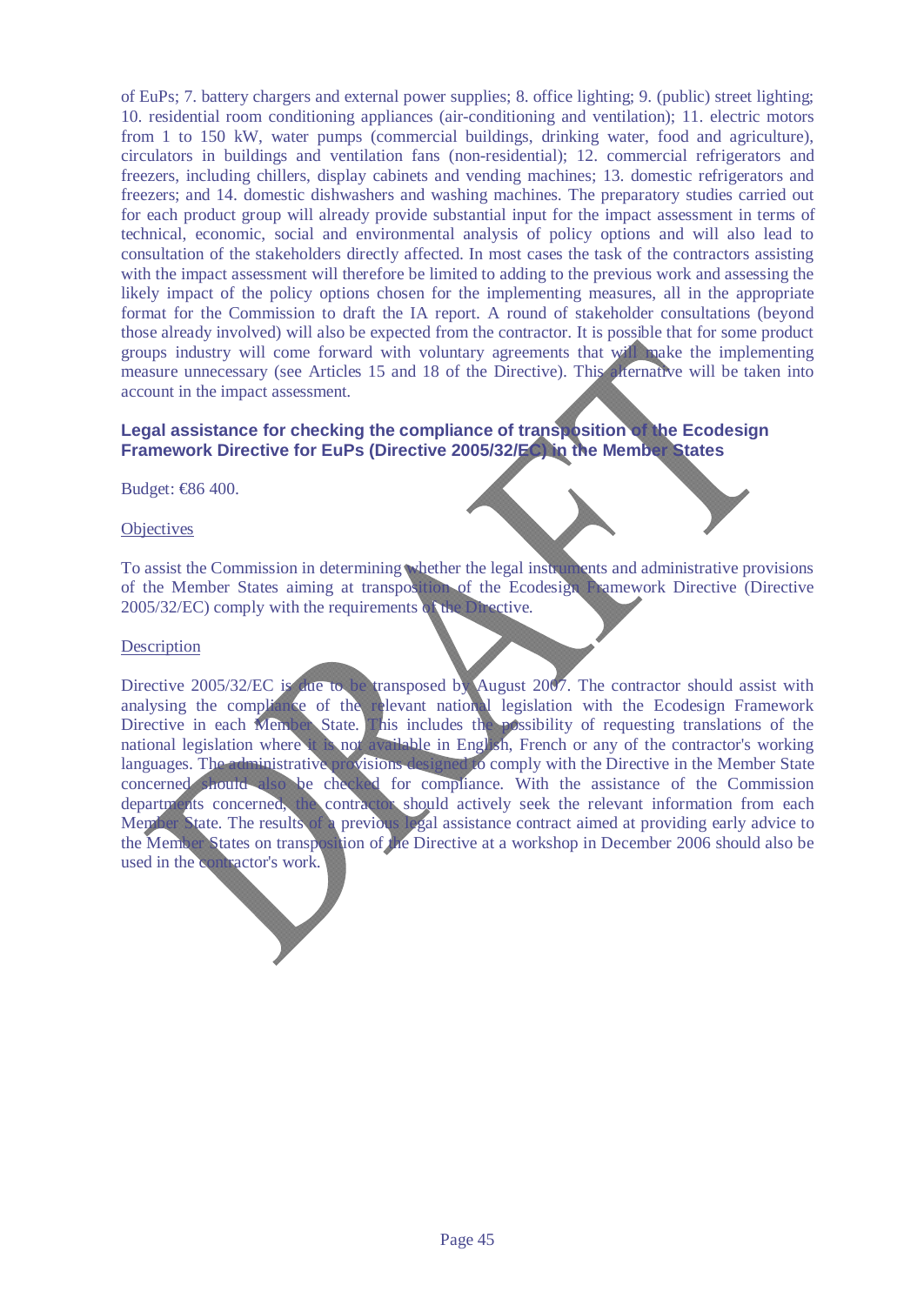# **9 AVAILABLE BUDGET FOR THE 2007 CALLS**

The total operational budget of the IEE II programme for 2007 will be approximately  $665 000 000$ for action under SAVE, ALTENER, STEER and Integrated initiatives, distributed as explained below.

From the operational budget line, an amount of €6 109 000 has been provisionally allocated to cover the operating expenses of the Executive Agency for  $2007<sup>16</sup>$ .

The total commitment for grants and procurement under the 2007 annual Work Programme will add up to €58 891 000.

The indicative budget for grants launched in 2007 is approximately  $\text{\textsterling}5954$  600. For calls for tenders, a budget of  $\text{\textsterling}8 836 400$  is planned.

The indicative distribution of the budget for grants under the three sectors SAVE, ALTENER and STEER and for the Integrated initiatives is set out below.

 $\overline{a}$ 

<sup>&</sup>lt;sup>16</sup> This figure has been obtained from a cost-benefit analysis undertaken to ascertain the expedience of continuing with externalisation of management of IEE to an Executive Agency. A decision on that issue is expected to be taken early in 2007.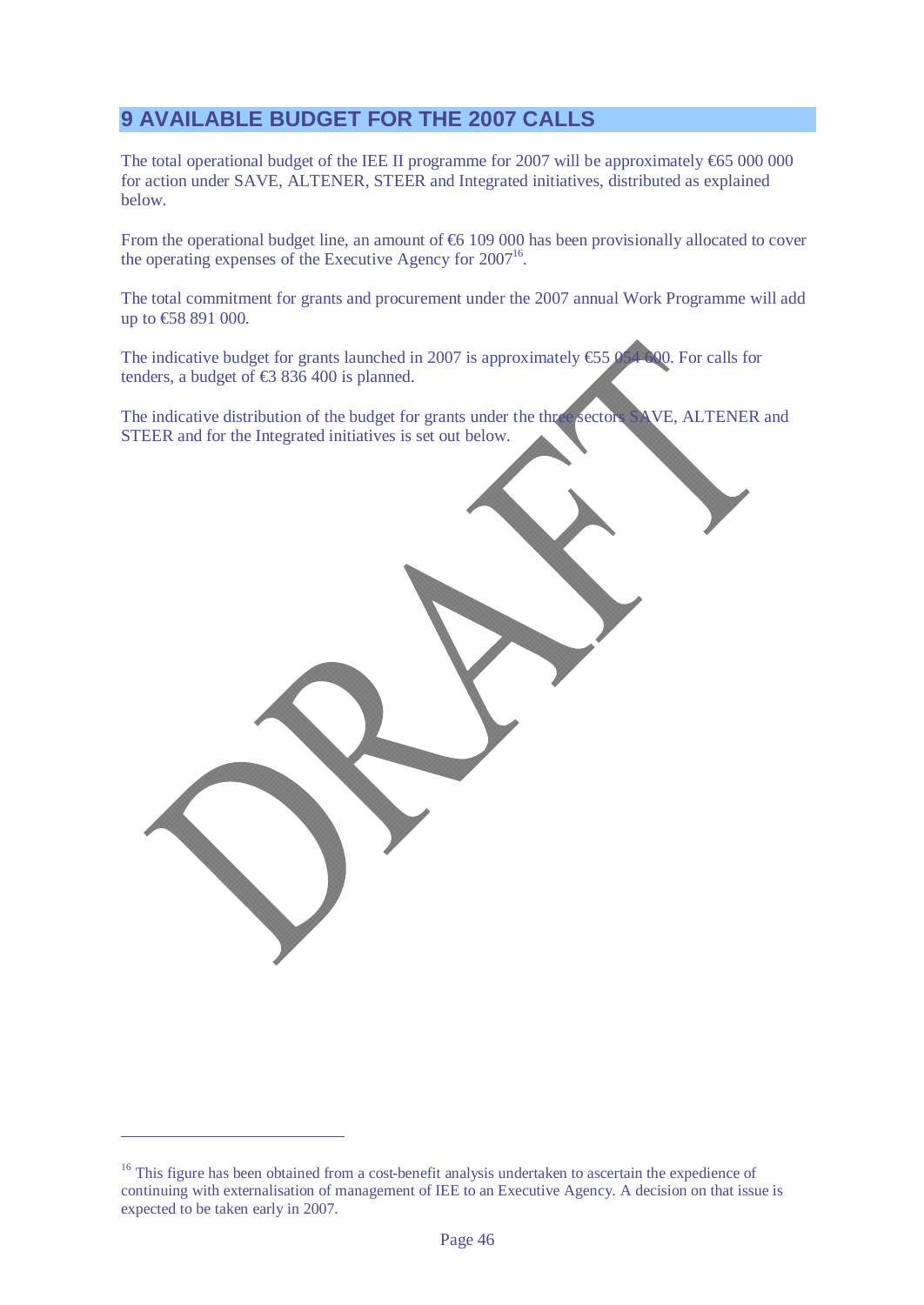| <b>Field</b>           | <b>Action</b>                                           | Calls for proposals $(k \Theta)$ | Calls for tenders $(k \Theta)$ | <b>TOTAL</b><br>$(k \Theta)$ |
|------------------------|---------------------------------------------------------|----------------------------------|--------------------------------|------------------------------|
|                        | Energy-efficient<br>buildings                           | 4 700                            |                                |                              |
| <b>SAVE</b>            | <b>Industrial</b><br>excellence                         | 2 500                            |                                |                              |
|                        | Energy-efficient<br>products                            | 1759.6                           | 3 8 3 6.4                      |                              |
|                        | <b>TOTAL</b>                                            | 10 059.6                         | 3836.4                         | 13 896                       |
|                        | RES-e                                                   | 5 2 7 0                          |                                |                              |
|                        | RES heating and<br>cooling                              | 5 2 7 0                          |                                |                              |
| <b>ALTENER</b>         | Domestic and<br>small-scale RE<br>applications          | 5 2 7 0                          |                                |                              |
|                        | <b>Biofuels</b>                                         | 1 885                            |                                |                              |
|                        | <b>TOTAL</b>                                            | 17 695                           |                                | 17 695                       |
|                        | Energy-efficient<br>transport                           | 200                              |                                |                              |
| <b>STEER</b>           | <b>Cleap vehicles</b><br>and alternative<br>motor fuels | 3 3 0 0                          |                                |                              |
|                        | <b>TOTAL</b>                                            | 10500                            |                                | 10 500                       |
|                        | Creation of local<br>and regional<br>energy agencies    | 3 000                            |                                | 3 000                        |
|                        | EU networking<br>for local action                       | 800                              |                                | 800                          |
| Integrated initiatives | <b>Sustainable</b><br>energy<br>communities             | 2 300                            |                                | 2 3 0 0                      |
|                        | Bio-business                                            | 3 500                            |                                | 3 500                        |
|                        | <b>Energy services</b>                                  | 2 500                            |                                | 2 500                        |
|                        | Intelligent<br>energy education                         | 1 200                            |                                | 1 200                        |
|                        | Product<br>standards                                    | 800                              |                                | 800                          |
|                        | Combined heat<br>and power                              | 700                              |                                | 700                          |

# **Indicative distribution of the available 2007 budget by field and by means of implementation**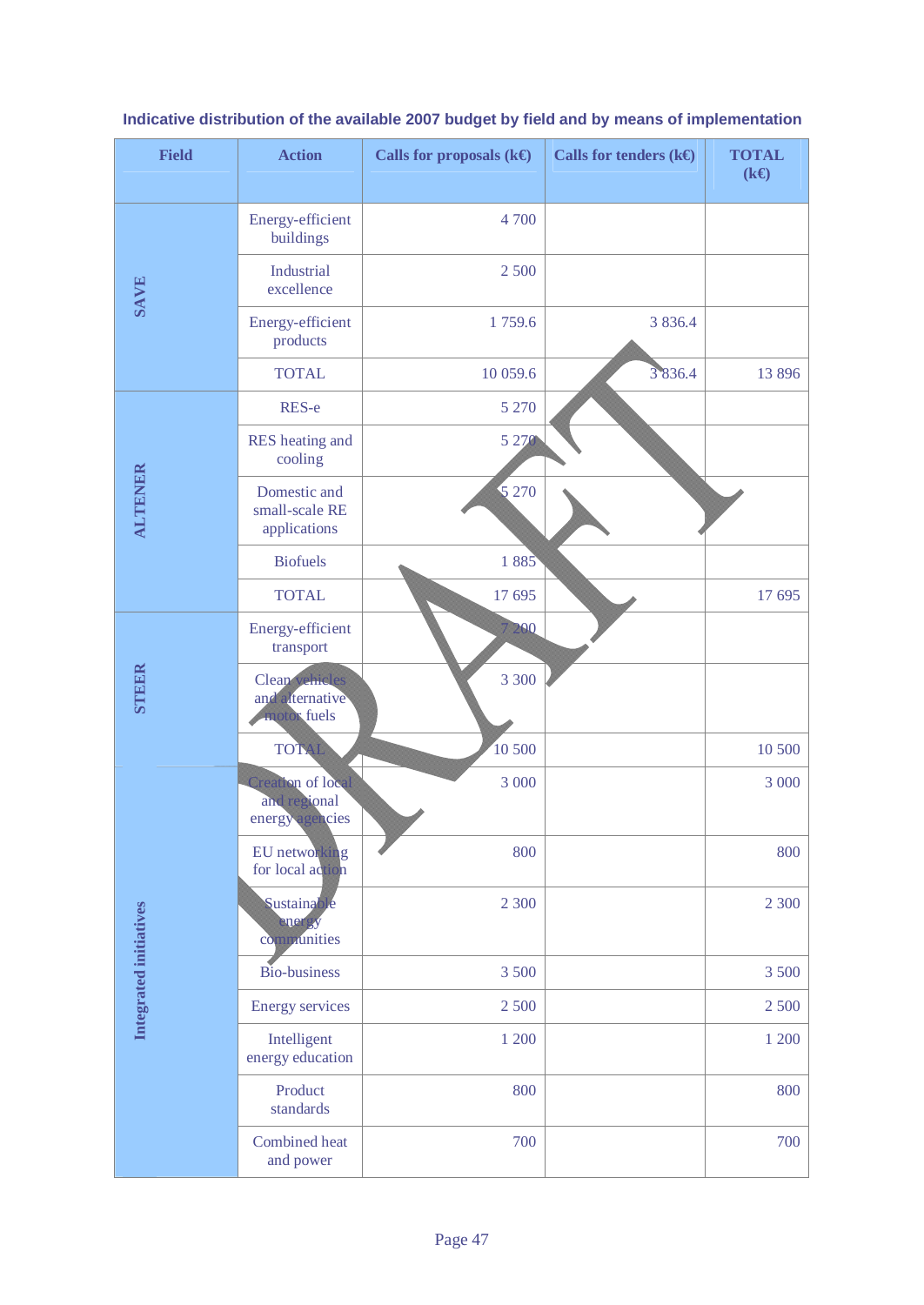|                              | Concerted action<br>- EPBD | 3 100    |            | 3 100  |
|------------------------------|----------------------------|----------|------------|--------|
|                              |                            | 17 900   |            | 17 900 |
| <b>GRAND</b><br><b>TOTAL</b> |                            | 55 054.6 | 3 8 3 6 .4 | 58 891 |

All the figures above are estimates and are subject to change, depending on the results of the call.

The budget set aside for procurement procedures is approximately €3 836 400. All calls for tenders of strategic relevance to Community policy are to be managed directly by the Commission (DG TREN). This budget may be raised at the expense of the budget for grants to cover activities related to implementation of any newly approved directives and other legal initiatives which might follow later this year.

Additional contributions to the budget are expected from EFTA countries and from candidate countries and potential candidate countries upon conclusion of the relevant association agreements and Memoranda of Understanding. The contributions expected from those countries are allocated on a prorata basis to the individual Key Actions. These additional contributions, plus any remaining amount not spent on public procurement, will be taken into account when establishing the ranking of selected projects and of the reserve list following the evaluation of proposals.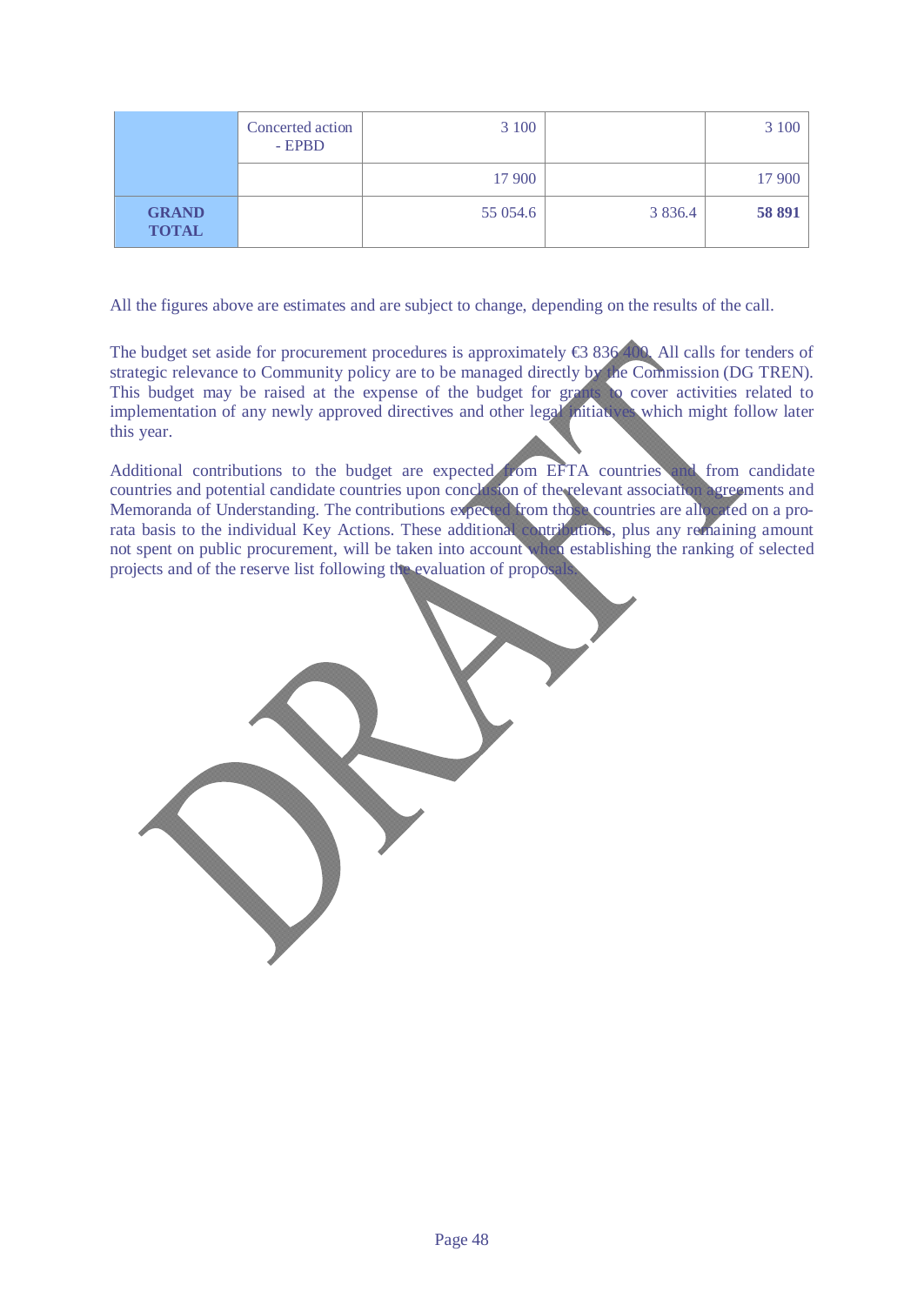# **10 PLANNING OF THE 2007 CALLS**

The plan is to launch a call for proposals as soon as possible after adoption of the 2007 annual Work Programme.

The Commission will publish the call in the Official Journal of the European Union (OJ) and on the website of DG TREN.

The minimum duration of the call for proposals will be four months.

Calls for tenders will also be published during the year, with the durations laid down in the procurement procedures.

Contracting of the concerted action on Directive 2002/91/EC will start as soon as possible after adoption of this Work Programme.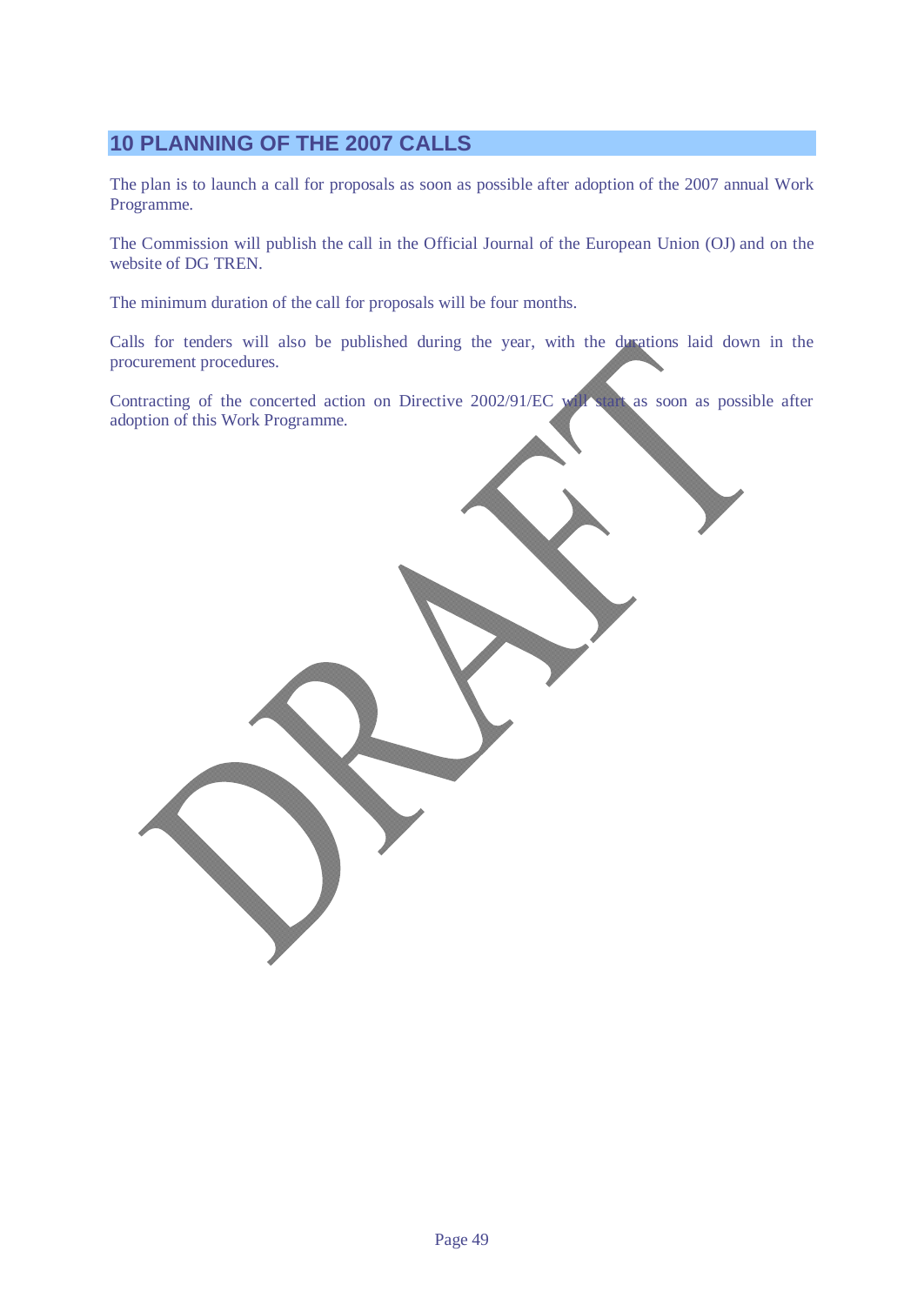# **ANNEX A: OUTLINE OF THE CONCERTED ACTION SUPPORTING TRANSPOSITION AND IMPLEMENTATION OF DIRECTIVE 2002/91/EC OF THE EUROPEAN PARLIAMENT AND OF THE COUNCIL (CA EPDB II)**

# **A.1 Objectives**

This concerted action - CA EPBD II - aims to:

- enhance and structure sharing of information and experience from national implementation and promote good practice in activities required of Member States for implementation of the Energy Performance of Buildings Directive (EPBD);
- create favourable conditions for faster convergence of national procedures on EPBD-related matters;
- supplement the work of the Energy Demand Committee (Article 14 of the EPBD) and its ad-hoc group on CEN standards and certification exercises.

These objectives will be achieved by organising a series of structured meetings to discuss various topics.

In more detail, CA EPBD II covers five central themes:

- 1. Certification procedures questions related to Article 7 of Directive 2002/91/EC on the actual functional certification scheme and all its procedures
- 2. Inspection of boilers and air-conditioning systems questions relating to Articles 8 and 9 of the Directive;
- 3. Specifications and training requirements for experts and inspectors questions relating to Article 10 of the Directive;
- 4. Methods and procedural aspects for energy performance characterisation questions relating to Articles 3, 4 and 5 of the Directive
- 5. Information campaigns questions relating to Article 12 of the Directive.

For each of these topics, issues are addressed on which the Directive does not require harmonised national implementation but where harmonised, coordinated implementation would increase the impact of the Directive and reduce the implementing costs.

CA EPBD II will not deal with any action to raise awareness on the part of market players or any other tasks which market players could carry out on their own initiative and which could be subject to a call for proposals. Nor will CA EPBD II deal with any issues which are in the sole interest of the Commission and, as such, subject to a call for tenders.

#### **Justification for application of Article 168(1c)**

The objectives of CA EPBD II, as outlined above, are very closely linked to transposition of Directive 2002/91/EC. Therefore, CA EPBD II will require the collaboration of the organisations in charge of national transposition and implementation of Directive 2002/91/EC. Generally these are the Ministries responsible and expert bodies working closely with those Ministries. Only those organisations have the expertise and experience needed for this concerted action.

The nature of the task of trying to achieve more harmonised transposition and implementation of Directive 2002/91/EC calls for the involvement of the relevant government authorities and their designated expert bodies.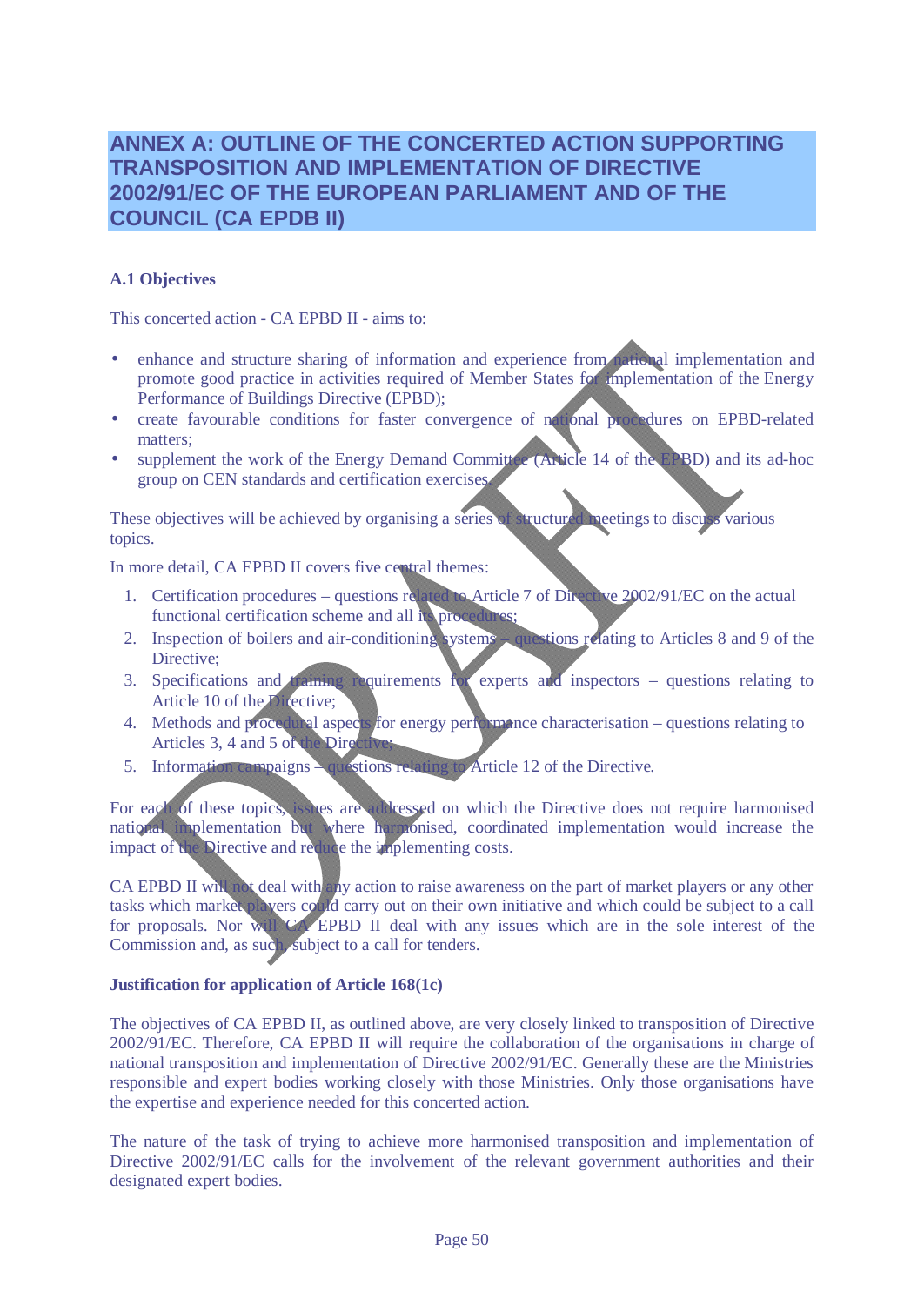As national transposition is already under way, the national players involved in transposition and implementation of the Directive are known and the national work has been defined. Consequently, *de facto* there is one expert body (or team of organisations) in each country suitable for CA EPBD II.

Conversely, due to the above-mentioned specificity and sensitivity of the tasks, this action is not suitable for a call for proposals, nor for a call for tenders as it is in the common interest of the Commission and the Member States.

# **A.2 Work packages**

# *Certification procedures*

Member States (MS) must implement mandatory certification of new and existing buildings, along with periodic certification of public buildings. A few MS already have considerable experience in these types of activity, a number now have early experience and most other MS have no experience whatsoever. Those with experience can describe their approaches, and MS can discuss the advantages and disadvantages of various possible alternatives, solutions to overcome difficulties, etc. In doing so, many MS may decide to converge on similar solutions, whenever possible, thus allowing more harmonious implementation across the EU.

Since January 2006 certification is gradually being introduced in the MS for different types of building, and specific experience can now be exchanged so that MS can see successes or problems in other MS and take corrective measures that will lead to further convergence on implementing methods.

A further topic of discussion should be identifying the best ways to use certificate data to monitor the energy performance of the building stock and estimate improvements, aiming at harmonising monitoring and evaluation methods.

# *Inspection of boilers and air-conditioning systems*

In accordance with the EPBD, MS must implement mandatory inspections of boilers and airconditioning systems above certain threshold power levels, depending on the type of equipment or fuel, and also of heating systems more than 15 years old and must make recommendations for upgrades or substitution in certain cases. With millions of such units all over Europe, this task might prove even more challenging than implementing certification of new and public buildings, simply by virtue of the very large numbers involved.

To comply with different obligations and Kyoto protocol commitments, MS have already launched programmes supporting replacement and conversion and, as a result, already have some experience of mandatory inspections for large systems. But few MS have any experience of widespread inspections of smaller units, as required by the EPBD. The EPBD also offers the alternative of conducting information campaigns, in which case MS must prove that they will produce comparable results.

Inspection of boilers and air-conditioning systems are the topics which are furthest behind schedule and will be implemented last. Within CA EPBD II, taking as their starting point the discussions on the methods and logistics involved in these inspections, Member States will focus on organisational and financial solutions, the relative merits of inspections or information campaigns and how to assess their relative success, along with the costs that consumers will have to pay for this service.

# *Specifications and training requirements for experts and inspectors*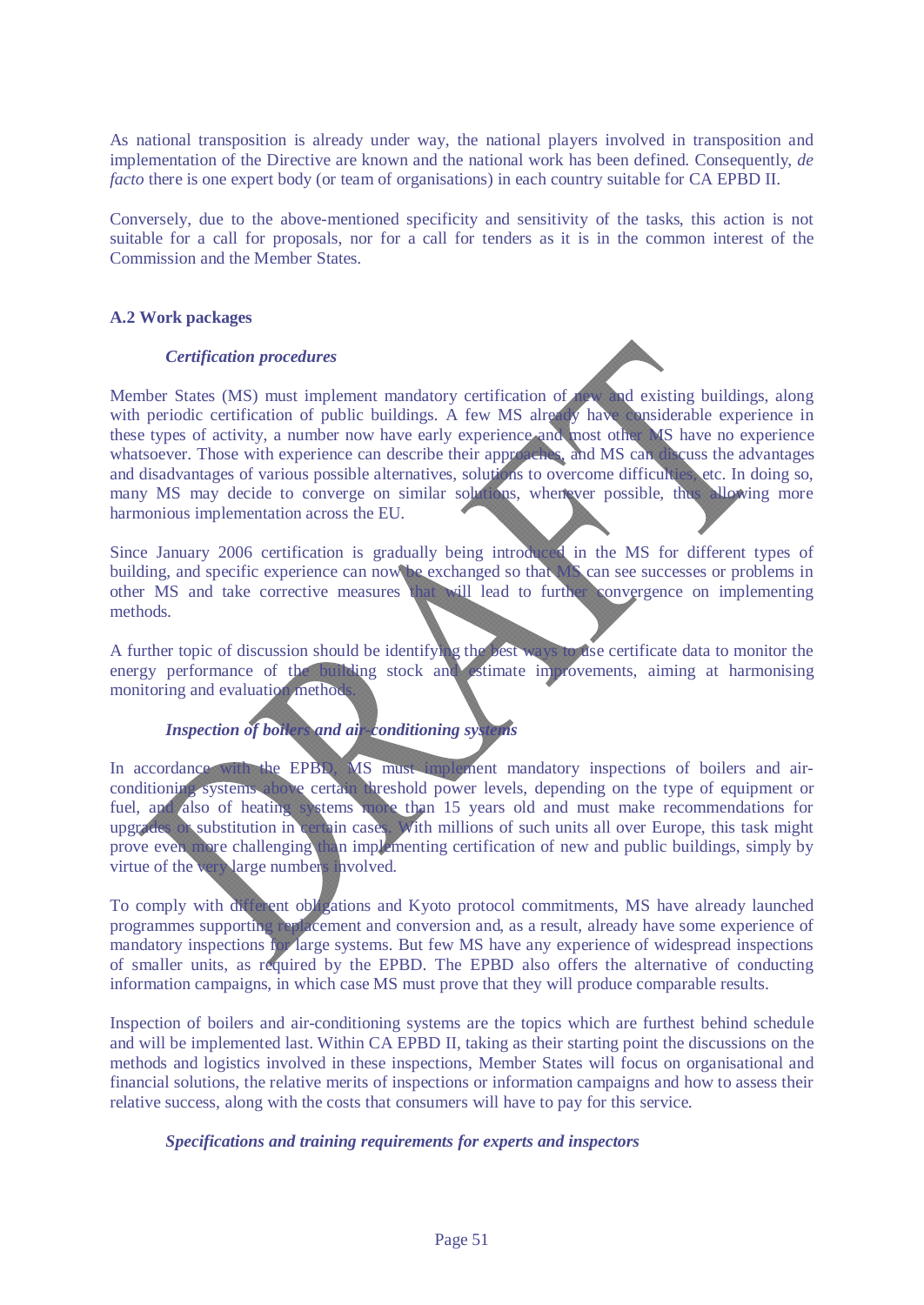Under the EPBD, certification of buildings and inspections of boilers and air-conditioners must be carried out by accredited experts acting in an independent manner and recognised by the MS. How to accredit and recognise experts is left to MS to decide. Training and education of professionals is an issue of interest of all the MS. This will no doubt be highly variable between MS, due to the specifics of the local labour markets.

During the first CA EPBD problems and possible common solutions were identified but not yet finalised and implemented due to the focus on the methods and procedural aspects for energy performance characterisation.

Within CA EPBD II, MS will be able to present the procedures that they intend to adopt and exchange views to help them come to some degree of convergence of methods and qualifications. This would be highly desirable to allow individual inspectors to move beyond national borders with little specific training (e.g. to know local regulations better) and ease local difficulties with shortages of trained experts or improve the economic aspects of this type of activity.

# *Methods and procedural aspects for energy performance characterisation*

Methods and procedural aspects for energy performance characterisation were the main focus of the first CA EPBD. It focused on adding appropriate methods (calculations) to the national legislation during the period 2003-2006. The basic outcomes have been significant harmonisation of the European approach and contributions to tackling existing building

So far CEN has prepared a set of standards, now in the final stages of adoption, in close dialogue with the EDMC and its ad-hoc working group. These standards have established the main specifications, but still leave many options open to MS as well as a need to define the national implementing conditions (e.g. climate and building culture). Moreover, due to their complexity, some topics have not yet been addressed at all by CEN.

CA EPBD II will therefore provide a convenient for um for discussing practical implementation of the new standards in regulations and certification procedures in MS, particularly for identification of common approaches to simplification and alternatives which pose common difficulties that are best solved together by the MS in frank discussions. Although it will be difficult to find a common solution that will fit all MS, the range of solutions can be narrowed down to a few selected possibilities, allowing a first level of convergence within the EU.

#### *Information campaign*

Under Article 12 the MS will be under an obligation to conduct national information campaigns, to raise public awareness and ensure acceptance of the Directive. Discussion of the most appropriate approaches and comparison of the experience of individual MS would contribute significantly to speeding up take-off and increasing the degree of convergence. The activity does not include direct information, but only a forum for discussion of this significant topic between MS.

#### **A.3 Duration of CA EPBD II**

CA EPBD II is expected to run for 36 months, starting in summer 2007, thus running until the extended deadline for full transposition of the EPBD (4 January 2009). This will also make it possible to take into account information on practical implementation of the EPBD in all MS, to discuss field experience and to identify and recommend any changes that may prove desirable to the practices adopted. The experience reported from Denmark, Germany and the Netherlands, together with national field trials, clearly indicate that several adjustments will be needed during the initial phases of practical implementation of any certification exercise.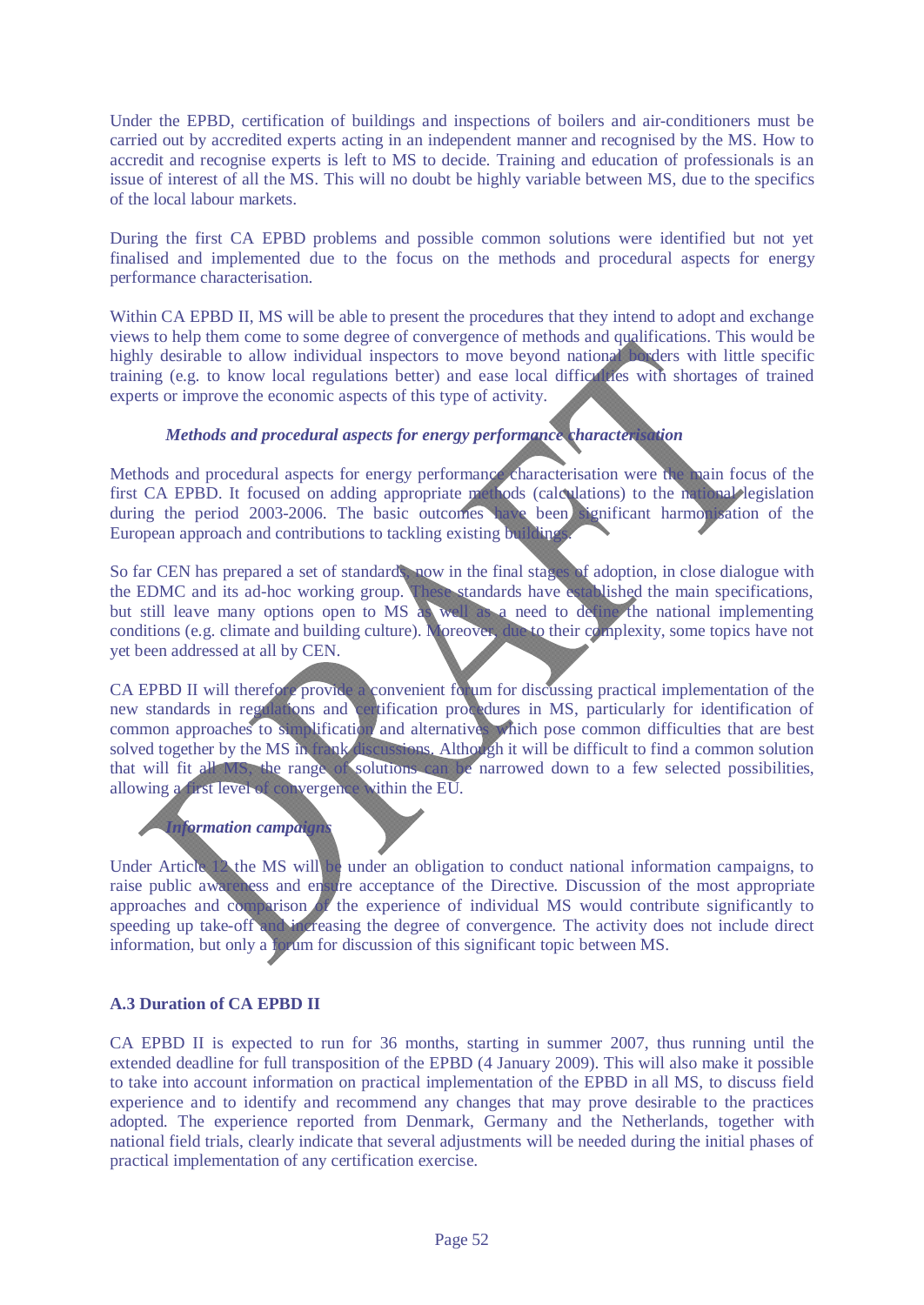# **A.4 Participants/contractors designated by the Member States and participating countries for CA EPBD II**

| 1               | Austria         | Osterreichisches Institut für Bautechnik (OIB)<br>Schenkenstraße 4<br>A-1010 Wien                                                                                                                                                        | Platform of the Austrian provinces for matters relating<br>to construction;<br>organised as a private association with the nine<br>provinces as members. |
|-----------------|-----------------|------------------------------------------------------------------------------------------------------------------------------------------------------------------------------------------------------------------------------------------|----------------------------------------------------------------------------------------------------------------------------------------------------------|
| $\overline{2}$  | <b>Belgium</b>  | <b>Belgian Building Research Institute (BBRI)</b><br><b>Boulevard Poincaré 79</b><br><b>B-1060 BRUXELLES</b>                                                                                                                             | Research institute founded in 1960 at the initiative of<br>the trade association in application of the 1947 "De<br>Groote" Order.                        |
| 3               | <b>Bulgaria</b> | Energy Efficiency Agency (EEA), the Bulgarian<br>national energy agency                                                                                                                                                                  | Governmental.                                                                                                                                            |
| 4               | <b>Cyprus</b>   | Ministry of Commerce, Industry & Tourism<br><b>Energy Service</b>                                                                                                                                                                        | Governmental.                                                                                                                                            |
| 5               | <b>Denmark</b>  | <b>Danish Energy Authority</b><br>Amaliegade 44<br>Copenhagen                                                                                                                                                                            | Governmental.                                                                                                                                            |
| 6               | Estonia         | Ministry of Economic Affairs and<br>Communications<br><b>Energy Efficiency and Renewables Division</b><br><b>Energy Department</b><br>Harju 11, 15072 Tallinn, ESTONIA                                                                   | Governmental.                                                                                                                                            |
| 7               | Finland         | Ministry of the Environment<br><b>Housing and Building Department</b><br>PO Box 35, FIN-00023 Government, FINLAND<br>Office: Kasarmikatu 25. Helsinki                                                                                    | Governmental.                                                                                                                                            |
| 8               | France          | Ministère de l'Economie, des Finances et de<br>l'Industrie<br>Télédoc 161 Bd V. Auriol 61<br>F-75703 PARIS Cedex 13                                                                                                                      | Governmental.                                                                                                                                            |
| 9               | Germany         | Deutsche Energie Agentur (dena) GmbH,<br>German national energy agency<br>Chausseestr 128a,<br><b>D-10115 Berlin</b>                                                                                                                     | Public utility in which the Ministry for Economy and<br>the Kreditanstalt für Wiederaufbau each hold 50% of<br>the shares.                               |
| 10              | Greece          | Centre for Renewable Energy Sources (CRES),<br>Greek national energy agency,<br>19th km Marathones A<br><b>Pikermi</b><br>GR 19009 Athens                                                                                                | Public entity under the auspices of the Ministry of<br>Development,<br>established under private law.                                                    |
|                 | 11 Hungary      | <b>Budapest University of Technology and</b><br><b>Economics</b><br><b>Faculty of Architectural Engineering</b><br>Department of Energetics and Building Service<br>Engineering<br>H-1111 Budapest, M. egyetem rkp. 3. Bldg. K.<br>II.45 | Governmental.                                                                                                                                            |
|                 | 12 Ireland      | SEI, The Irish national energy authority<br>Glasnevin,<br>Dublin 9                                                                                                                                                                       | Governmental.                                                                                                                                            |
| 13 <sup>°</sup> | Italy           | Rete Nazionale delle Agenzie Energetiche Locali<br>(RENAEL)<br>c/o Rete di Punti Energia<br>Via Stresa 24<br>20125 Milano                                                                                                                | Association of local energy agencies, all owned by<br>the municipality or the province.                                                                  |
| 14              | Latvia          | <b>Building Department,</b><br>Ministry of Economics,                                                                                                                                                                                    | Governmental.                                                                                                                                            |
| 15 <sub>1</sub> | Lithuania       | Ministry of the Environment of Lithuania<br>A. Jaksto St 4/9, 01105 Vilnius                                                                                                                                                              | Governmental.                                                                                                                                            |